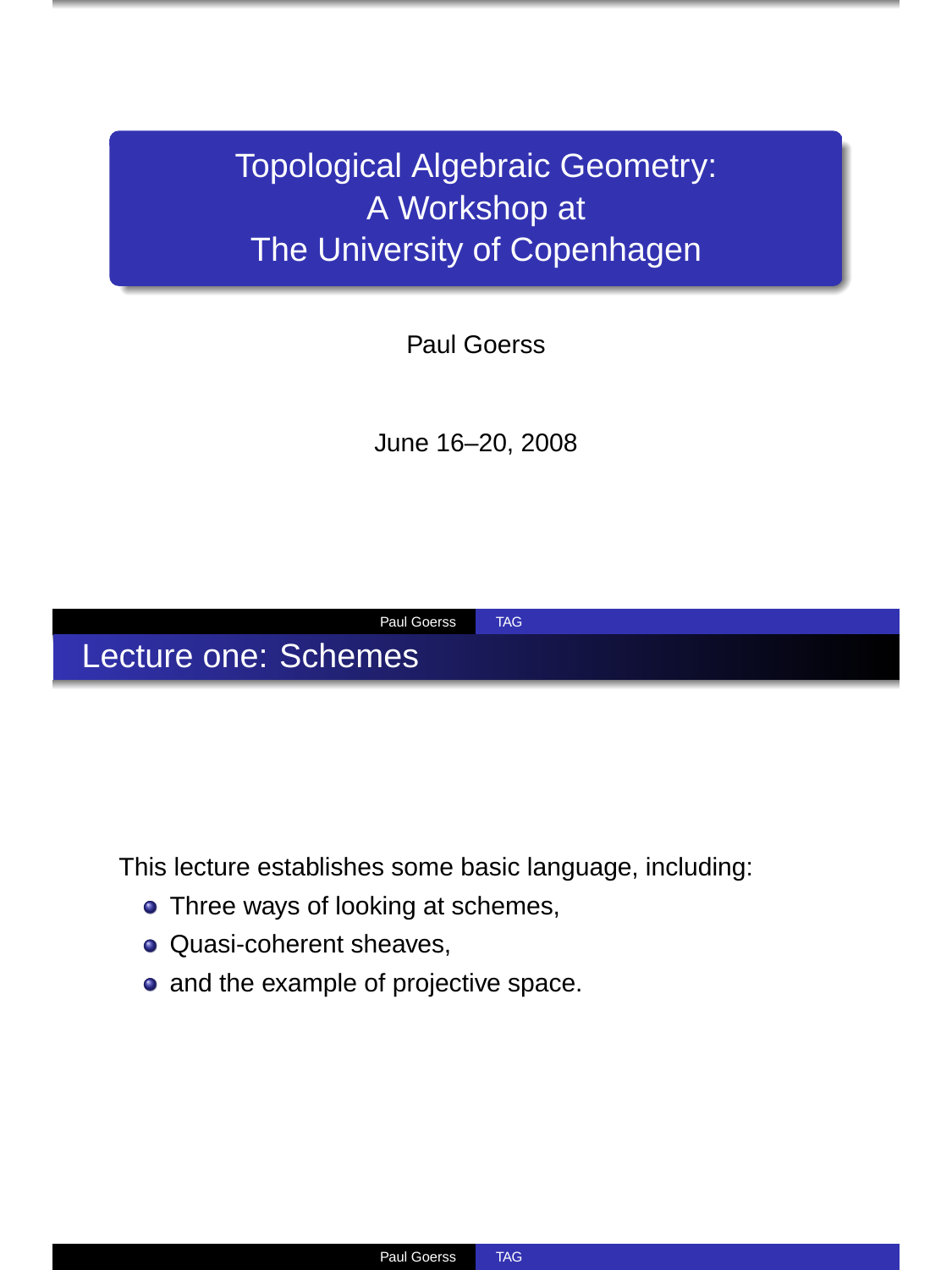## Affine Schemes

Let <sup>A</sup> be a commutative ring. The affine scheme defined by <sup>A</sup> is the pair:

$$
\mathrm{Spec}(A)=(\mathrm{Spec}(A),\mathcal{O}_A).
$$

The underlying set of Spec(A) is the set of prime ideals  $p \subset A$ . If  $I \subseteq A$  is an ideal, we define

$$
V(I) = \{ \mathfrak{p} \subseteq A \text{ prime} \mid I \nsubseteq \mathfrak{p} \} \subseteq \text{Spec}(A).
$$

These open sets form the Zariski topology with basis

$$
V(f) = V((f)) = \{ \mathfrak{p} \mid f \notin \mathfrak{p} \} = \text{Spec}(A[1/f]).
$$

The sheaf of rings  $\mathcal{O}_A$  is determined by

$$
\mathcal{O}_A(V(f))=A[1/f].
$$

Paul Goerss TAG

# Schemes as locally ringed spaces

Spec(A) is a locally ringed space: if  $p \in Spec(A)$ , the stalk of  $\mathcal{O}_A$ at  $p$  is the local ring  $A_p$ .

#### **Definition**

A scheme  $X = (X, \mathcal{O}_X)$  is a locally ringed space with an open cover (as locally ringed spaces) by affine schemes. A morphism  $f: X \rightarrow Y$  is a continuous map together with an induced map of sheaves

 $\mathcal{O}_{\vee}\longrightarrow f_{*}\mathcal{O}_{\vee}$ 

with the property that for all  $x \in X$  the induced map of local rings

 $(\mathcal{O}_Y)_{f(x)} \rightarrow (\mathcal{O}_X)_x$ 

is **local**; that is, it carries the maximal ideal into the maximal ideal.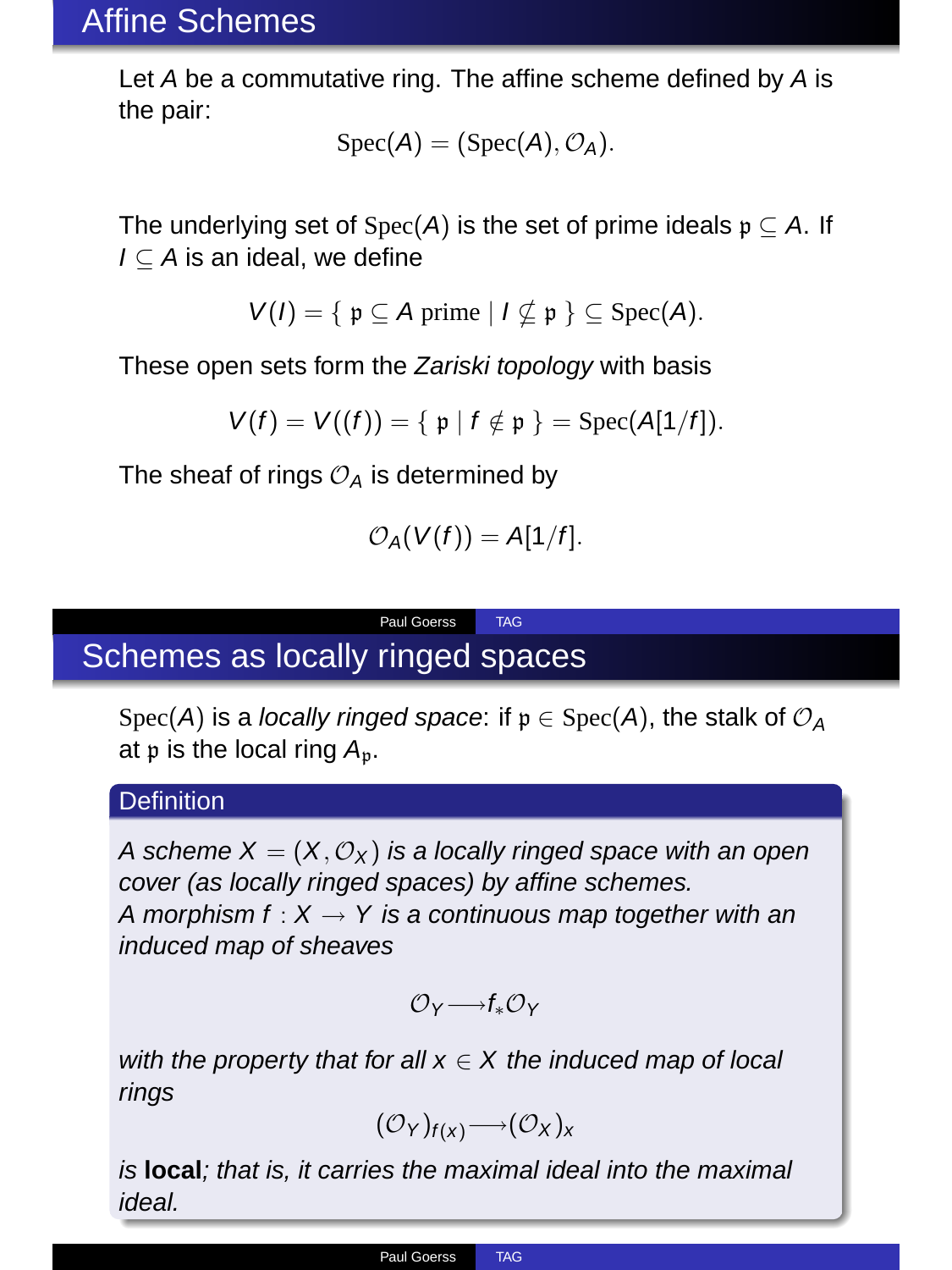If  $X$  is a scheme we can define a functor which we also call  $X$ from commutative rings to sets by by

$$
X(R) = \text{Sch}(\operatorname{Spec}(R), X).
$$

$$
\operatorname{Spec}(A)(R) = \text{Rings}(A, R).
$$

## Theorem

A functor X : Rings<sub>c</sub>→Sets is a scheme if and only if

- $\bullet$  X is a sheaf in the Zariski topology;
- 2 X has an open cover by affine schemes.

# Example: projective space

Define a functor  $\mathbb{P}^n$  from rings to sets:  $\mathbb{P}^n(R)$  is the set of all split inclusions of <sup>R</sup>-modules

Paul Goerss TAG

$$
N{\longrightarrow} R^{n+1}
$$

with N locally free of rank 1.

For  $0 \le i \le n$  let  $U_i \subseteq \mathbb{P}^n$  to be the subfunctor of inclusions j so that

$$
N \xrightarrow{j} R^{n+1} \xrightarrow{p_i} R
$$

is an isomorphism. Then the  $U_i$  form an open cover and  $U_i \cong \mathbb{A}^n$ .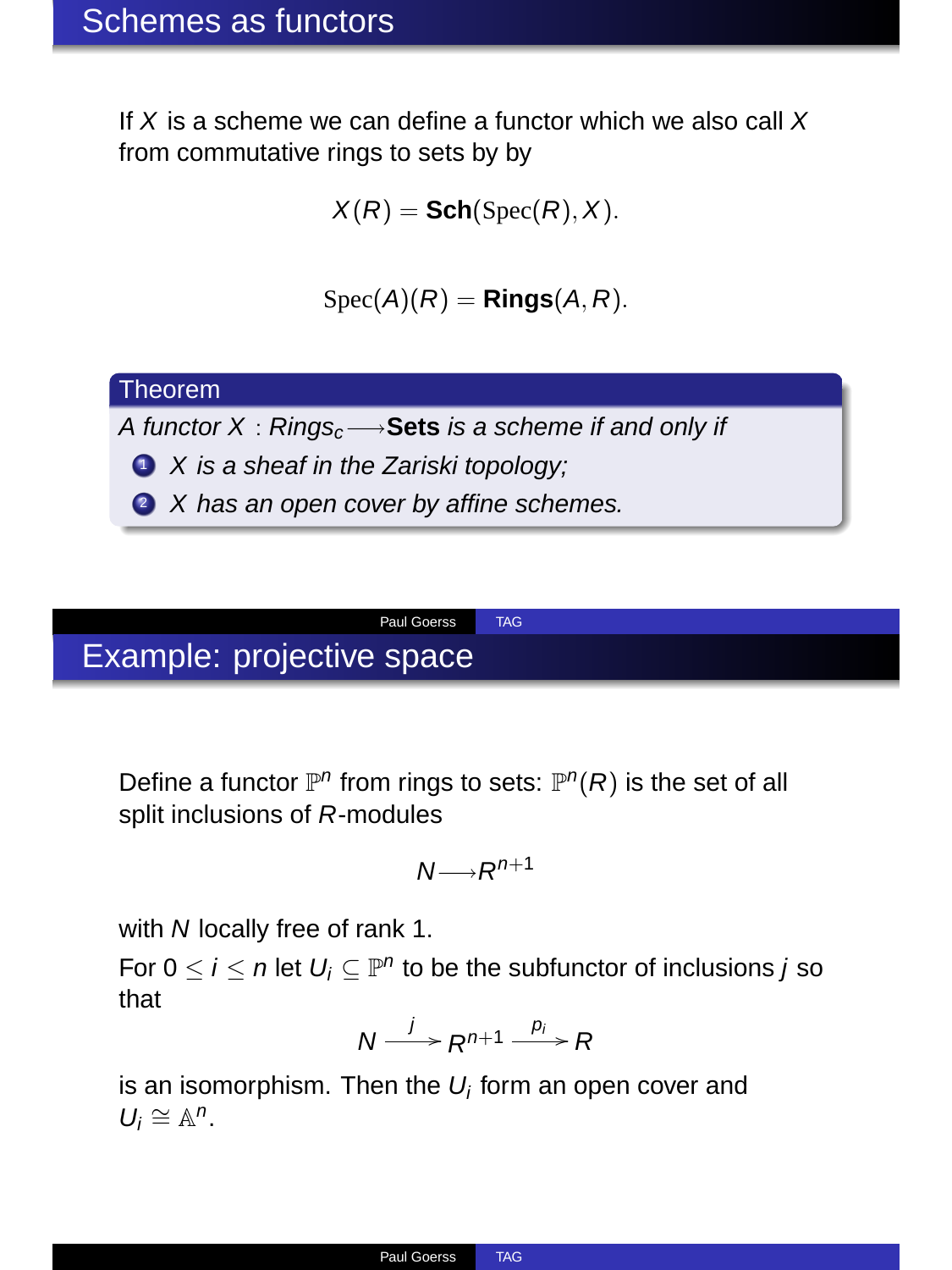If  $X$  is a (functor) scheme we get (locally ringed space) scheme  $(|X|, \mathcal{O}_X)$  by:



 $\bigcirc$  |X| is the set of (a *geometric points*) in X: equivalence classes of pairs ( $F, x$ ) where F is a field and  $x \in X(F)$ .

 $\bullet$  An open subfunctor U determines an open subset of the set of geometric points.

**3** Define  $\mathcal{O}_X$  locally: if  $U = \text{Spec}(A) \rightarrow X$  is an open subfunctor, set  $\mathcal{O}_X(U) = A$ .

The geometric points of  $Spec(R)$  (the functor) are the prime ideals of <sup>R</sup>.

If X is a functor and R is a ring, then an R-point of X is an element in  $X(R)$ ; these are in one-to-one correspondence with morphism  $Spec(R) \rightarrow X$ .

#### Paul Goerss TAG

## Schemes as ringed topoi

This notion generalizes very well.

If X is a scheme let  $X$  denote the category of sheaves of sets on  $X$ . Then  $X$  is a topos:

- $\bullet$   $\mathcal X$  has all colimits and colimits commute with pull-backs (base-change);
- $\bullet$   $\mathcal X$  has a set of generators;
- $\bullet$  Coproducts in  $\mathcal X$  are disioint: and
- <sup>4</sup> Equivalence relations in C are effective.

If X is a scheme,  $\mathcal{O}_X \in \mathcal{X}$  and the pair  $(\mathcal{X}, \mathcal{O}_X)$  is a ringed topos.

[Slogan] A ringed topos is equivalent to that of a scheme if it is locally of the form Spec(A).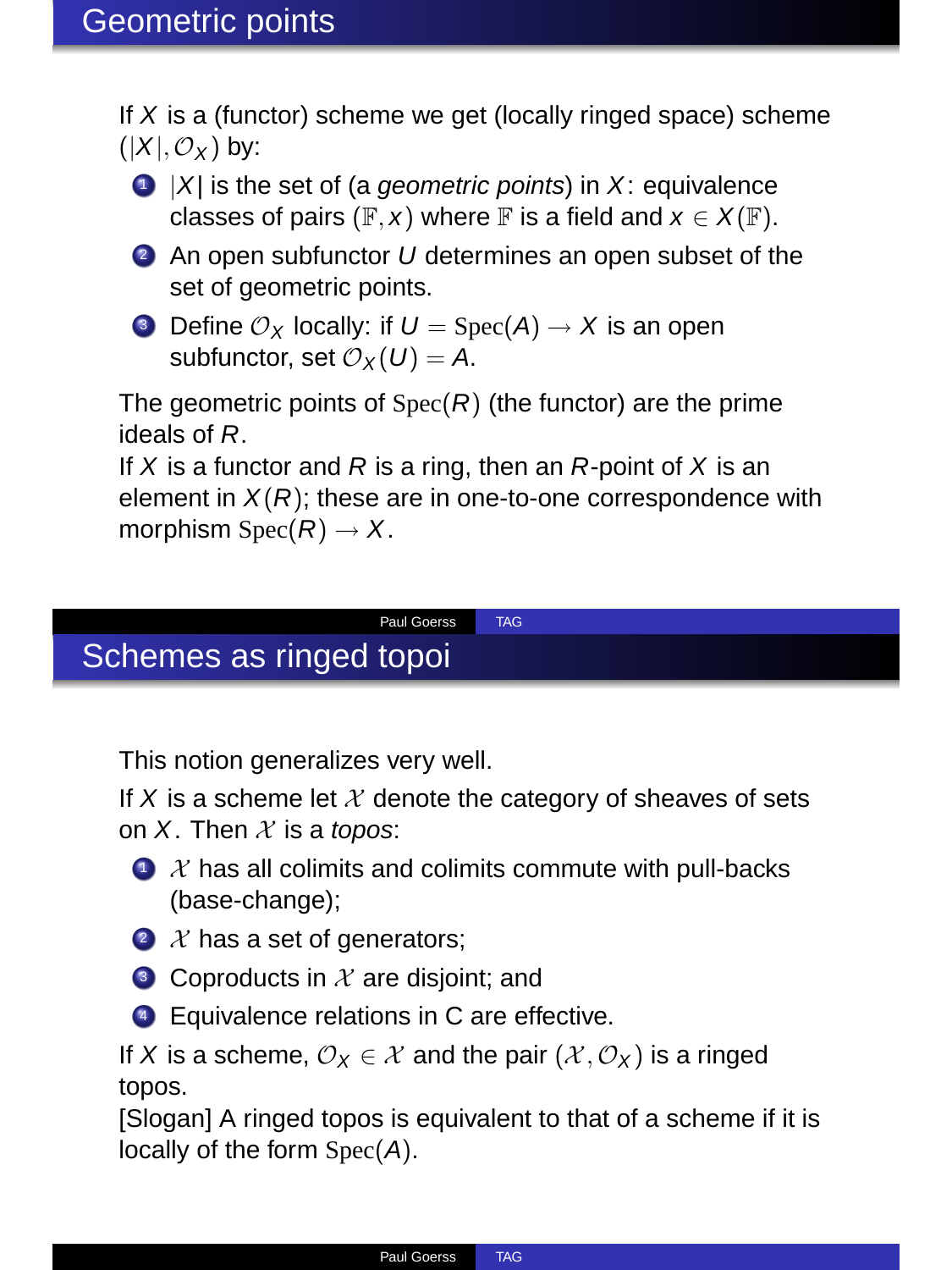Let  $(X, \mathcal{O}_X)$  be a scheme and F a sheaf of  $\mathcal{O}_X$ -modules. Then  $F$  is quasi-coherent if is locally presentable as an  $O_V$ -module.

#### **Definition**

An  $\mathcal{O}_X$  module sheaf is **quasi-coherent** if for all  $y \in X$  there is an open neighborhood U of y and an exact sequence of sheaves

$$
\mathcal{O}_U^{(J)} \longrightarrow \mathcal{O}_U^{(I)} \longrightarrow \mathcal{F}|_U \rightarrow 0.
$$

If  $X = \text{Spec}(A)$ , then the assignment  $\mathcal{F} \mapsto \mathcal{F}(X)$  defines an equivalence of categories between quasi-coherent sheaves and A-modules.

# Quasi-coherent sheaves (reformulated)

Let <sup>X</sup> be a scheme, regarded as a functor. Let **Aff**/<sup>X</sup> be the category of morphisms  $a : Spec(A) \rightarrow X$ . Define

Paul Goerss TAG

$$
\mathcal{O}_X(\mathrm{Spec}(A) \to X) = \mathcal{O}_X(a) = A.
$$

This is a sheaf in the Zariski topology.

A quasi-coherent sheaf  $\mathcal F$  is sheaf of  $\mathcal O_X$ -modules so that for each diagram



the map

$$
f^*\mathcal{F}(a) = B \otimes_A \mathcal{F}(a) \to \mathcal{F}(b)
$$

is an isomorphism.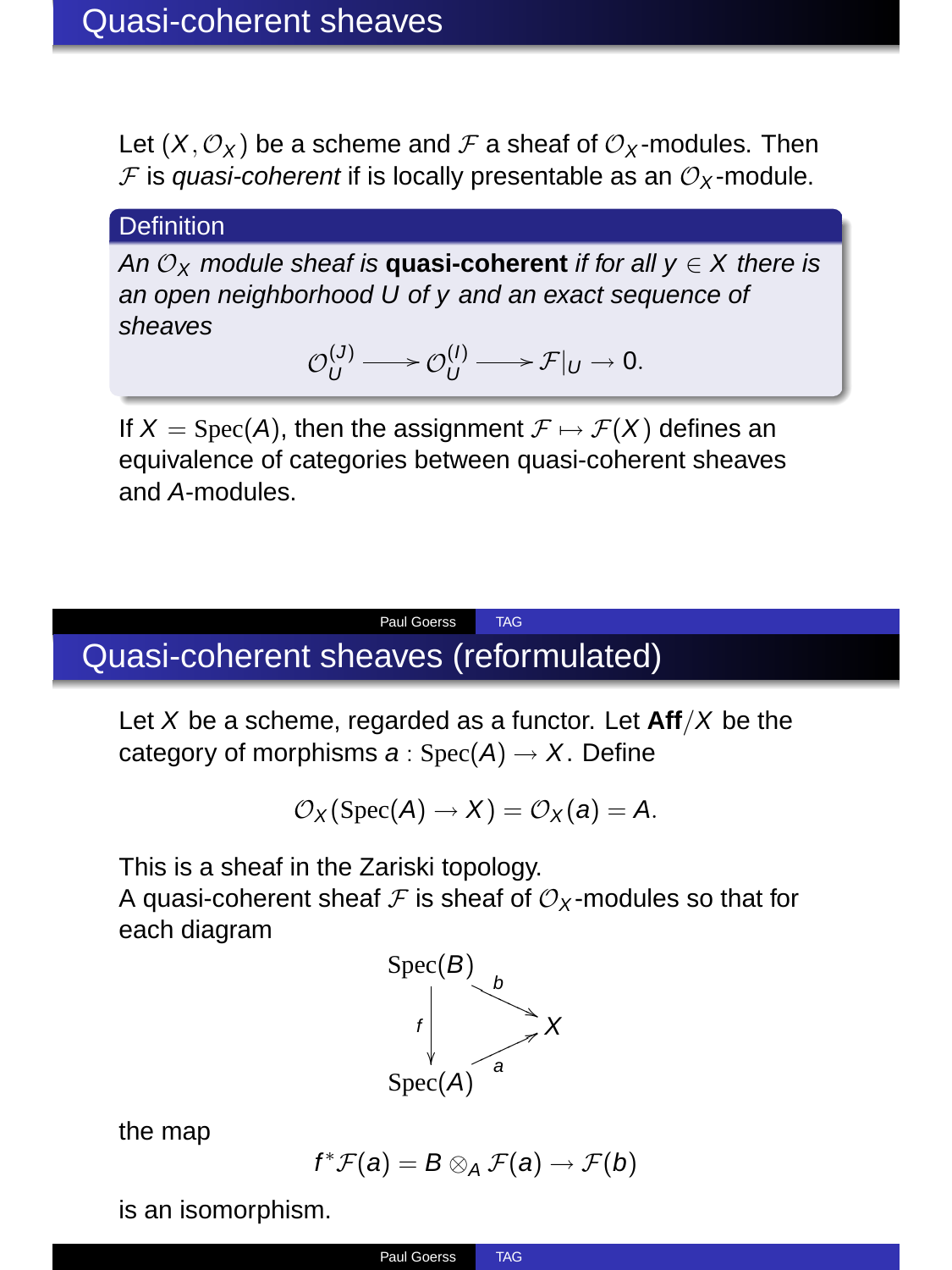Morphisms  $a: \text{Spec}(A) \to \mathbb{P}^n$  correspond to split inclusions

 $N \rightarrow A^{n+1}$ 

with N locally free of rank 1. Define  $\mathcal{O}_{\mathbb{P}^n}$ -module sheaves

$$
\mathcal{O}(-1)(a) = N
$$

and

$$
\mathcal{O}(1)(a) = \mathrm{Hom}_A(N, A).
$$

These are quasi-coherent, locally free of rank 1 and  $\mathcal{O}(1)$  has canonical global sections  $x_i$ 

$$
N \longrightarrow A^{n+1} \xrightarrow{p_i} A.
$$

Paul Goerss TAG

Exercises

1. Show that the functor  $P^n$  as defined here indeed satisfies the two criteria to be a scheme.

2. Fill in the details of the final slide: define the global sections of sheaf and show that the elements  $x_i$  there defined are indeed global sections of the sheaf  $\mathcal{O}(1)$  on  $P^n$ .

3. The definition of  $P<sup>n</sup>$  given here can be extended to a more general statement: if  $X$  is a scheme, then the morphisms  $X \rightarrow P^n$  are in one-to-one correspondence with locally free sheaves  $F$  of rank 1 over X generated by global sections  $s_i$ ,  $0 < i < n$ .

4. Show that the functor which assigns to each ring R the set of finitely generated projective modules of rank 1 over R cannot be scheme.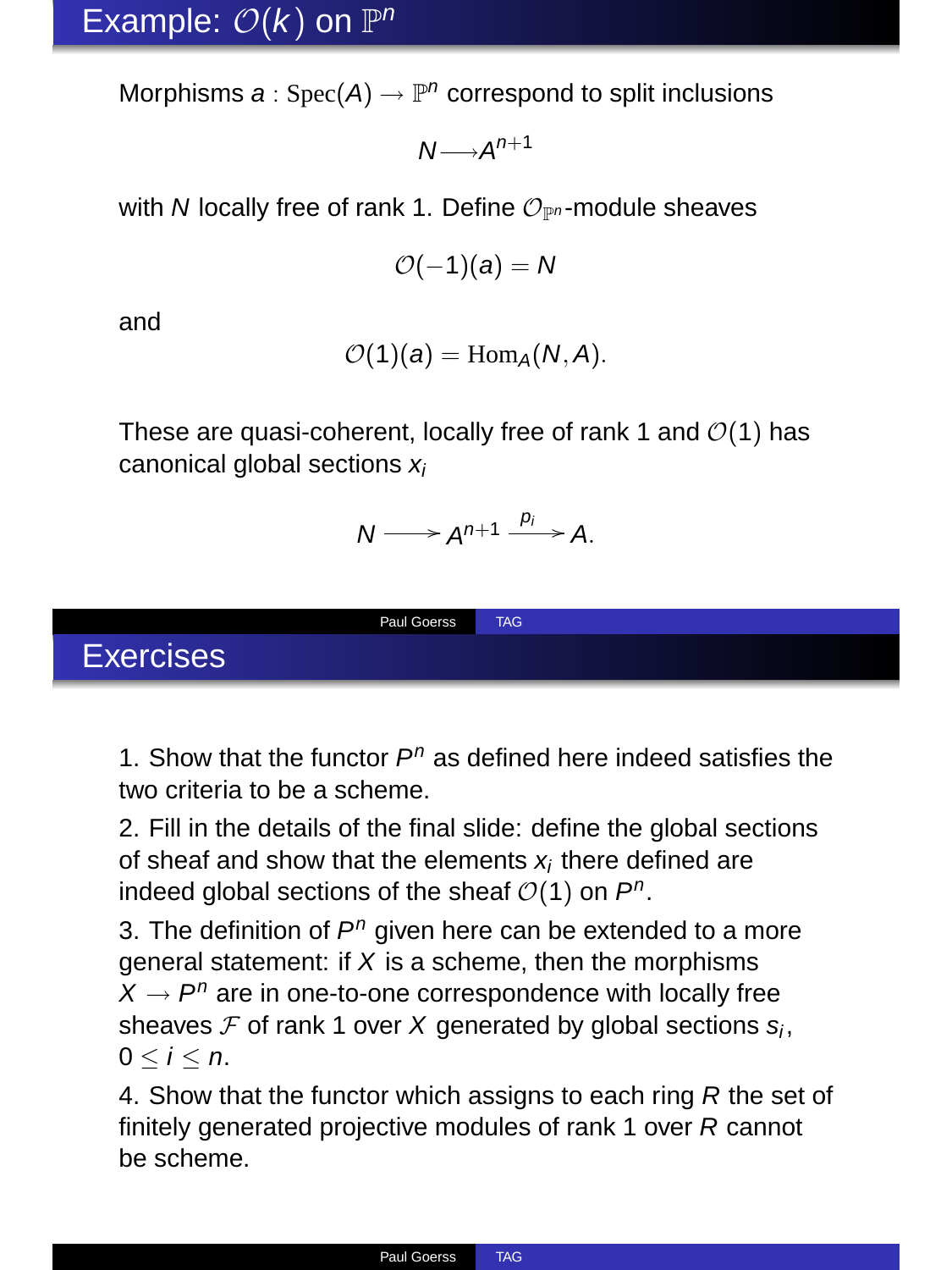In this lecture we touch briefly on the notion of derived schemes. Topics include:

- An axiomatic description of ring spectra;
- Jardine's definition of sheaves of spectra:
- **•** Derived schemes (in the Zariski topology) and examples.



We need a good model for the stable homotopy category. Let  $S$ be a category so that

- $\bullet$  S is a cofibrantly generated proper stable simplicial model model category Quillen equivalent to the Bousfield-Friedlander category of simplicial spectra;
- $\bullet$  S has a closed symmetric monoidal smash product which gives the smash product in the homotopy category;
- <sup>3</sup> the smash product and the simplicial structure behave well:
- 4 and so on.

Symmetric spectra (either simplicially or topologically) will do.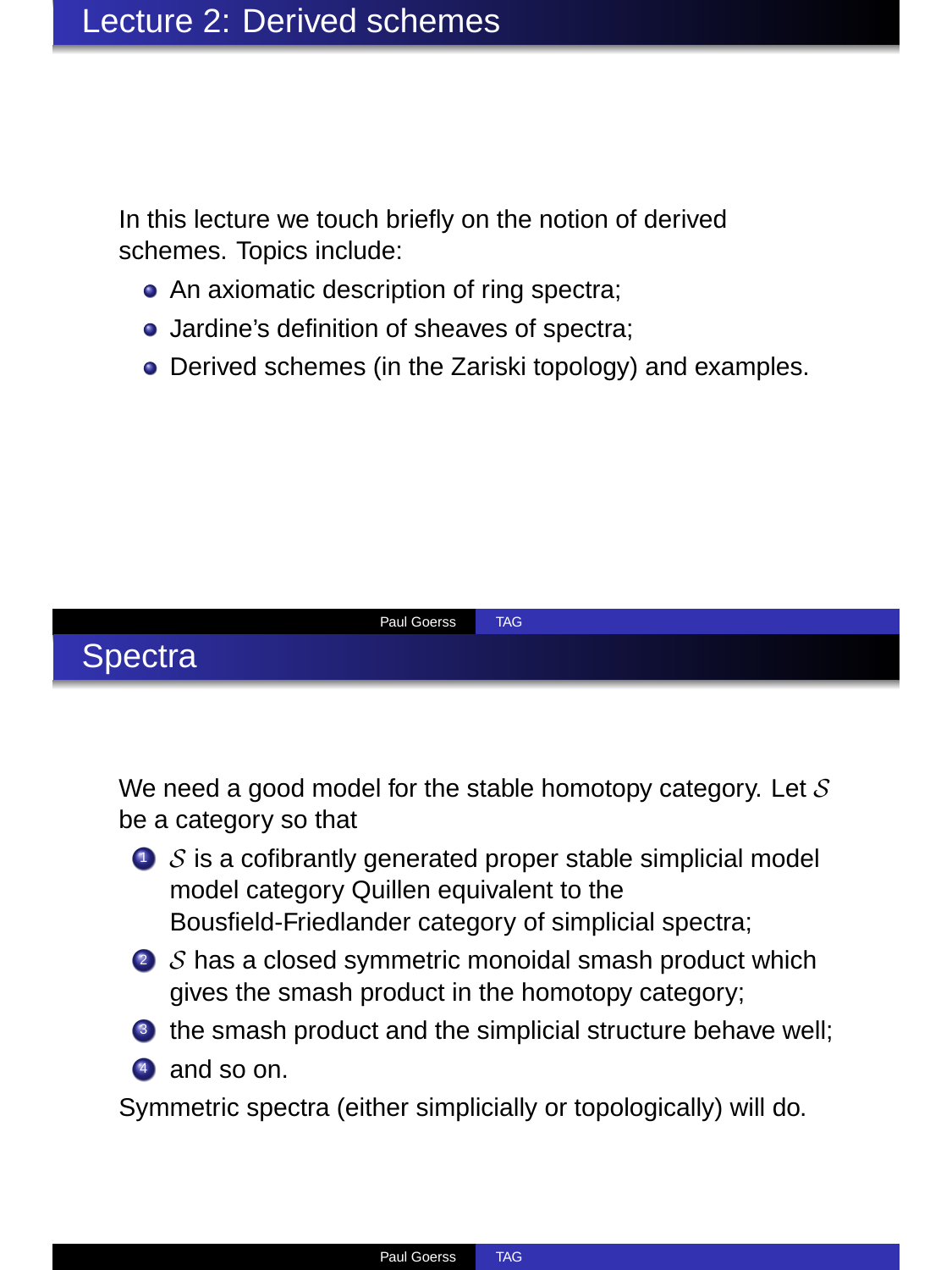A commutative monoid A in  $S$  is a commutative ring spectra: there is a multiplication map

$$
A\wedge A{\longrightarrow} A
$$

and a unit map

 $S^0 \rightarrow A$ 

so that the requisite diagrams commutes. There are A-modules with mulitplications  $A \wedge M \rightarrow M$ . There are free commutative algebras:

$$
Sym(X) = \vee Sym_n(X) = \vee (X^{\wedge n})/\Sigma_n
$$
  
=  $\vee (E\Sigma_n)_+ \wedge_{\Sigma_n} X^{\wedge n}$ .

These categories inherit model category structures

## Paul Goerss TAG Sheaves of spectra

Let  $X$  be a scheme. A presheaf of spectra is a functor

```
\mathcal{F}: \{ Zariski opens in X \}^{\text{op}} \to \mathcal{S}.
```
## Theorem (Jardine)

Presheaves of spectra form a simplicial model category where  $\mathcal{E} \rightarrow \mathcal{F}$ 

- is a weak equivalence if  $\mathcal{E}_p \to \mathcal{F}_p$  is a weak equivalence for all  $\mathfrak{p} \in X$ ;
- $\bullet \ \mathcal{E} \to \mathcal{F}$  is a cofibration in  $\mathcal{E}(U) \to \mathcal{F}(U)$  is a cofibration for all U.

<sup>A</sup> sheaf of (ring or module) spectra is a fibrant/cofibrant object. Jardine proves an analogous theorem for ring and module spectra for an arbitrary topos.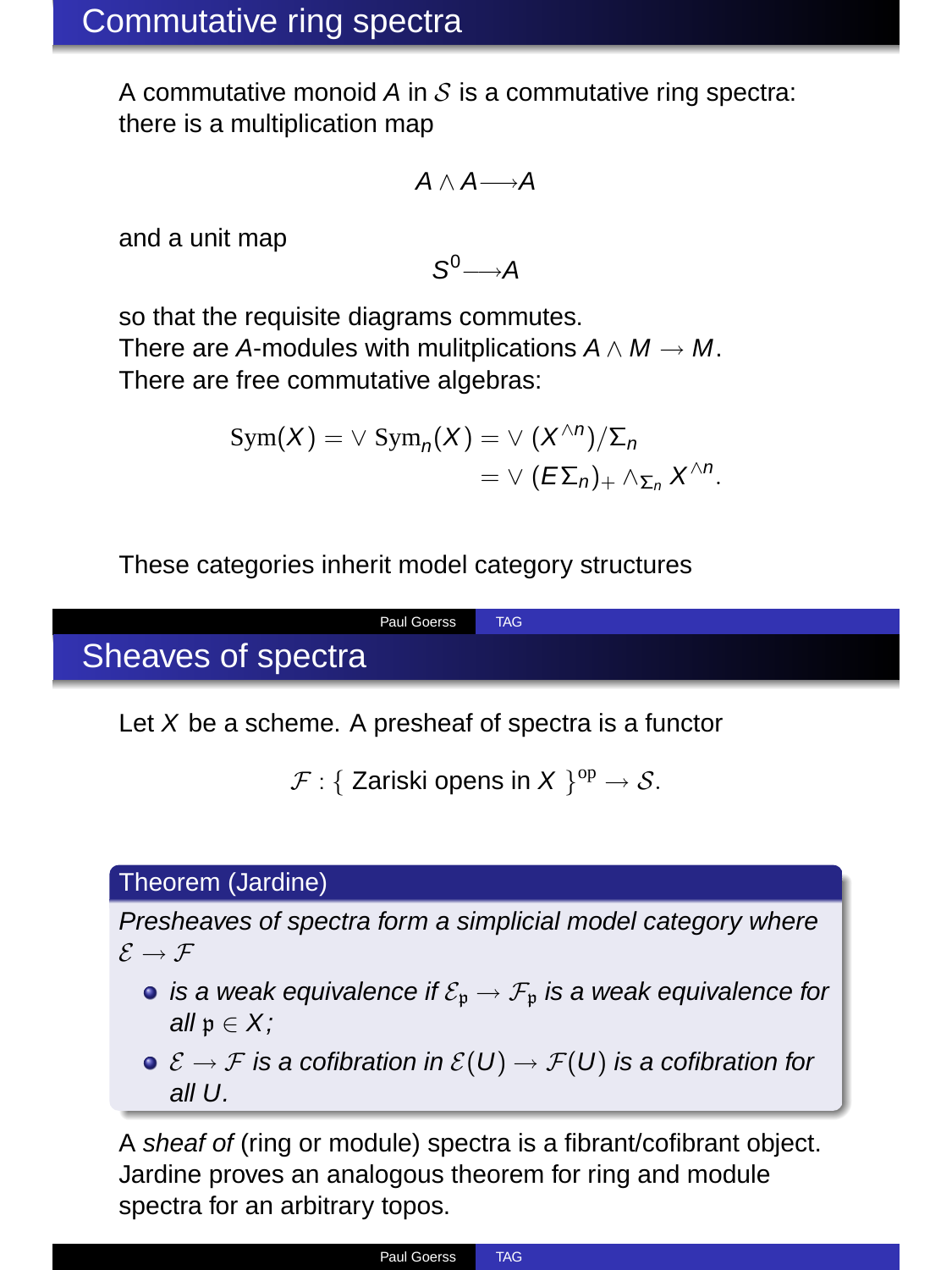## Global sections

Let X be a scheme and F a sheaf on X. If  $\{U_{\alpha}\}\$ is an open cover, let  $U$  the associated category. Then

$$
H^0(X, \mathcal{F}) = \Gamma(X, \mathcal{F}) = \mathcal{F}(X) \cong \text{Sh}(X, \mathcal{F}) \cong \lim_{\mathcal{U}} \mathcal{F}.
$$

If  $F$  is a sheaf of spectra these become:

$$
\begin{aligned} R\Gamma(X,\mathcal{F}) &\simeq F_{\text{Sh}_+}(X,\mathcal{F}) \\ &\simeq \text{holim}_{\mathcal{U}}\,\mathcal{F}. \end{aligned}
$$

And the derived nature of the subject begins to appear. There is a spectral sequence

$$
H^{s}(X,\pi_{t}\mathcal{F}) \Longrightarrow \pi_{t-s}R\Gamma(X,\mathcal{F}).
$$

Paul Goerss TAG

Derived schemes

## Theorem (Lurie)

Let  $X$  be a space and  $O$  a sheaf of ring spectra on  $X$ . Then

#### $(X, \mathcal{O})$  is a **derived scheme** if

- $\bullet$  (X,  $\pi_0$ O) is a scheme; and
- $\bullet \pi_i \mathcal{O}$  is a quasi-coherent  $\pi_0 \mathcal{O}$  module for all i.

## Remark

This looks like a definition, not a theorem. There is a better definition using topoi.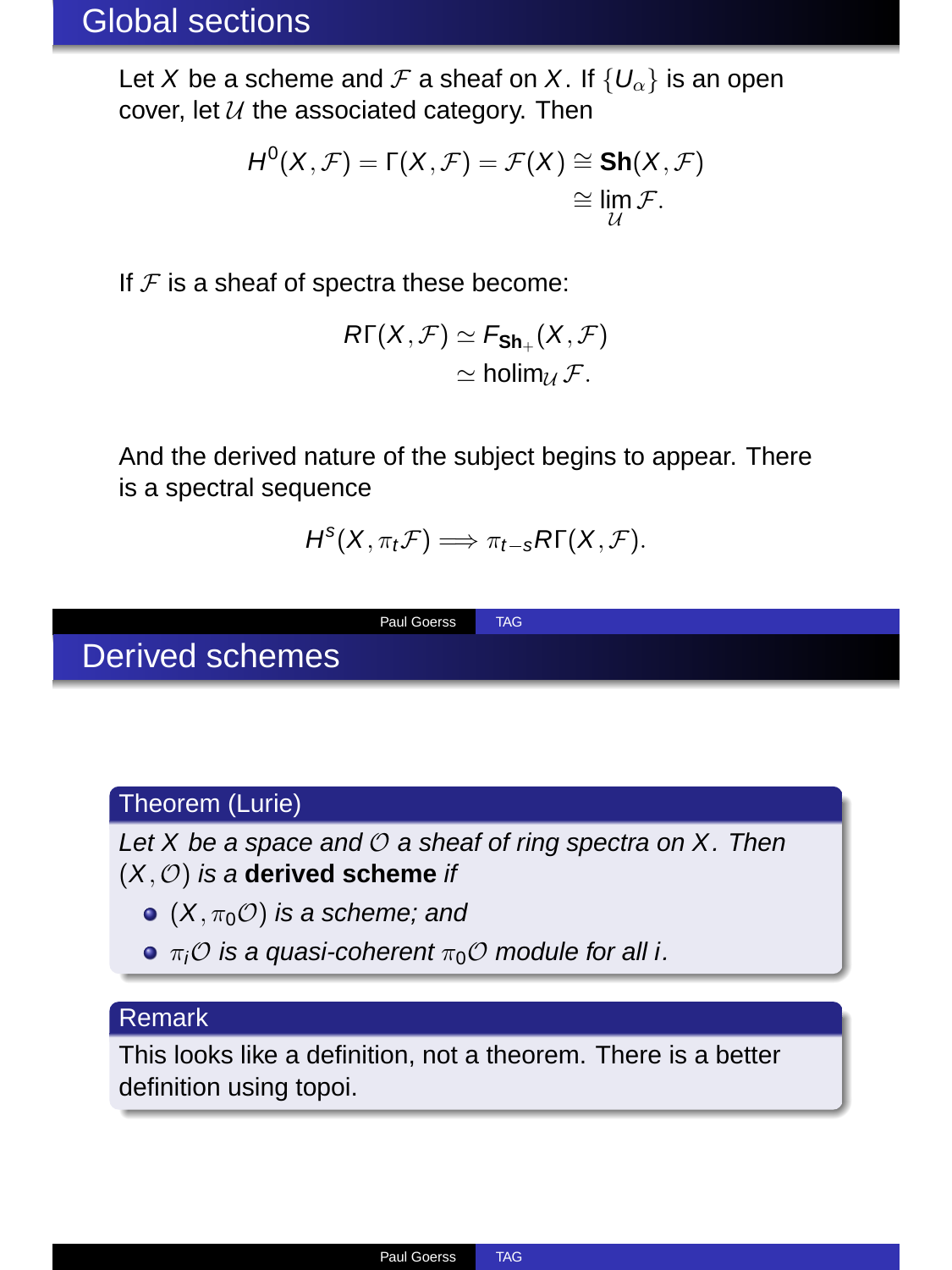## **Definition**

Let A be a ring spectrum. Define  $Spec(A)$  by

- Underlying space:  $Spec(\pi_0 A)$ ; and
- $\bullet$   $\circ$ : sheaf associated to the presheaf

$$
V(f) = \operatorname{Spec}(\pi_0 A[1/f]) \mapsto A[1/f].
$$

## Remark

 $A[1/f]$  is the localization of A characterized by requiring

$$
\text{Spec}(A[1/f],B)\subseteq \text{Spec}(A,B)
$$

to be subspace of components where <sup>f</sup> in invertible. Such localizations can be done functorially in the category of ring spectra.

Paul Goerss TAG

# Derived schemes: the category

Lurie's result above is actually part of an equivalence of categories:

## Theorem (Lurie)

A morphism f:  $(X, \mathcal{O}_X) \rightarrow (Y, \mathcal{O}_Y)$  of derived schemes is a pair  $(f, \phi)$  where

- $f: X \rightarrow Y$  is a continuous map;
- $\bullet \phi : \mathcal{O}_Y \to f_* \mathcal{O}_X$  is a morphism of sheaves of ring spectra

so that

$$
(f, \pi_0 \phi) : (X, \pi_0 X) \to (Y, \pi_0 Y)
$$

is a morphism of schemes.

The collection of all morphisms  $f : (X, \mathcal{O}_X) \to (Y, \mathcal{O}_Y)$  is a space.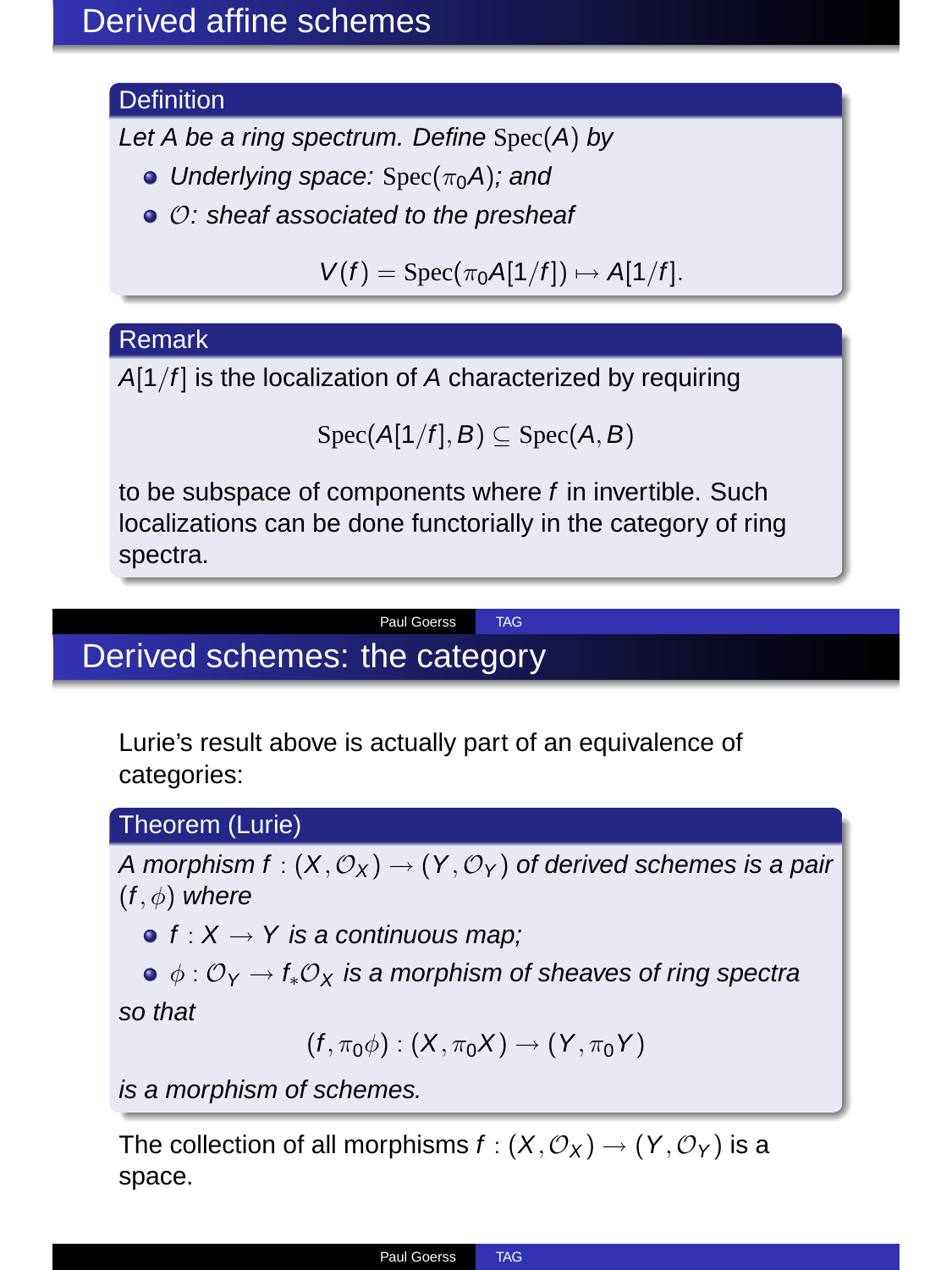## Derived schemes as functors

If  $X$  is a derived scheme, we write

<sup>X</sup> : Ring spectra <sup>→</sup> **Spaces**

for the functor

 $X(R) = \text{Dsch}(\text{Spec}(R), X)$ .

#### Example

The affine derived scheme  $\mathbb{A}^1$  is characterized by

$$
\mathbb{A}^1(R)=\Omega^{\infty}R.
$$

The affine derived scheme  $Gl<sub>1</sub>$  is characterized

$$
\mathrm{Gl}_1(R)\subseteq \Omega^{\infty}R.
$$

to be the subsets of invertible components.

## Paul Goerss TAG Example: Derived projective space

Define  $\mathbb{P}^n(R)$  to be the *subspace* of the *R*-module morphisms

$$
i:N\longrightarrow R^{n+1}
$$

which split and so that  $\pi_0 N$  is locally free of rank 1 as a  $\pi_0$ R-module.

The underlying scheme of **derived**  $\mathbb{P}^n$  is **ordinary**  $\mathbb{P}^n$ . The sub-derived schemes  $U_k$ ,  $0 \le k \le n$  of those q with

$$
N \xrightarrow{i} R^{n+1} \xrightarrow{p_k} R
$$

an equivalence *cover*  $\mathbb{P}^n$ . Note

$$
U_k(R) \cong \mathbb{A}^n(R) \cong \Omega^\infty R^{\times n}.
$$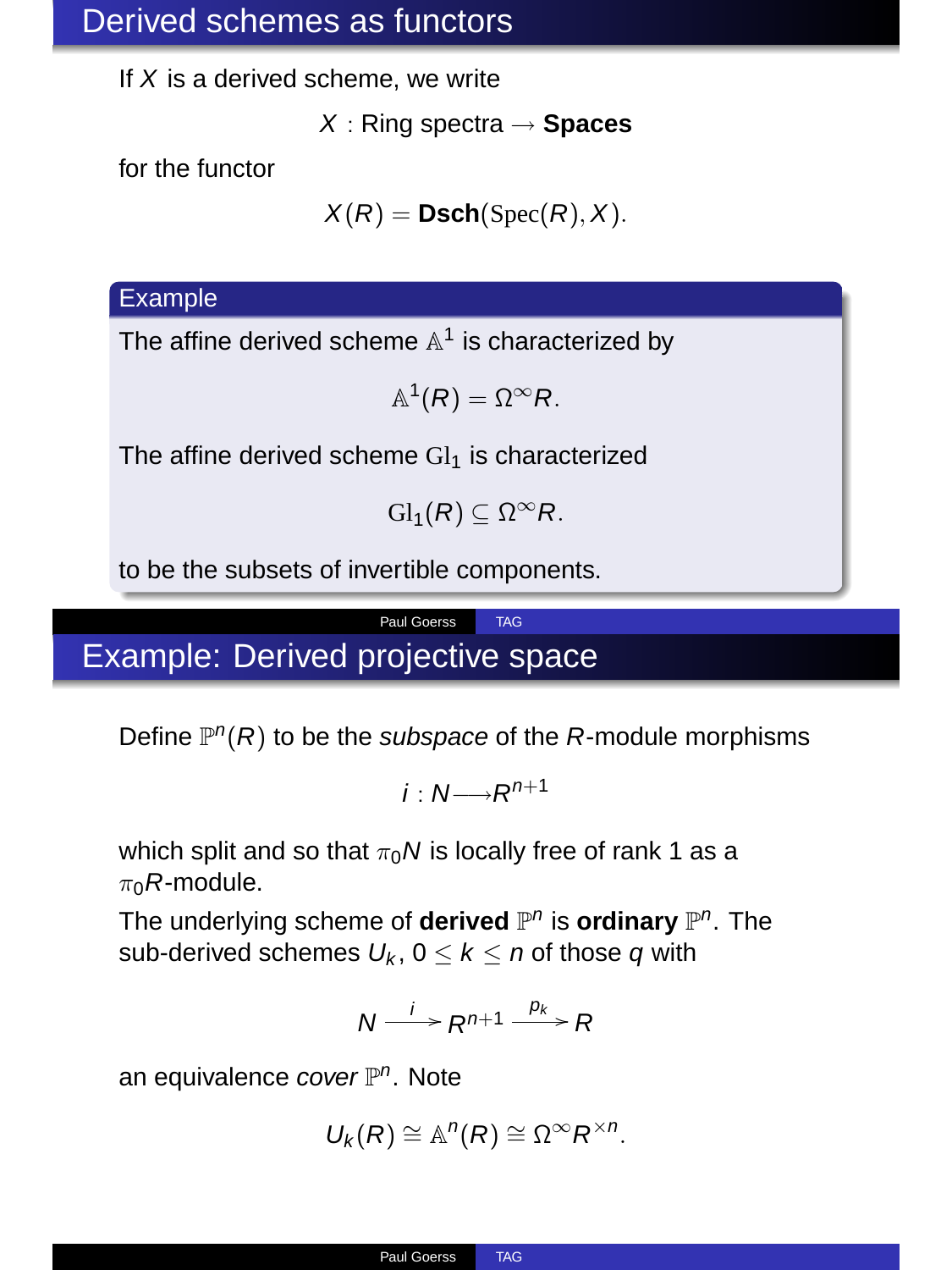1. Let A be an  $E_{\infty}$ -ring spectrum and M an A-module. Assume we can define the symmetric A-algebra  $\text{Sym}_A(M)$  and that it has the appropriate universal property. (What would that be?) Let A = S be the sphere spectrum and let  $M = \vee_n S$  ( $\vee$  = coproduct or wedge). What is  $\operatorname{Spec}(\operatorname{Sym}_\mathcal{S}(M))$ ? That is, what functor does it represent?

2. Suppose  $n = 1$  and  $x \in \text{Sym}_{\mathcal{S}}(M)$  is represented by the inclusion  $S = M \rightarrow \text{Sym}_{S}(M)$ . What is Spec $(\text{Sym}_{S}(M)[1/x])$ ?

# Open-ended exercise: the tangent functor

3. If R is a ring, then  $R[\epsilon] \stackrel{\text{def}}{=} R[x]/(x^2)$ . This definition makes sense for  $E_{\infty}$ -ring spectra as well. If X is any functor on rings (or  $E_{\infty}$ -ring spectra) the tangent functor  $T_{\rm X}$  is given by

Paul Goerss TAG

$$
R \mapsto X(R[\epsilon]).
$$

Explore this functor, for example:

- $\bullet$  Show that  $T_X$  is an abelian group functor over X;
- 2 If  $x : Spec(A) \rightarrow X$  is any A-point of X, describe the fiber

$$
T_{X,x} = \text{Spec}(A) \times_X T_X.
$$

<sup>3</sup> (More advanced) Show that this fiber is, in fact, an affine scheme.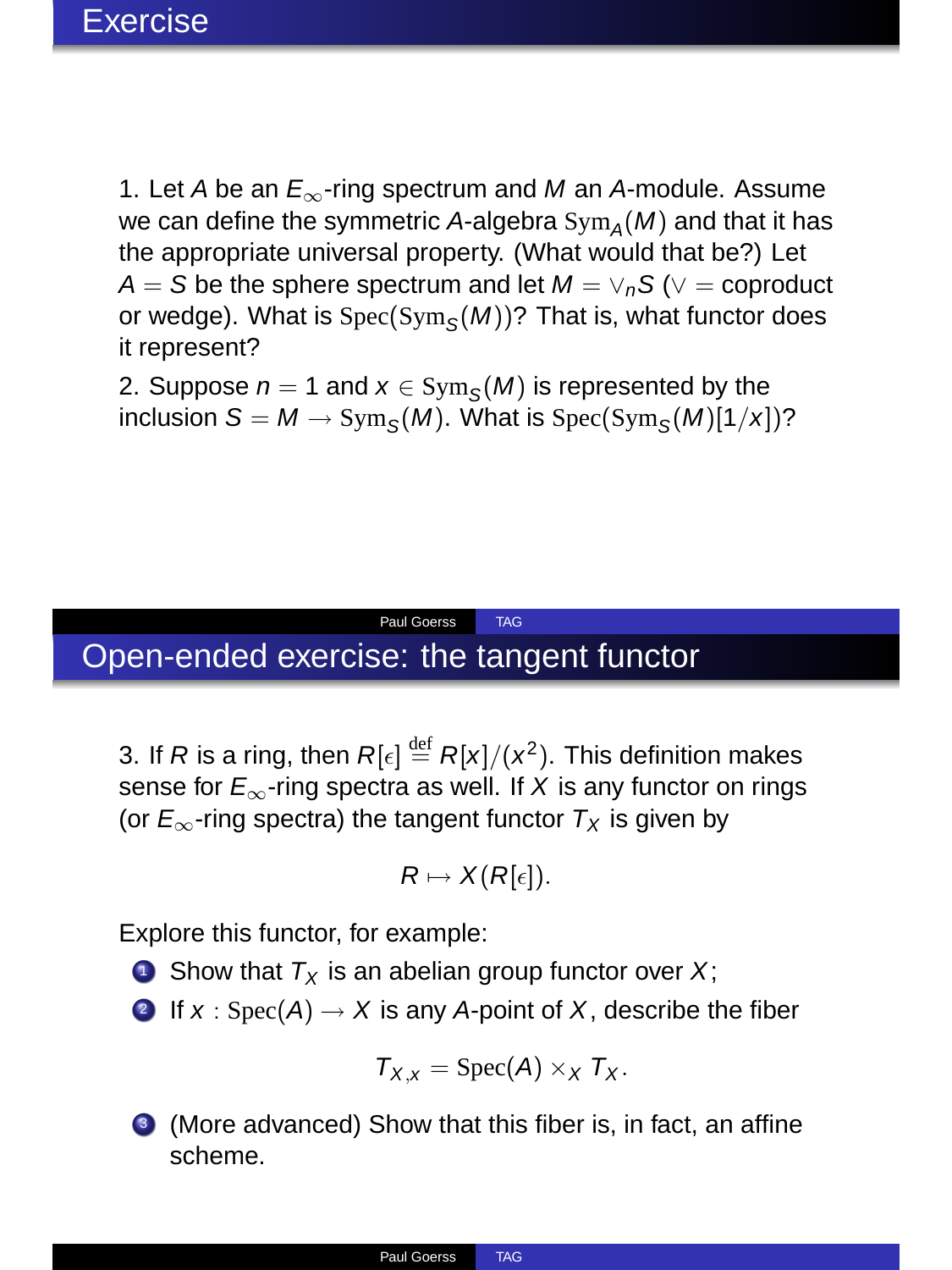This lecture introduces some of the other standard topologies. We discuss:

- Descent and derived descent:
- smooth and étale maps;
- the new topologies and the sheaves in them; and
- briefly mention the cotangent complex.

## Flat morphisms

Paul Goerss TAG

A morphism of rings  $A \rightarrow B$  is flat if  $B \otimes_A (-)$  is exact. It is faithfully flat if it creates isomorphisms.

## **Definition**

A morphism  $f: X \to Y$  of schemes is flat if for all  $x \in X$ ,  $\mathcal{O}_Y$  is a flat  $\mathcal{O}_{f(x)}$ -algebra. The morphism f is faithfully flat if is flat and surjective.

A morphism  $A \rightarrow B$  of  $E_{\infty}$ -ring spectra is flat if

- $\bullet$   $\pi_0A \rightarrow \pi_0B$  is a flat morphism of rings;
- $\bullet \ \pi_0 B \otimes_{\pi_0 A} \pi_n A \cong \pi_n B$  for all *n*.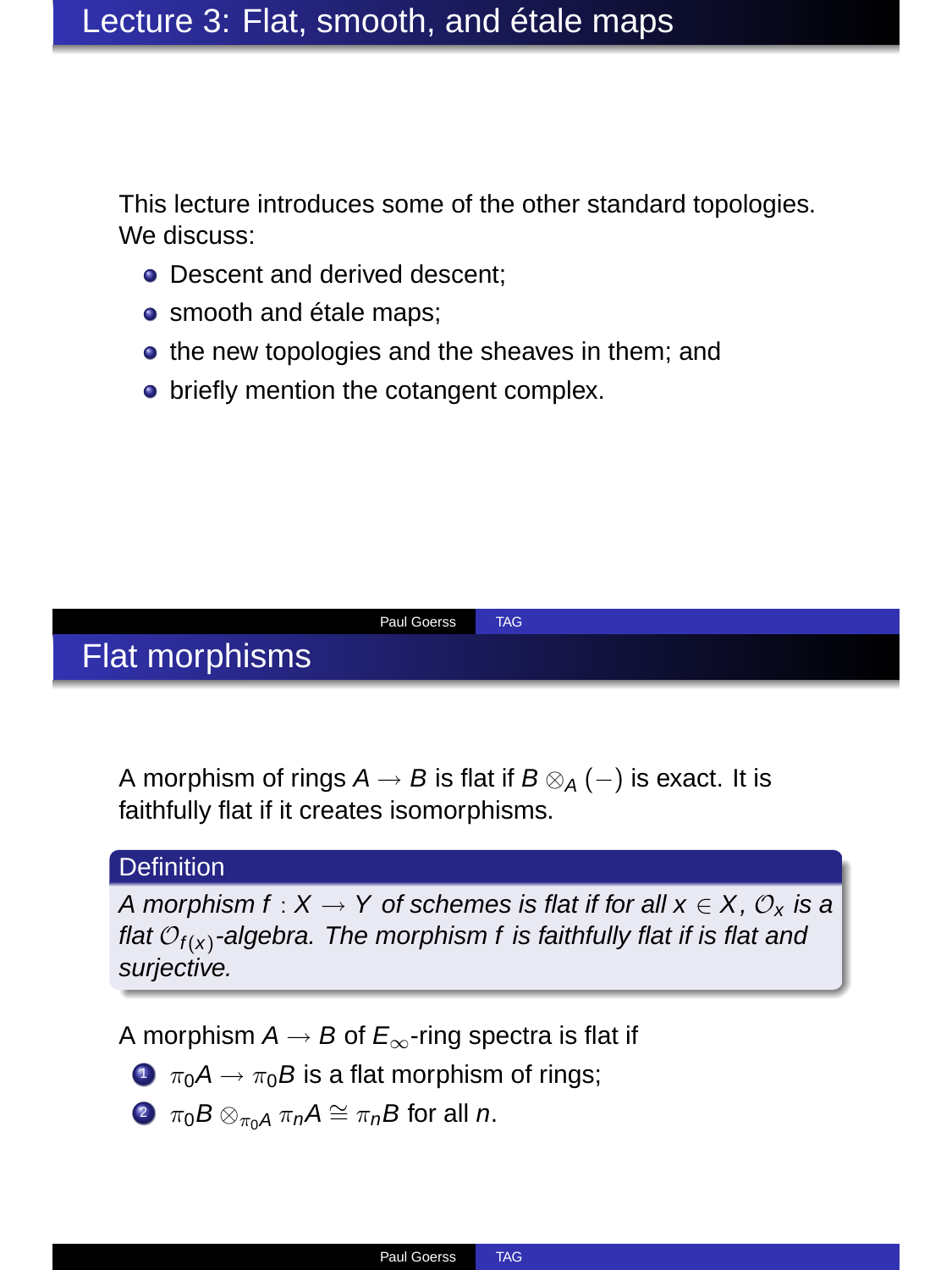Let  $X \rightarrow Y$  be a morphism of schemes and let

$$
\epsilon:X_\bullet{\longrightarrow\hspace*{-2.8ex}{\longmapsto}\hspace*{2.8ex}} Y
$$

be the bar construction. Faithfully flat descent compares sheaves over <sup>Y</sup> with simplicial sheaves on

$$
X_{\bullet} = \{ X^{\bullet+1} \}.
$$

If  $X = \text{Spec}(B) \rightarrow \text{Spec}(A) = Y$  are both affine; this is Spec(-) of the cobar construction

$$
\eta: A \longrightarrow \{ \ B^{\otimes \bullet +1} \ \}.
$$



A module-sheaf  $\mathcal{F}_\bullet$  on  $X_\bullet$  is:



- 2 for each  $\phi : [n] \to [m]$ , a homomorphism  $\theta(\phi) : \phi^* \mathcal{F}_n \to \mathcal{F}_m$ ;
- <sup>3</sup> subject to the evident coherency condition.

### **Definition**

Such a module sheaf is **Cartesian** if each  $\mathcal{F}_n$  is quasi-coherent and  $\theta(\phi)$  is an isomorphism for all  $\phi$ .

If  $\mathcal E$  is a quasi-coherent sheaf on Y,  $\epsilon^*\mathcal E$  is a Cartesian sheaf on  $X_{\bullet}$ .

**Descent:** If <sup>f</sup> is quasi-compact and faithfully flat, this is an equivalence of categories.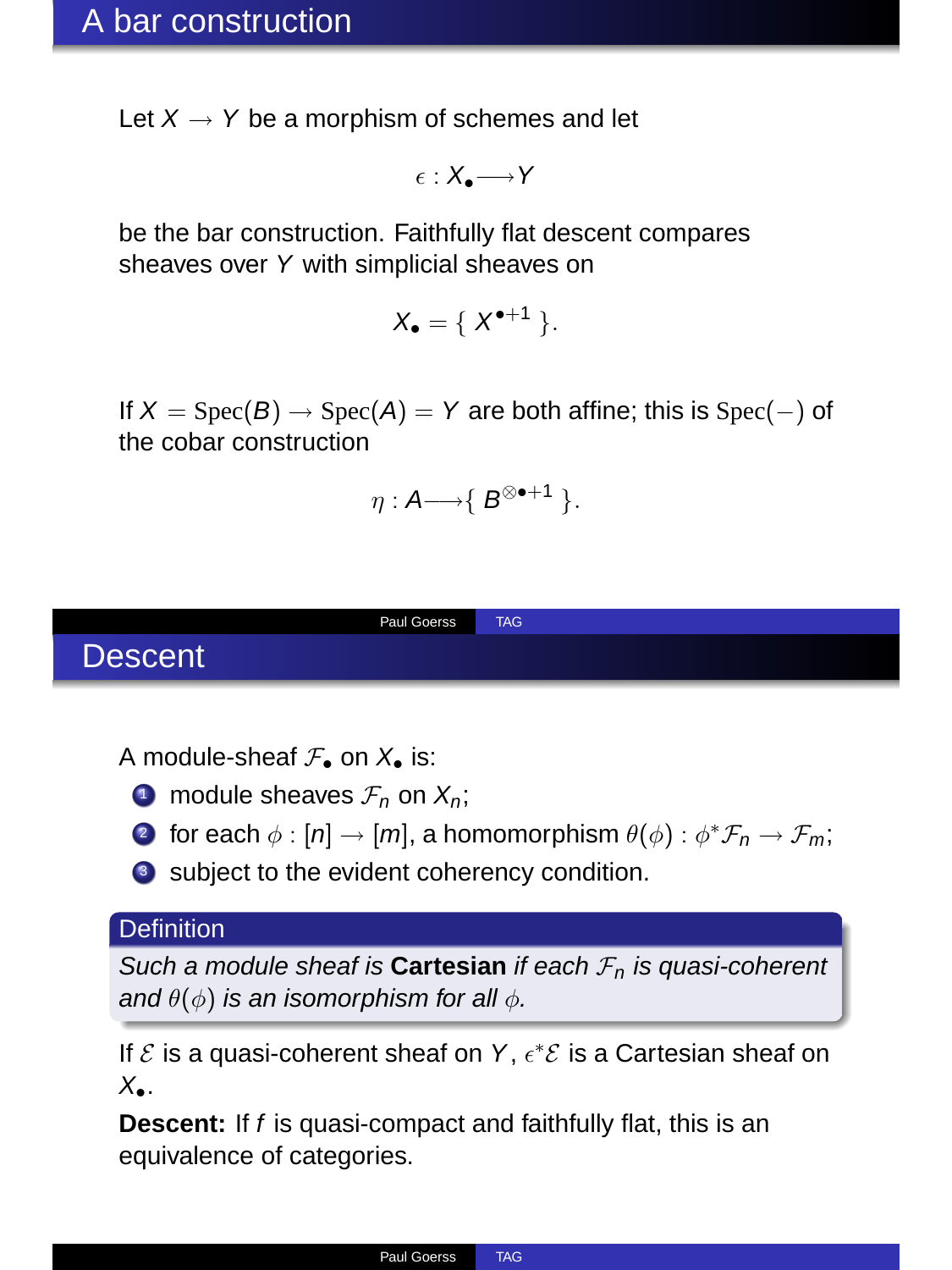A chain complex  $\mathcal{F}_\bullet$  of simplicial module sheaves is the same as simplicial chain complex of module sheaves.

## **Definition**

Let  $\mathcal{F}_\bullet$  be a chain complex of simplicial module sheaves on  $X_\bullet$ . The F• is **Cartesian** if

**D** each  $\theta(\phi): \phi^* \mathcal{F}_n \to \mathcal{F}_m$  is an equivalence;

**2** the homology sheaves  $\mathcal{H}_i(\mathcal{F}_\bullet)$  are quasi-coherent.

If  $\mathcal E$  is a complex of quasi-coherent sheaves on Y,  $\epsilon^*\mathcal E$  is a Cartesian sheaf on  $X_{\bullet}$ .

**Derived descent:** This if <sup>f</sup> is quasi-compact and faithfully flat, this is an equivalence of derived categories.

## Paul Goerss TAG Étale and smooth morphisms

There are not enough Zariski opens; there are too many flat morphisms, even finite type ones; therefore:

Suppose we are given any lifting problem in schemes

$$
\text{Spec}(A/I) \longrightarrow X
$$
  
\n
$$
\subseteq \bigcup_{Y \text{Spec}(A) \longrightarrow Y} X
$$

with *I* nilpotent and *f* flat and locally finite. Then

## **Definition**

<sup>1</sup> f is **smooth** if the problem always has a solution;

<sup>2</sup> f is **étale** if the problem always has a unique solution.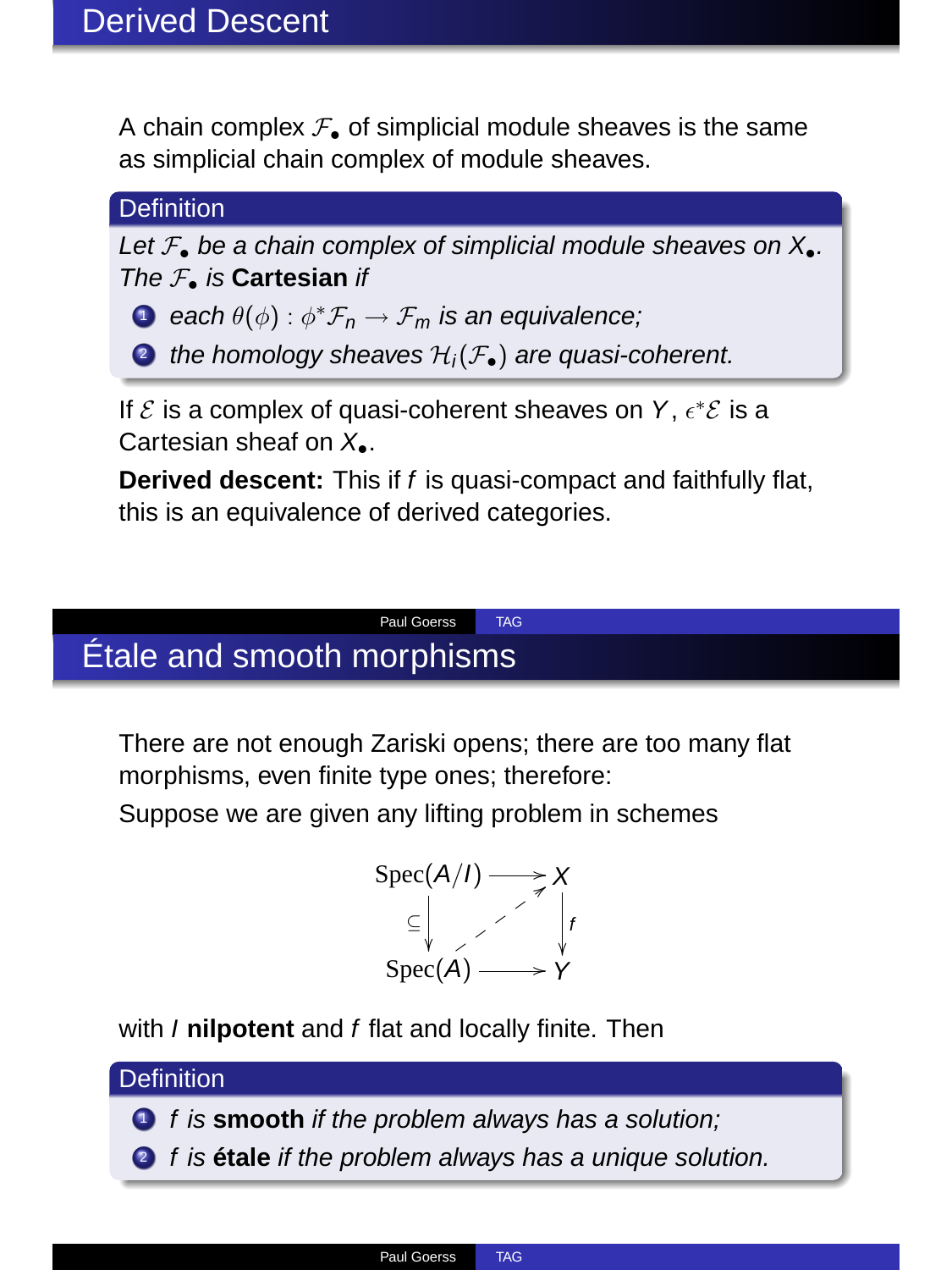## Theorem

 $B = A[x, ..., x_n]/(p_1, ..., p_m)$  is

- $\bullet$  étale over A if  $m = n$  and  $\det(\partial p_i/\partial x_i)$  is a unit in B;
- smooth over A if  $m \le n$  and the  $m \times m$  minors of the partial derivatives generate B.

Any étale or smooth morphism is locally of this form.

• 
$$
\mathbb{F}_p[x]/(x^{p^n} - x)
$$
 is étale over  $\mathbb{F}_p$ .

<sup>2</sup> Any finite separable field extension is étale.

- 3 A[x]/(ax<sup>2</sup> + bx + c) is étale over A if  $b^2 4ac$  is a unit in A.
- $\mathbb{F}[x, y]/(y^2 x^3)$  is not smooth over any field  $\mathbb{F}[x, y]/(y^2 x^3)$

Paul Goerss TAG

# Étale maps as covering spaces

### Theorem

Let  $f: X \to Y$  be étale and separated and  $U \subset Y$  be open. Any section s of

$$
U\times_Y X\to U
$$

is an isomorphism onto a connected component.

For the analog of normal covering spaces we have:

#### **Definition**

Let  $f : X \to Y$  be étale and  $G = Aut_X(Y)$  (the Deck transformations). Then X is **Galois** overY if we have an isomorphism

> $G \times X \longrightarrow X \times Y$  $(g, x) \mapsto (g(x), x).$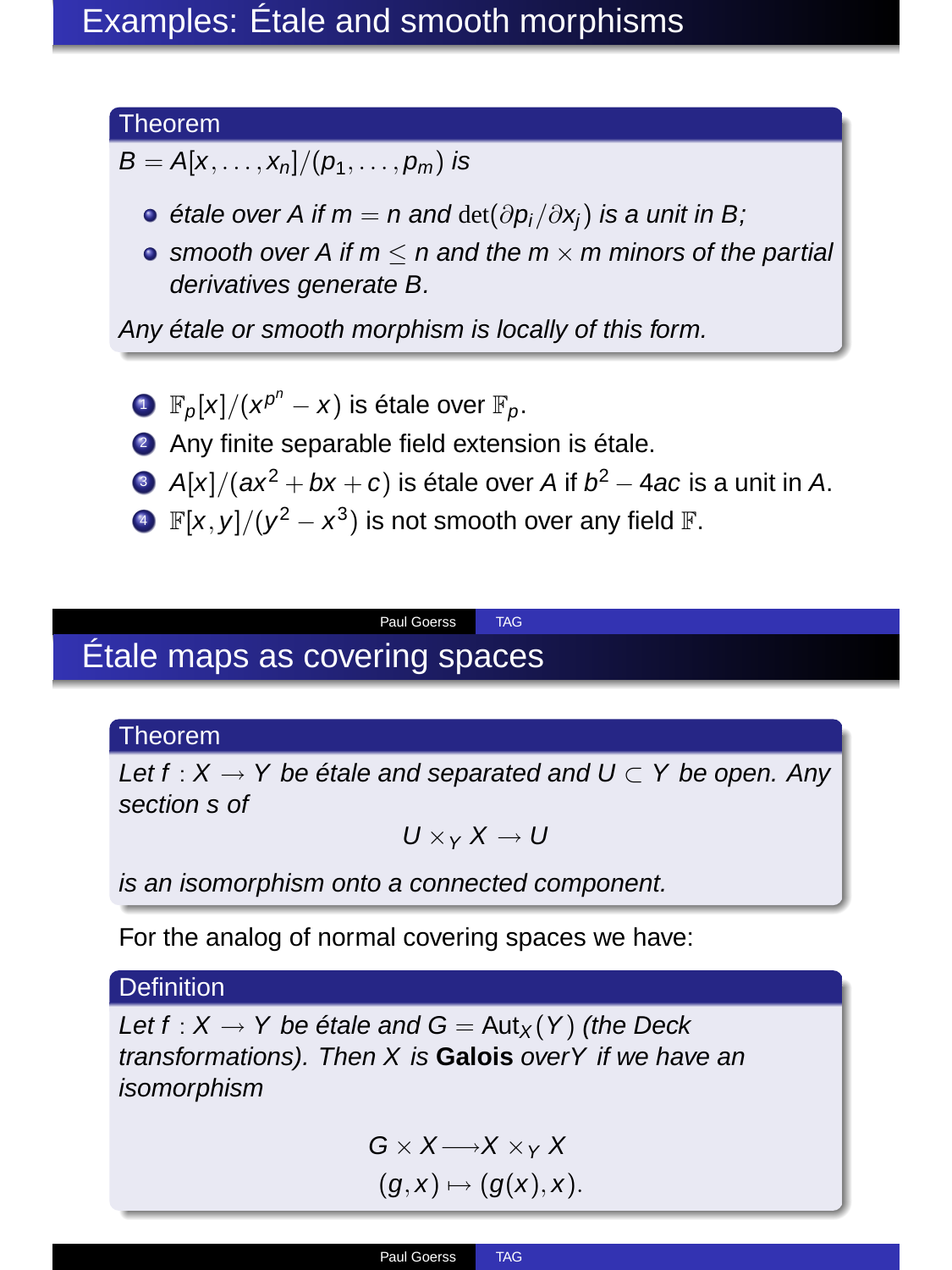Let <sup>X</sup> be a scheme. The étale topology has

- $\bullet$  étale maps  $U \rightarrow X$  as basic opens:
- a cover  $\{V_i \rightarrow U\}$  is a finite set of étale maps with  $\coprod V_i \to U$  surjective.

Notes:

- <sup>1</sup> every open inclusion is étale; so an étale sheaf yields a Zariski sheaf;
- 2 Define  $\mathcal{O}_X(U \to X) = \mathcal{O}_U(U)$ ; this is the étale structure sheaf.

Paul Goerss TAG

<sup>3</sup> There are module sheaves and quasi-coherent sheaves for the étale topology.

# Zariski versus étale sheaves

The inclusion of a Zariski open  $U \to X$  is rigid:  $Aut_X(U) = \{e\}.$ An étale open  $U \rightarrow X$  need not be rigid:  $Aut_X(U) \neq \{e\}$  in general.

## Example

Let  $\mathbb F$  be field and  $X = \text{Spec}(\mathbb F)$ .

- $\bullet$  Module sheaves in the Zariski topology on X are  $\mathbb F$  vector spaces.
- $\bullet$  Module sheaves in the étale topology on  $X$  are twisted, discrete  $\bar{\mathbb{F}}$  – Gal( $\bar{\mathbb{F}}$ / $\mathbb{F}$ )-modules.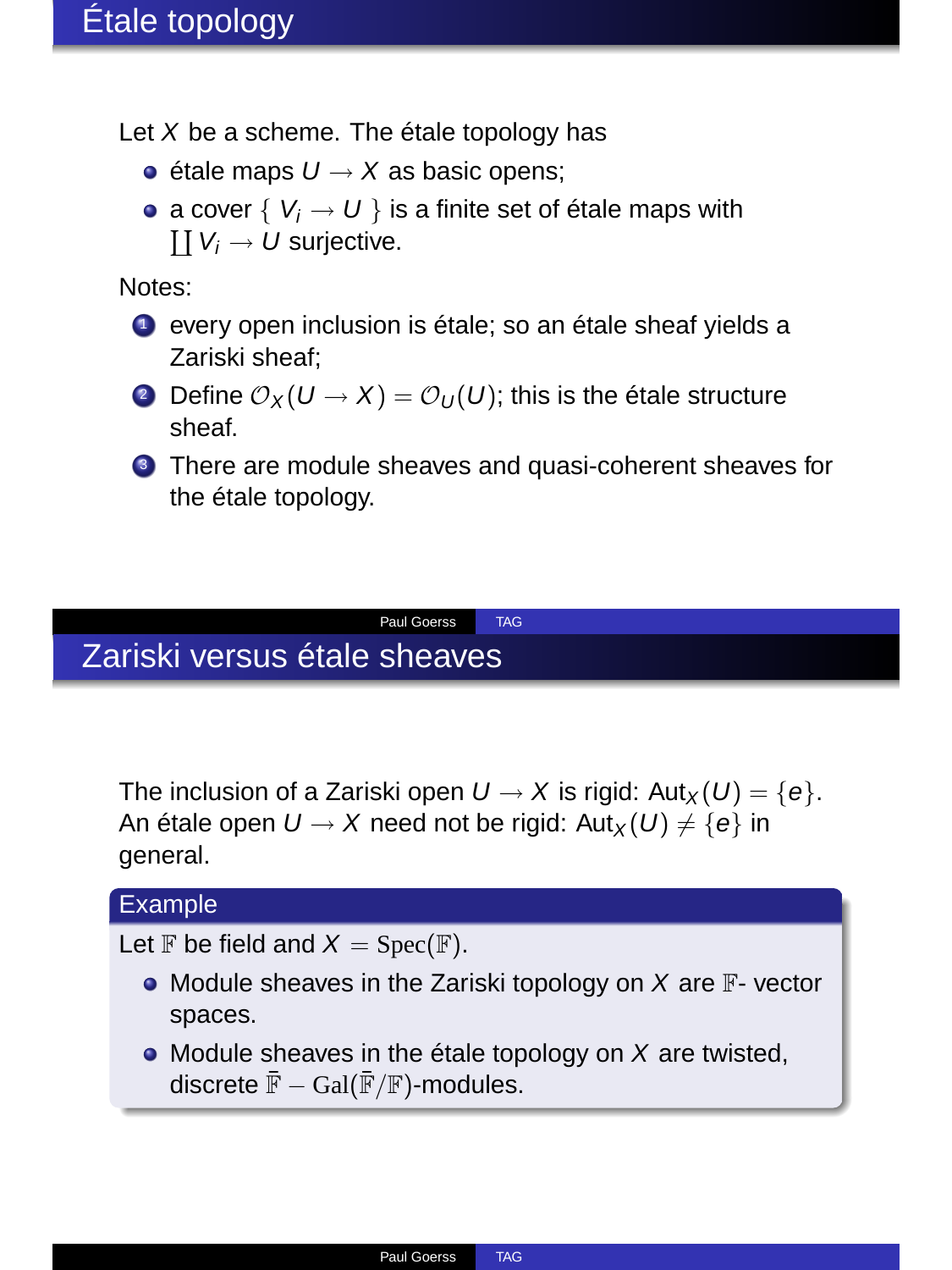A morphism  $f : A \rightarrow B$  of ring spectra is étale if

- $\bullet$   $\pi_0A \rightarrow \pi_0B$  is an étale morphism of rings; and
- **2**  $\pi_0 B \otimes_{\pi_0 A} \pi_i A \to \pi_i B$  is an isomorphism.

Compare to:

Definition (Rognes)

Let  $A \rightarrow B$  of ring spectra and let  $G = Aut_A(B)$ . The morphism Galois if

- $\bullet$  B  $\wedge_A$  B  $\rightarrow$  F(G<sub>+</sub>, B); and
- $A \rightarrow B^{hG} = F(G_{+}, B)^{G}$

are equivalences.

Hypotheses are needed: <sup>G</sup> finite or "stably dualizable".

# The cotangent complex

Let  $f: X \to Y$  be a morphism of schemes. Let Der<sub>X/Y</sub> be the sheaf on <sup>X</sup> associated to the functor

Paul Goerss TAG

$$
\text{Spec}(R) \longrightarrow X
$$
\n
$$
\downarrow \qquad \qquad \downarrow \qquad \qquad \downarrow
$$
\n
$$
\text{Spec}(R[\epsilon]) \longrightarrow X
$$
\n
$$
\downarrow \qquad \qquad \downarrow
$$
\n
$$
\downarrow \qquad \downarrow
$$

This is representable:  $\mathsf{Der}_{X/Y} = \mathrm{Hom}_{\mathcal{O}_X}(\Omega_{X/Y}, \mathcal{O}_X)$ . The **cotangent complex**  $L_{X/Y}$  is the derived version.

Suppose <sup>f</sup> is locally finite and flat, then

- **1** f is étale if and only if  $L_{X/Y} = 0$ ;
- **2** f is smooth if and only if  $L_{X/Y} \simeq \Omega_{X/Y}$  and that sheaf is locally free.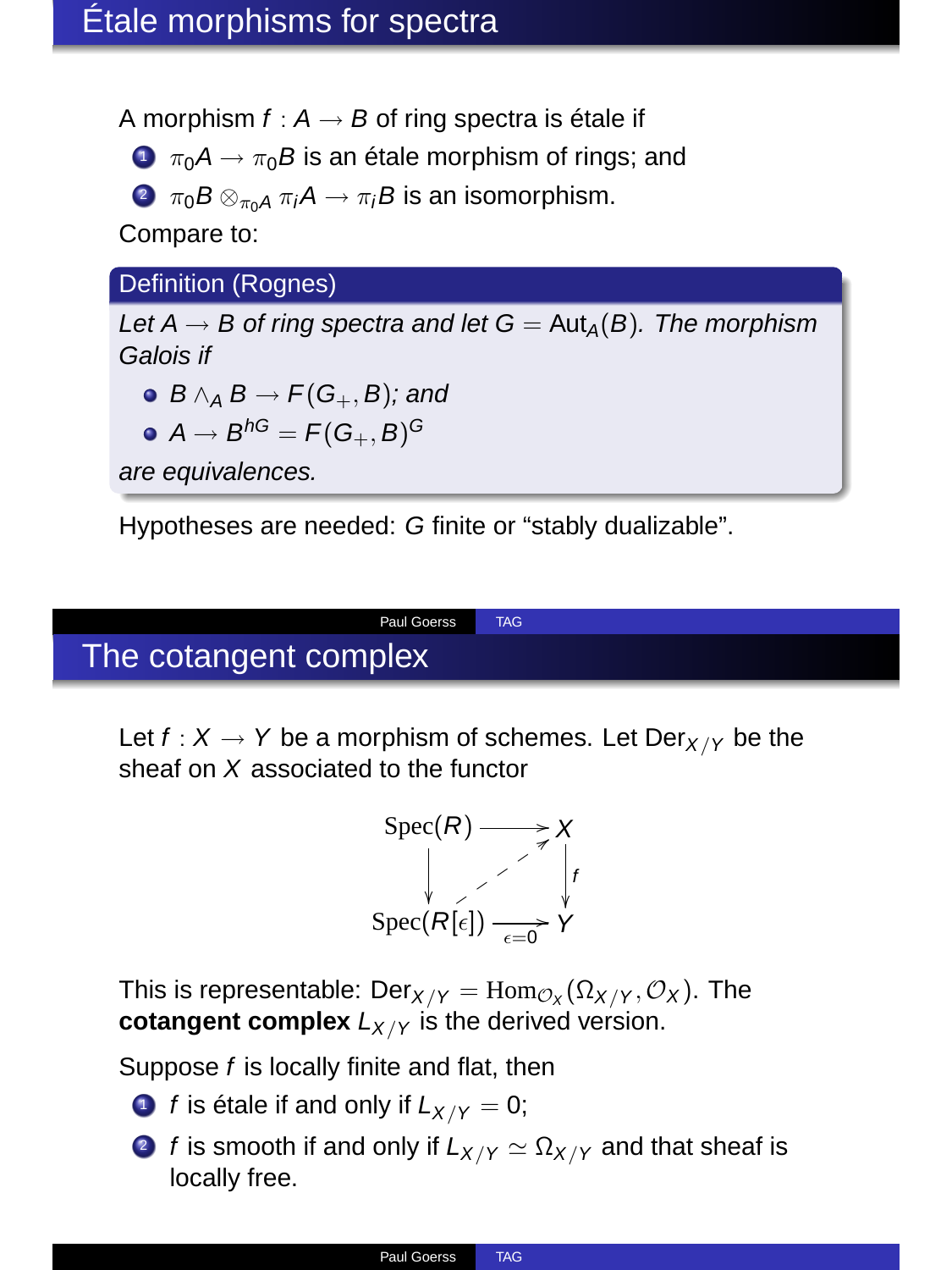1. Let (A, Γ) be a Hopf algebroid. Assume <sup>Γ</sup> is flat over <sup>A</sup>. Then we get a simplicial scheme by taking Spec(−) of the cobar construction on the Hopf algebroid. Show that the category of Cartesian (quasi-coherent) sheaves on this simplicial scheme is equivalent to the category of (A, Γ)-comodules.

2. Let  $A \rightarrow B$  be a morphism of algebras and M an A-module. Show that the functor on <sup>B</sup>-modules

 $M \rightarrow$  **Def**<sub>A</sub>( $B, M$ )

is representable by a B-module  $\Omega_{B/M}$ . Indeed, if I is the kernel of the multiplication map  $B \otimes_A B \to B$ , then  $\Omega_{B/A} \cong I/I^2$ .

3. Calculate Let  $B = \mathbb{F}[x, y]/(y^2 - x^3)$  where  $\mathbb F$  is a field. Show that  $\Omega_{B/F}$  is locally free of rank 1 except at (0,0).

Paul Goerss TAG

# Lecture 4: Algebraic stacks

We introduce the notion of algebraic stacks and quasi-coherent sheaves thereon. Topic include:

- Stacks of G-torsors and quotient stacks:
- Projective space as a stacks;
- **Quasi-coherent sheaves versus comodules:**
- Deligne-Mumford stacks and their derived counterparts.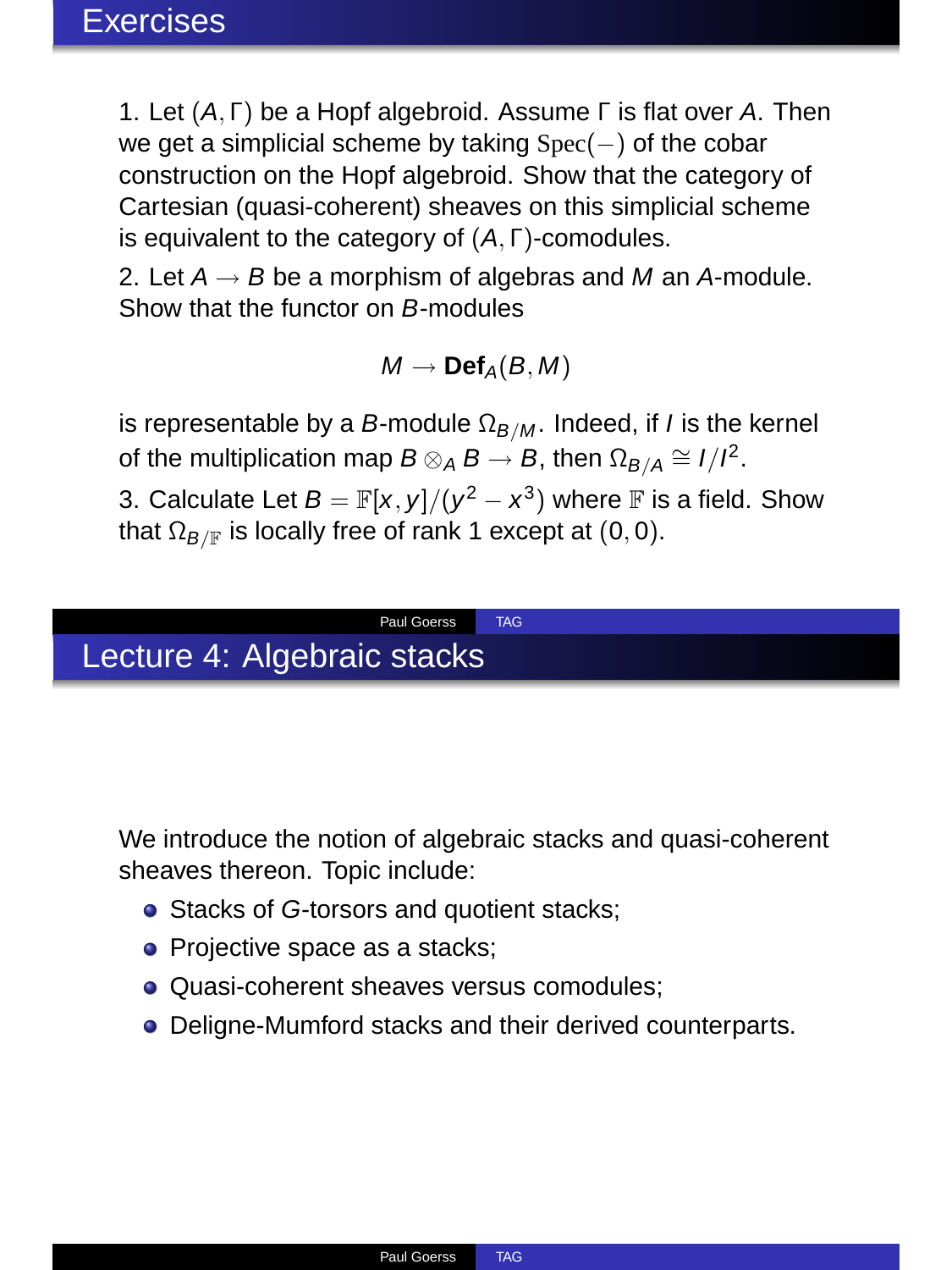Let S be a scheme (usually  $Spec(R)$ ). Stacks are built from sheaves of groupoids  $G$  on S.

**Example** 

Let  $(A, \Gamma)$  be Hopf algebroid over R. Then

 $G = \{ \text{Spec}(\Gamma) \leq \text{Spec}(A) \}$ 

is a sheaf of groupoids in all our topologies.

Given  $U \to S$  and  $x \in \mathcal{G}(U)$ , get a presheaf Aut<sub>x</sub>

$$
Aut_x(V \to U) = \mathrm{Iso}_{\mathcal{G}(V)}(x|_V, x|_V).
$$

 $G$  is a prestack if this is sheaf. Hopf algebroids give prestacks.

Paul Goerss TAG

# Effective descent and stacks

Let G be a prestack on S and let  $N$ G be its nerve; this is a presheaf of simplicial sets.

#### **Definition**

 $G$  is a stack if  $NG$  is a fibrant presheaf of simplicial sets.

This is equivalent to  $G$  satisfying the following:

## **Effective Descent Condition:** Given

- **1** a cover  $V_i \rightarrow U$  and  $x_i \in \mathcal{G}(U_i)$ ;
- $\textbf{2}$  isomorphisms  $\phi_{ij}: \textbf{x}_i|_{\textbf{V}_i \times_U \textbf{V}_j} \rightarrow \textbf{x}_j|_{\textbf{V}_i \times_U \textbf{V}_j},$
- <sup>3</sup> subject to the evident cocyle condition;

Then there exists  $\mathsf{x} \in \mathcal{G}(\mathit{U})$  and isomorphisms  $\psi_i : \mathsf{x}_i \rightarrow \mathsf{x}|_{\mathsf{V}_i}.$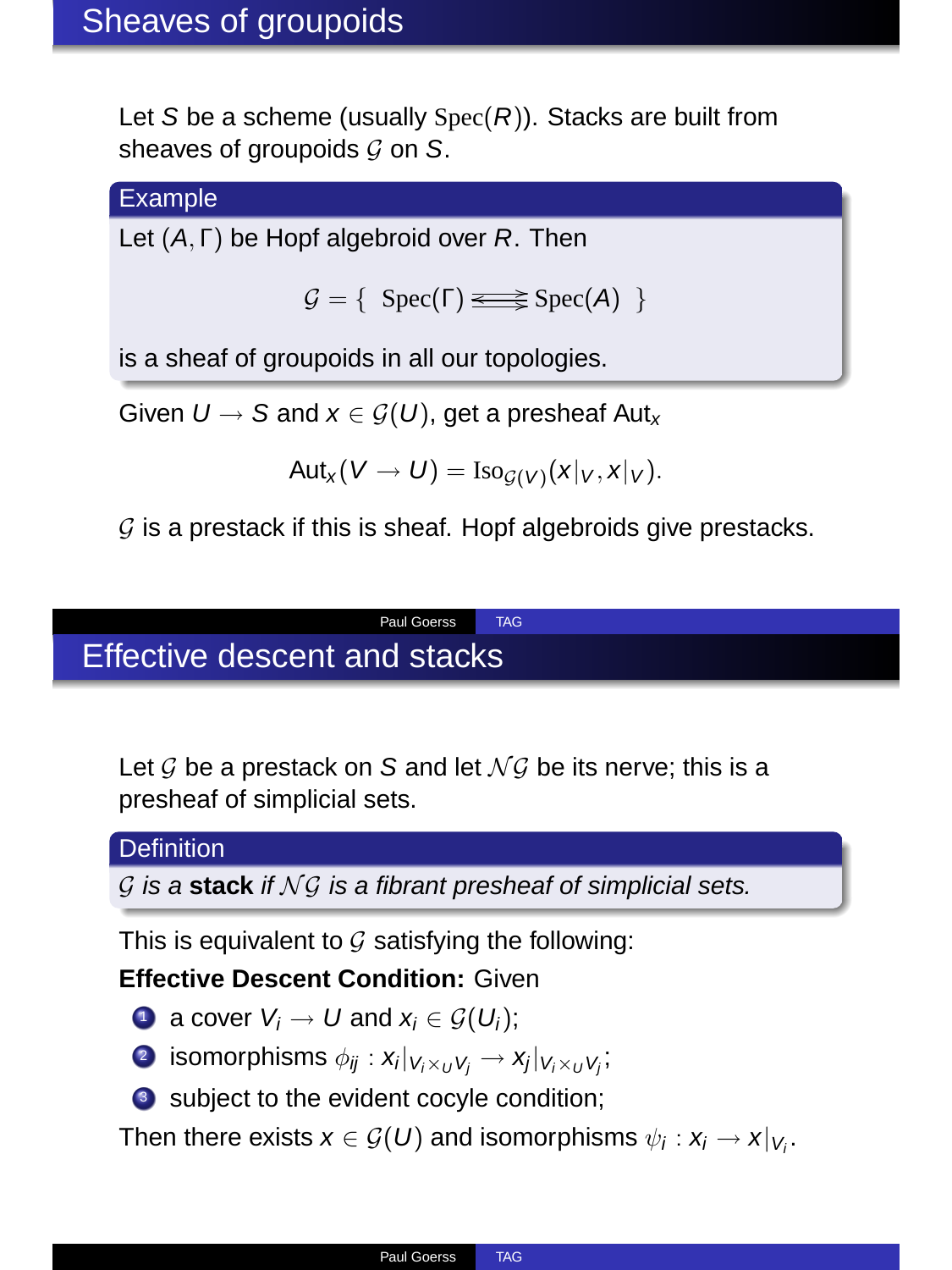Hopf algebroids hardly ever give stacks. Let's fix this. Let Λ be a Hopf algebra over a ring k and

$$
G=\mathrm{Spec}(\Lambda)\to\mathrm{Spec}(k)=S
$$

the associated group scheme.

**Definition** 

A G-scheme P <sup>→</sup> U over U is a a G-**torsor** if it locally of the form  $U \times_S G$ .

The functor from schemes to groupoids

 $U \mapsto \{ G\text{-torsors over } U \text{ and their isos } \}$ 

is a stack. This is the **classifying** stack BG.

## Paul Goerss TAG Example: Algebraic homotopy orbits

Let X be a G-scheme. Form a functor to groupoids

$$
U \mapsto \left\{ \begin{array}{ccc} & G\text{-map} \\ & P & \longrightarrow & X \\ \text{torsor} & \downarrow & & \\ & U & & \end{array} \right\}
$$

This is the **quotient stack**  $X \times_G EG = [X/G/S]$ . If <sup>Λ</sup> is our Hopf algebra, <sup>A</sup> a comodule algebra, then (A, Γ = <sup>A</sup> <sup>⊗</sup> Λ) is a **split** Hopf algebroid and

$$
\operatorname{Spec}(A)\times_G EG
$$

is the associated stack to the sheaf of groupoids we get from  $(A, \Lambda)$ .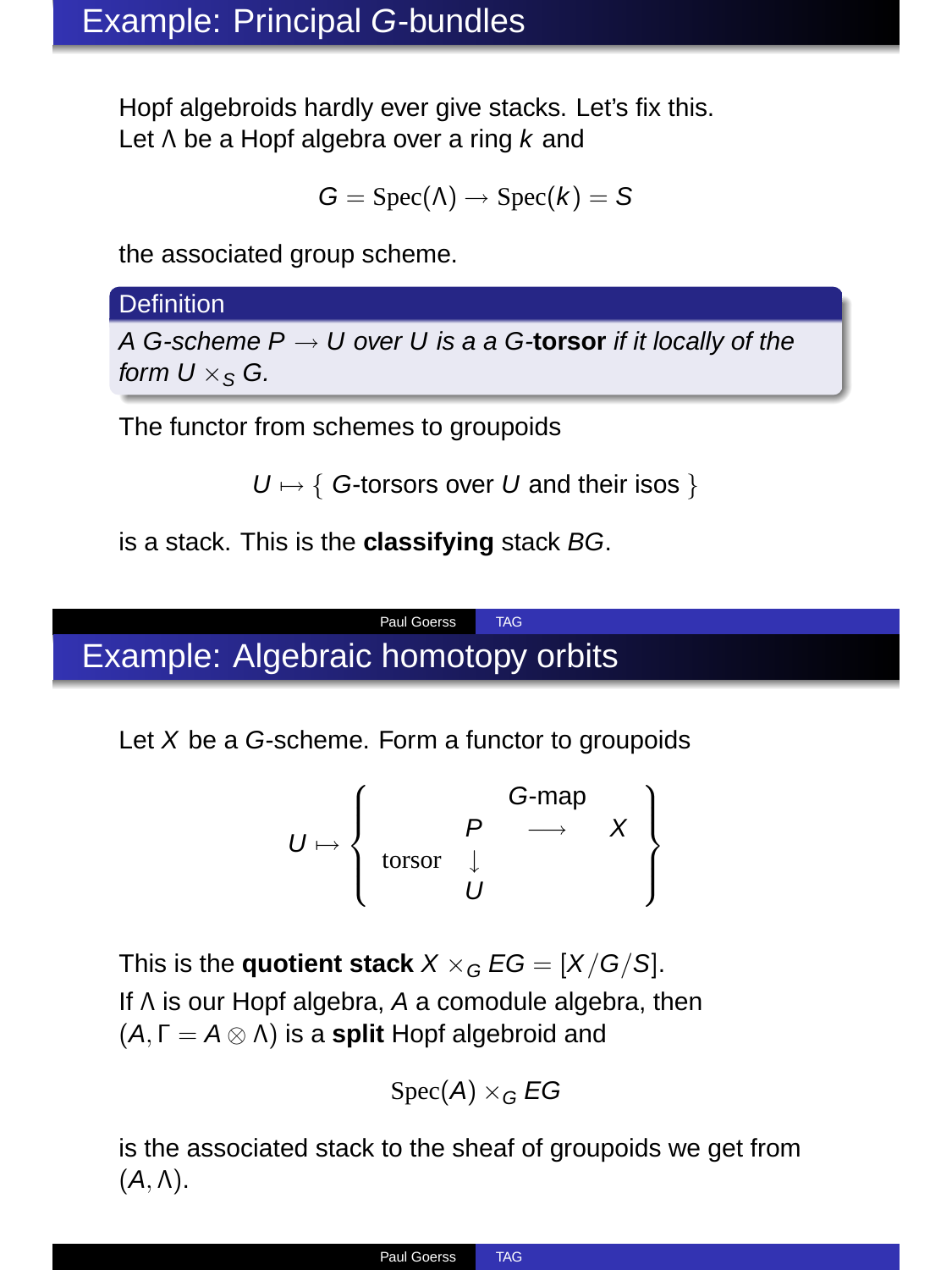Consider the action

$$
\mathbb{A}^{n+1} \times \mathbb{G}_m \longrightarrow \mathbb{A}^{n+1}
$$

$$
(a_0, \dots, a_n) \times \lambda \mapsto (a_0 \lambda, \dots, a_n \lambda)
$$

Define  $\mathbb{P}^n \to \mathbb{A}^{n+1} \times_{\mathbb{G}_m} E\mathbb{G}_m$  by

$$
\{ N \to R^{n+1} \} \mapsto \left\{ \begin{array}{rcl} \mathrm{Iso}(R, N) & \longrightarrow & \mathbb{A}^{n+1} \\ \downarrow & & \\ \mathrm{Spec}(R) & & \end{array} \right\}
$$

We get an isomorphism

$$
\mathbb{P}^n \cong (\mathbb{A}^{n+1} - \{0\}) \times_{\mathbb{G}_m} E \mathbb{G}_m.
$$

# Morphisms and pullbacks

A morphism of stack  $M \to N$  is a morphism of sheaves of groupoids. A 2-commuting diagram

Paul Goerss TAG



is specified natural isomorphism  $\phi$  : pf  $\rightarrow$  q.

Given  $\mathcal{M}_1 \stackrel{f}{\longrightarrow} \mathcal{N} \stackrel{g}{\longleftarrow} \mathcal{M}_2$  the pull-back  $\mathcal{M}_1 \times_{\mathcal{N}} \mathcal{M}_2$  has objects

$$
(\mathbf{x} \in \mathcal{M}_1, \mathbf{y} \in \mathcal{M}_2, \phi: f(\mathbf{x}) \to g(\mathbf{y}) \in \mathcal{N}).
$$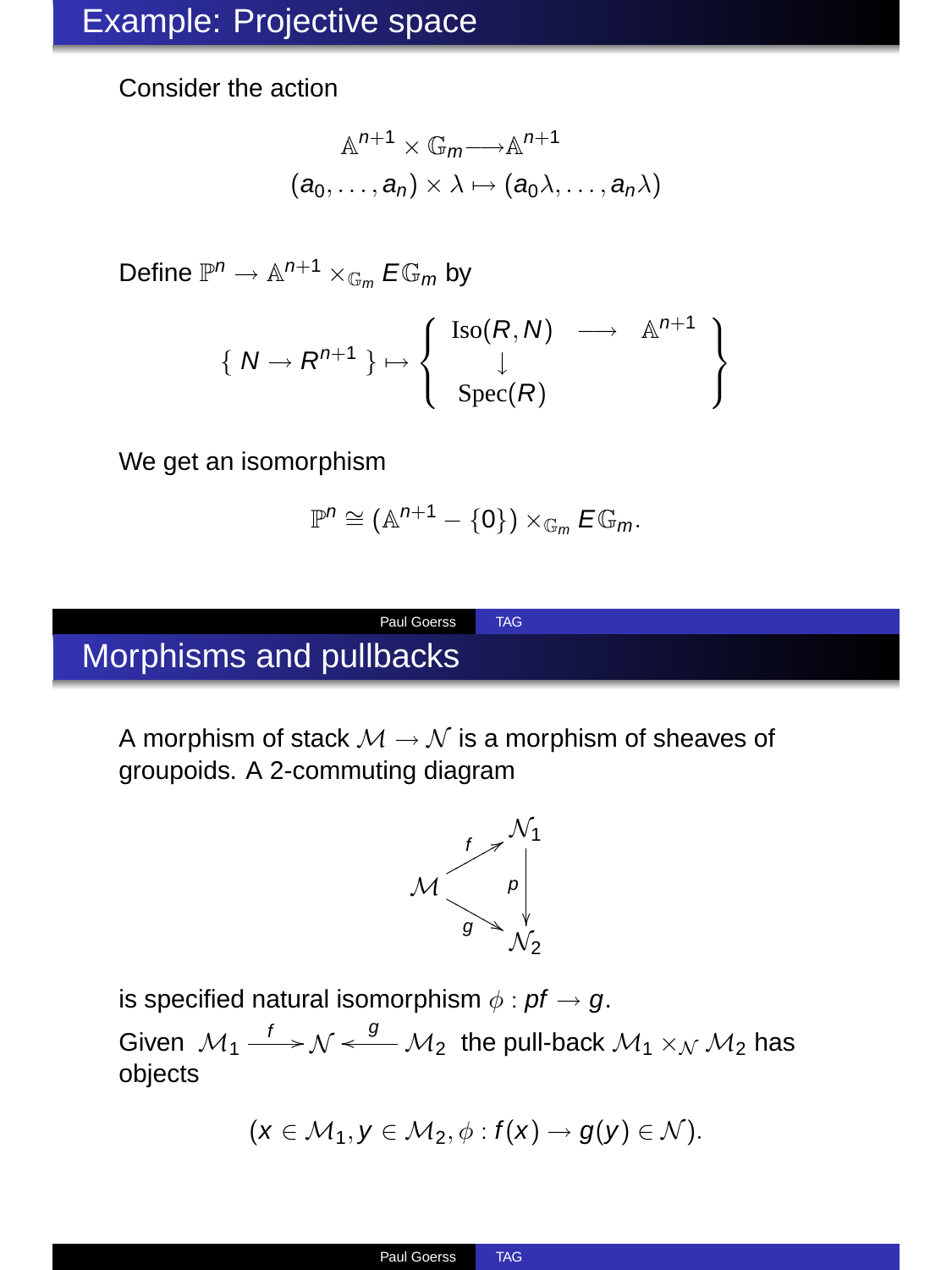### **Definition**

A morphism  $M \rightarrow N$  is **representable** if for all morphisms  $U \rightarrow \mathcal{N}$  of schemes, the pull-back

 $U \times_M M$ 

is equivalent to a scheme.

A representable morphism of stacks  $\mathcal{N} \rightarrow \mathcal{M}$  is smooth or étale or quasi-compact or · · · if

$$
U\times_{\mathcal{N}}\mathcal{M}{\longrightarrow} U
$$

Paul Goerss TAG

has this property for all  $U \rightarrow N$ .

Algebraic Stacks

### **Definition**

A stack <sup>M</sup> is **algebraic** if

- $\bullet$  all morphisms from schemes  $U \rightarrow M$  are algebraic; and,
- **2** there is a smooth suriective map  $q: X \to M$ .

 $M$  is Deligne-Mumford if  $P$  can be chosen to be étale.

 $X \times_C EG$  is algebraic with presentation

$$
X {\longrightarrow} X \times_G EG
$$

if <sup>G</sup> is smooth. Deligne-Mumford if <sup>G</sup> is étale.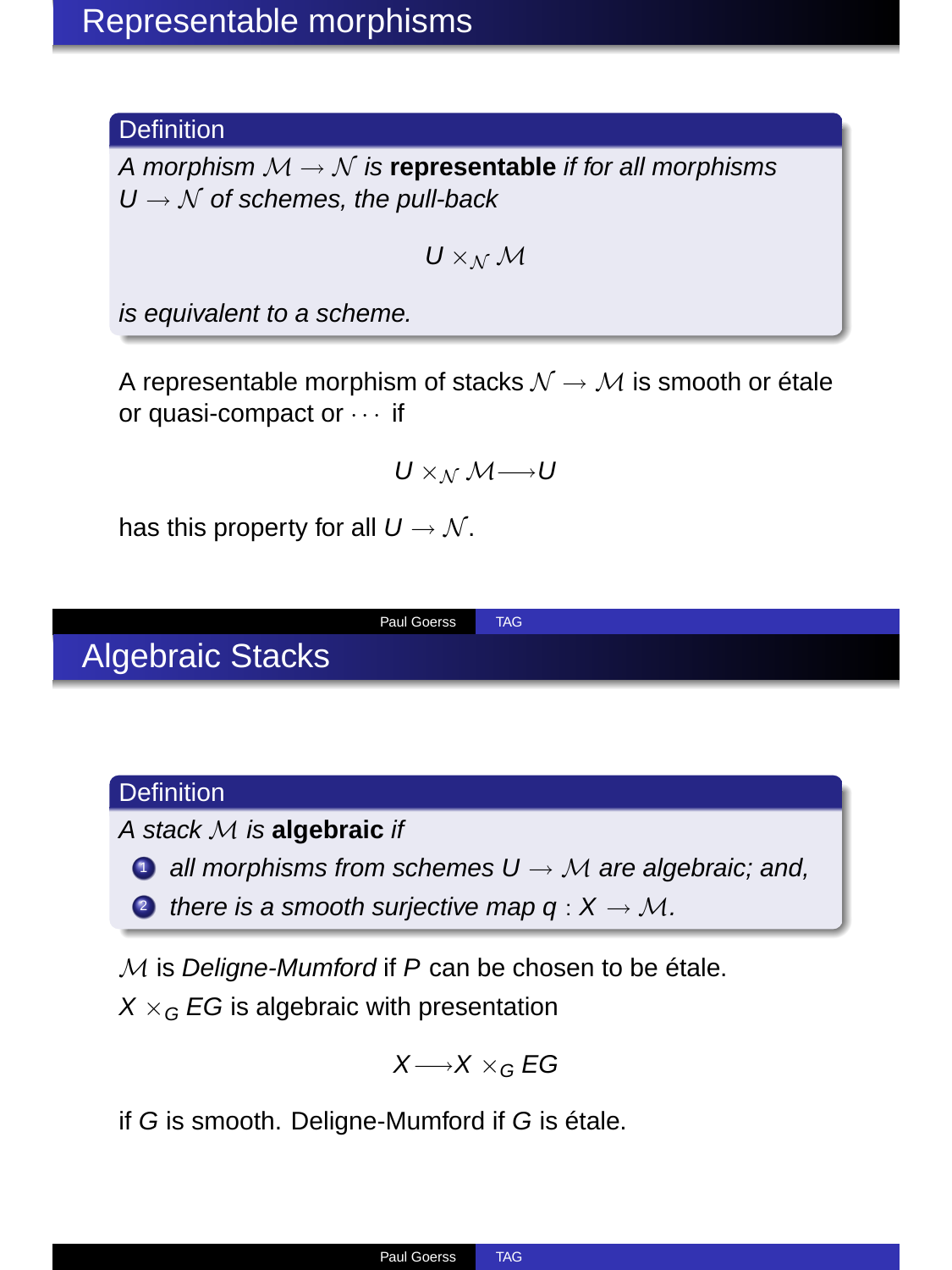## Quasi-coherent sheaves

## **Definition** A **quasi-coherent sheaf**  $F$  on an algebraic stack  $M$ : **O** for each smooth  $x : U \to M$ , a quasi-coherent sheaf  $\mathcal{F}(x)$ ; **2** for 2-commuting diagrams  $V_{\nu}$  $\searrow$ f ŗ  ${\cal M}$ U  $\chi$ <sup>r</sup>

coherent isomorphisms  $\mathcal{F}(\phi) : \mathcal{F}(\mathsf{y}) \to f^* \mathcal{F}(\mathsf{x})$ .

**Descent:** If  $X \to M$  is a presentation then

{ QC-sheaves on  $M$  }  $\simeq$  { Cartesian sheaves on  $X_{\bullet}$  }

## Paul Goerss TAG Example: Quasi-coherent sheaves and comodules

Suppose  $M = X \times_G EG$  where

- $G = Spec(\Lambda)$  with  $\Lambda$  smooth over the base ring;
- $\bullet X = \text{Spec}(A)$  where A is comodule algebra.

Then  $X = \text{Spec}(A) \rightarrow M$  is a presentation and

$$
Spec(A) \times_{\mathcal{M}} Spec(A) \cong Spec(A \otimes \Lambda) = Spec(\Gamma).
$$

We have

{ Cartesian sheaves on  $X_{\bullet}$  }  $\simeq$  { (A, Γ)-comodules }.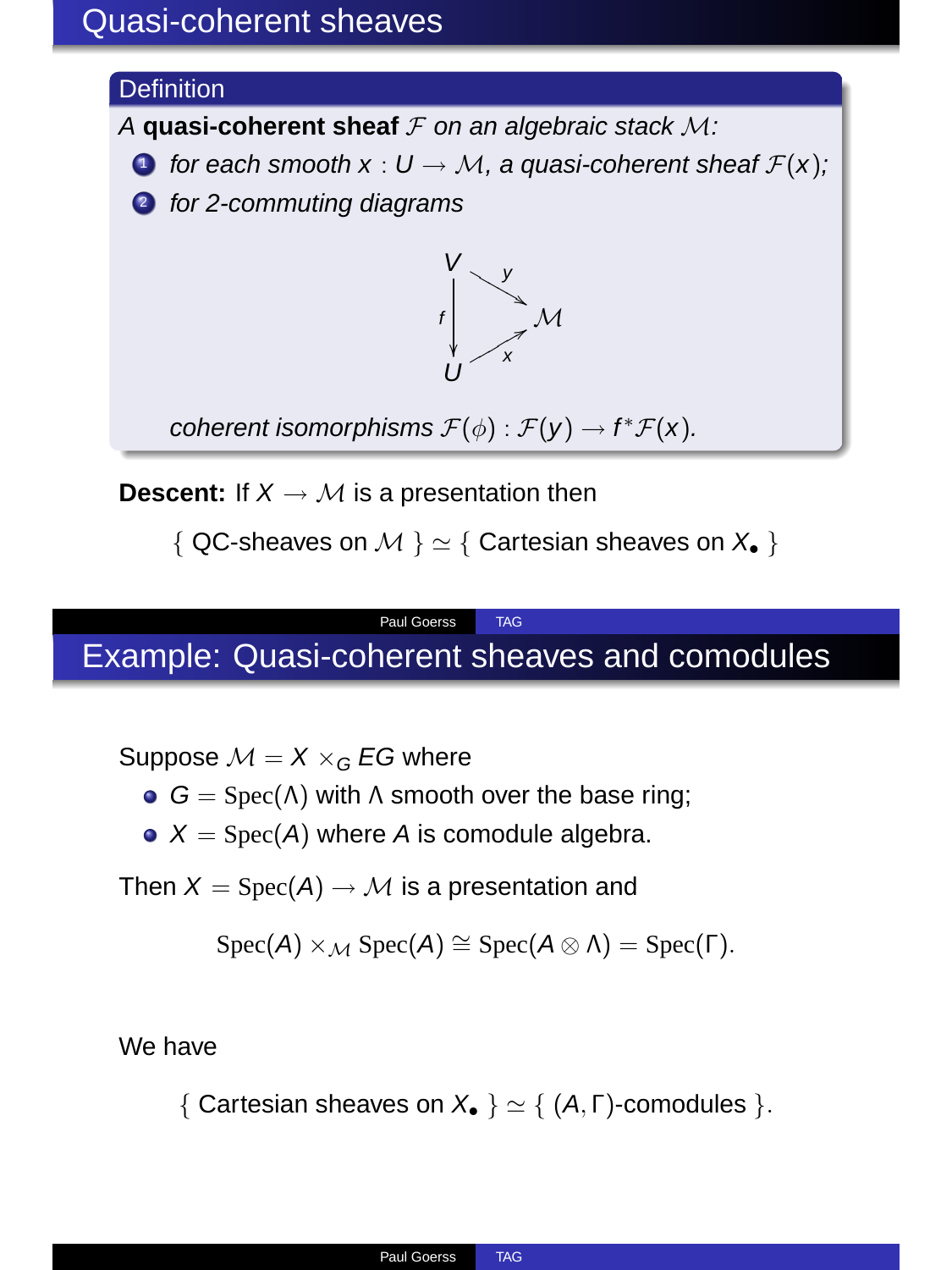### Theorem (Lurie)

Let  $M$  be a stack and  $O$  a sheaf of ring spectra on  $M$ . Then  $(\mathcal{M}, \mathcal{O})$  is a derived Deligne-Mumford stack if

 $\bigodot$  (M,  $\pi_0$ O) is a Deligne-Mumford stack; and

**2**  $\pi_i$ O is a quasi-coherent sheaf on  $(\mathcal{M}, \pi_0 \mathcal{O})$  for all i.

Paul Goerss TAG

# Exercise

Let  $\mathbb{G}_m$  be the multiplicative group and  $B\mathbb{G}_m$  its classifying stack: this assigns to each commutative ring the groupoid of  $\mathbb{G}_m$ -torsors over A. Show that  $B\mathbb{G}_m$  classifies locally free modules of rank 1; that is, the groupoid of  $\mathbb{G}_m$ -torsors is equivalent to the groupoid of locally free modules of rank 1.

The proof is essentially the same as that of equivalence between line bundles over a space  $X$  and the principle  $Gl_1(\mathbb{R})$ -bundles over X. Here are two points to consider:

1. If N is locally free of rank 1, then  $Iso_A(A, N)$  is a  $\mathbb{G}_m$ -torsor; 2. If P is a  $\mathbb{G}_m$  torsor, choose a faithfully flat map  $f : A \rightarrow B$  so that we can choose an isomorphism  $\phi : f^*P \cong \mathbb{G}_m$ . If  $d_i : B \to B \otimes B$  are the two inclusions then  $\phi$  determines an isomorphism  $d_1^* \mathbb{G}_m \to d_0^* \mathbb{G}_m$  – which must be given by a  $\mu \in (B \otimes_A)^{\times}$ . Then  $(B, \mu)$  is the descent data determining a locally free module of rank 1 over <sup>A</sup>.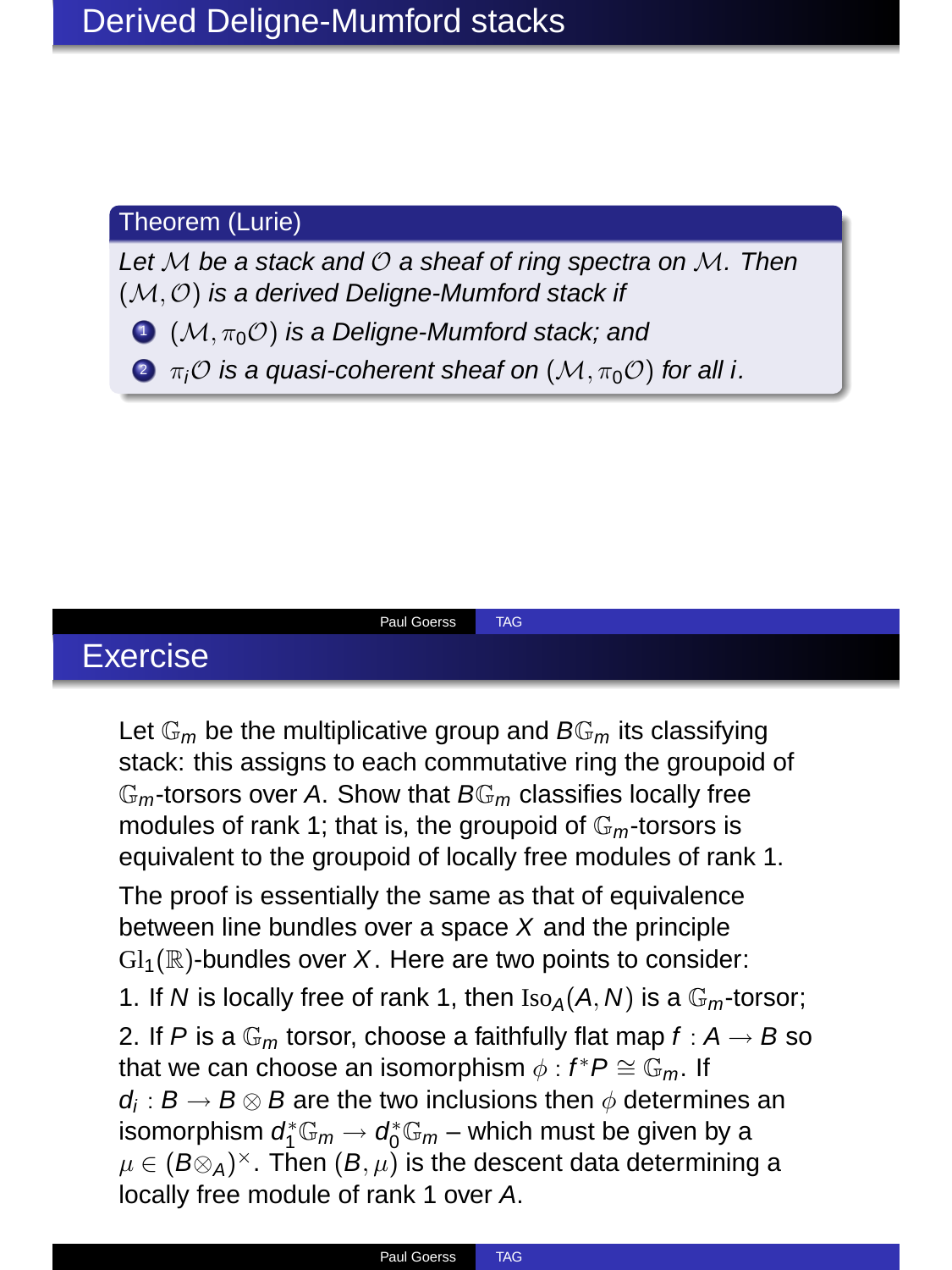We discuss the compactified moduli stack of elliptic curves and its derived analog, thus introducing the Hopkins-Miller theorem and topological modular forms. Included are

- Weierstrass versus elliptic curves;
- an affine étale cover of  $\bar{\mathcal{M}}_{\theta\ell\ell};$
- **a** a brief discussion of modular forms.

## Weierstrass curves

#### **Definition**

A **Weierstrass curve**  $C = C_a$  over a ring R is a closed subscheme of  $\mathbb{P}^2$  defined by the equation

Paul Goerss TAG

$$
y^2 + a_1xy + a_3y = x^3 + a_2x^2 + a_4x + a_6.
$$

The curve C has a unique point  $e = [0, 1, 0]$  when  $z = 0$ .

- **1** C is has at most one singular point;
- **2** C is always smooth at e;
- <sup>3</sup> the smooth locus C<sub>sm</sub> is an abelian group scheme.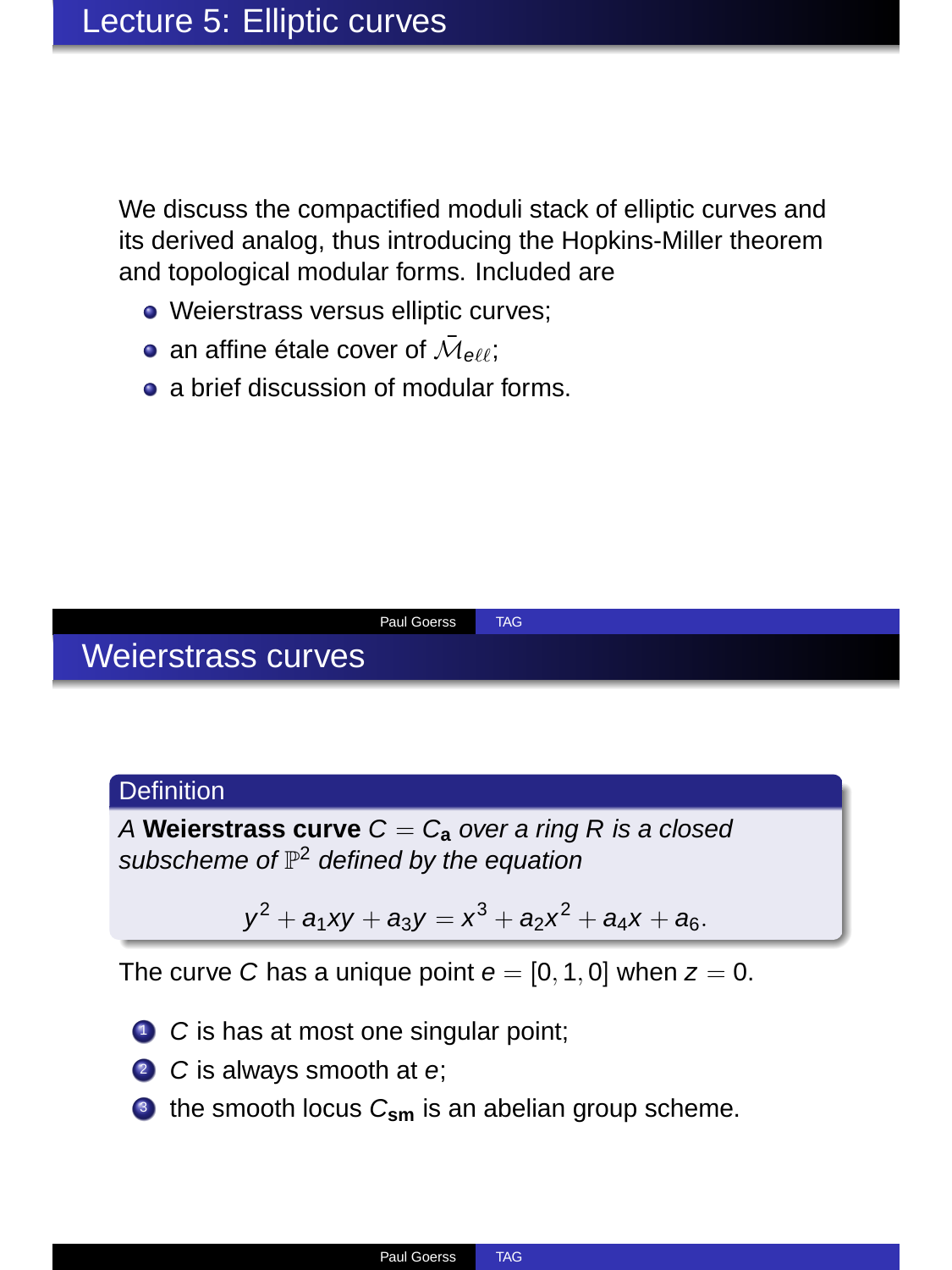## **Definition**

An **elliptic curve** over a scheme S is a proper smooth curve of genus 1 over S  $C \frac{q}{\epsilon}$  S with a given section e.

Any elliptic curve is an abelian group scheme:

if  $T \rightarrow S$  is a morphism of schemes, the morphism

{*T*-points of 
$$
C
$$
} $\longrightarrow$ Pic<sup>(1)</sup>(*C*)  
 $P \longmapsto \mathcal{I}^{-1}(P)$ 

is a bijection.

# Comparing definitions

 $($ 

Let  $C = C_a$  be a Weierstrass curve over R. Define elements of R by

Paul Goerss TAG

$$
b_2 = a_1^2 + 4a_2
$$
  
\n
$$
b_4 = 2a_4 + a_1a_3
$$
  
\n
$$
b_6 = a_3^2 + 4a_6
$$

$$
c_4 = b_2^2 - 24b_4
$$
  

$$
c_6 = b_2^3 + 36b_2b_4 - 216b_6
$$
  

$$
12)^3\Delta = c_4^3 - c_6^2
$$

Then <sup>C</sup> is elliptic if and only if <sup>∆</sup> is invertible. All elliptic curves are locally Weierstrass (more below).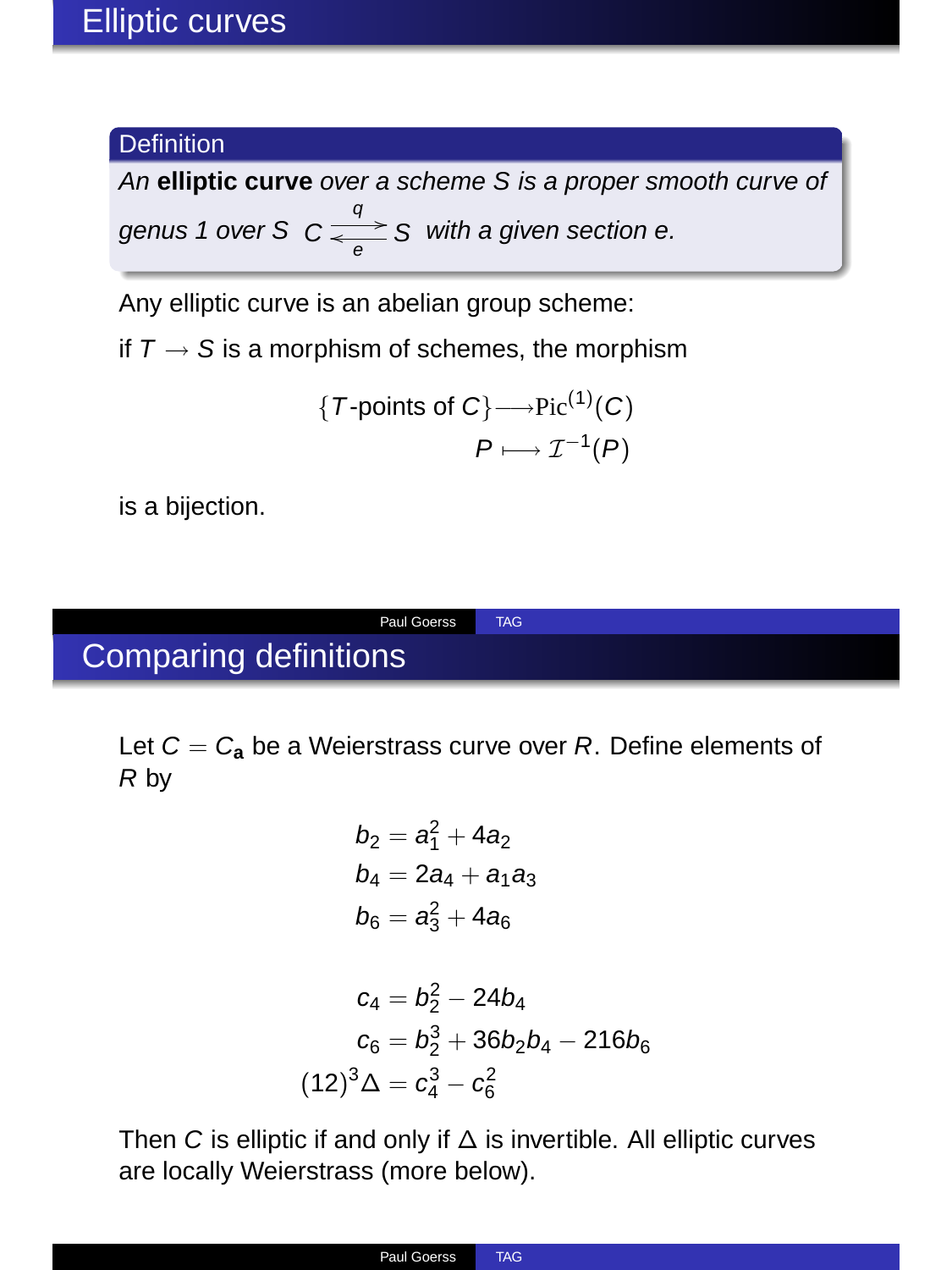1.) Legendre curves: over  $\mathbb{Z}[1/2][\lambda, 1/\lambda(\lambda-1)]$ :

$$
y^2 = x(x-1)(x-\lambda)
$$

2.) Deuring curves: over  $\mathbb{Z}[1/3][\nu,1/(\nu^3+1)]$ :

$$
y^2+3\nu xy-y=x^3
$$

3.) Tate curves: over  $\mathbb{Z}[\tau]$ :

$$
y^2 + xy = x^3 + \tau
$$

 $\infty$ .) The cusp:  $y^2 = x^3$ .

The stacks

Isomorphisms of elliptic curves are isomorphisms of pointed schemes. This yields a stack  $\mathcal{M}_{\theta \ell \ell}$ .

Paul Goerss TAG

Isomorphisms of Weierstrass curves are given by projective transformations

$$
x \mapsto \mu^{-2}x + r
$$
  

$$
y \mapsto \mu^{-3}y + \mu^{-2}sx + t
$$

This yields an algebraic stack

$$
\mathcal{M}_{Weier} = \mathbb{A}^5 \times_G EG
$$

where  $G = \text{Spec}(\mathbb{Z}[r, s, t, \mu^{\pm 1}]).$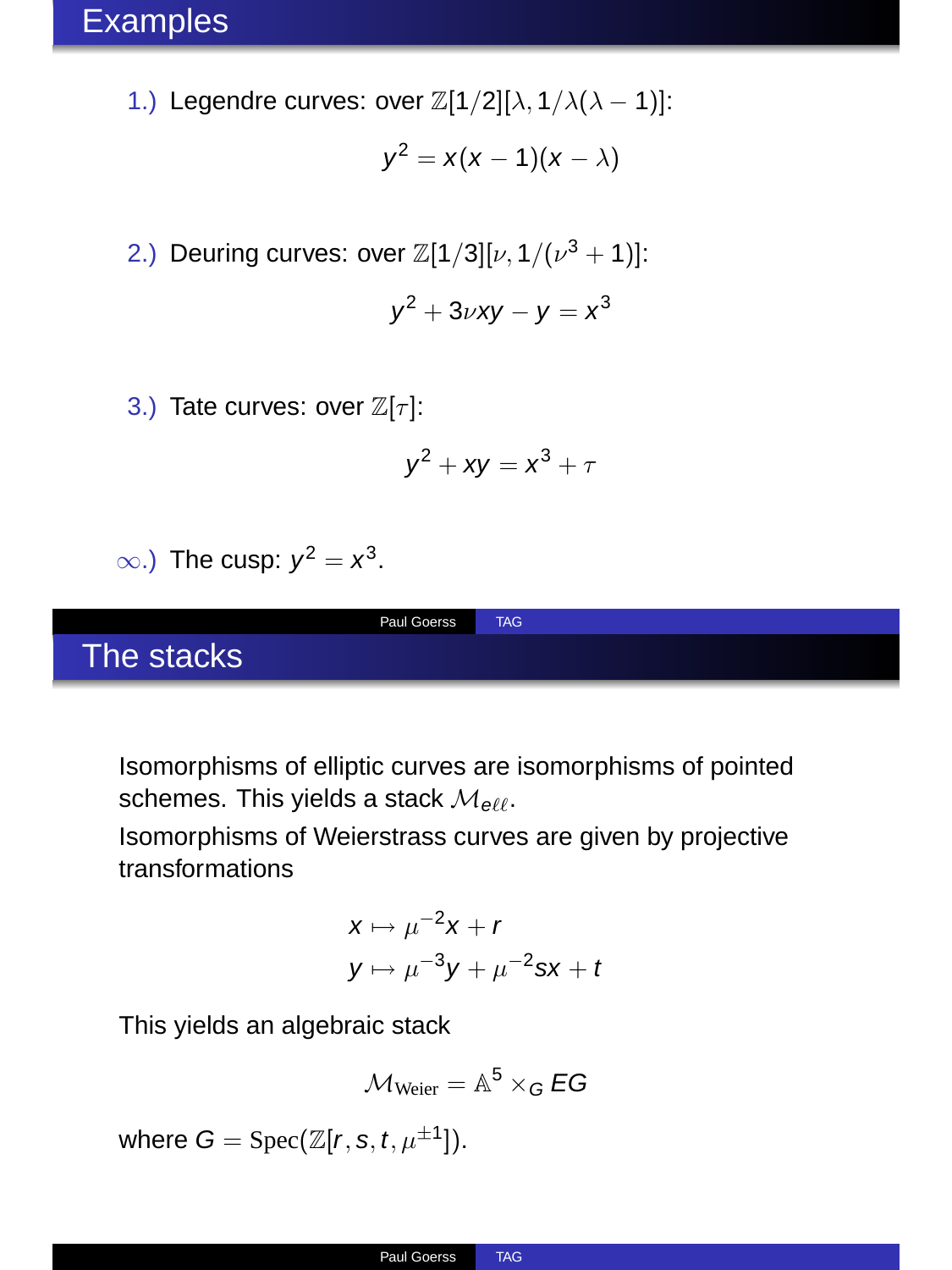## Invariant differentials

Consider  $C \frac{q}{\epsilon_{\Theta}} S$ . Then e is a closed embedding defined by an ideal  $I$ . Define

$$
\omega_C=q_*\mathcal{I}/\mathcal{I}^2=q_*\Omega_{C/S}.
$$

- $\bullet$   $\omega$ <sub>C</sub> is locally free of rank 1; a generator is an invariant 1-form;
- $\bullet$  if  $C = C_{\bullet}$  is Weierstrass, we can choose the generator

$$
\eta_{\mathbf{a}}=\frac{dx}{2y+a_1x+a_3};
$$

 $\bullet$  if C is elliptic, a choice of generator defines an isomorphism  $C = C_a$ ; thus, all elliptic curves are locally Weierstrass.

Paul Goerss TAG

## Modular forms

The assignment  $C/S \mapsto \omega_C$  defines a quasi-coherent sheaf on  $M_{\text{eff}}$  or  $M_{\text{Weier}}$ .

**Definition** 

A **modular form** of weight n is a global section of  $\omega^{\otimes n}$ .

The classes  $c_4$ ,  $c_6$  and  $\Delta$  give modular forms of weight 4, 6, and 12.

Theorem (Deligne)

There are isomorphisms

$$
\mathbb{Z}[c_4,c_6,\Delta^{\pm1}]/(c_4^3-c_6^2=(12)^3\Delta)\rightarrow H^0(\mathcal{M}_{e\ell\ell},\omega^{\otimes*})
$$

and

$$
\mathbb{Z}[c_4,c_6,\Delta]/(c_4^3-c_6^2=(12)^3\Delta)\rightarrow H^0(\mathcal{M}_{Weier},\omega^{\otimes *})
$$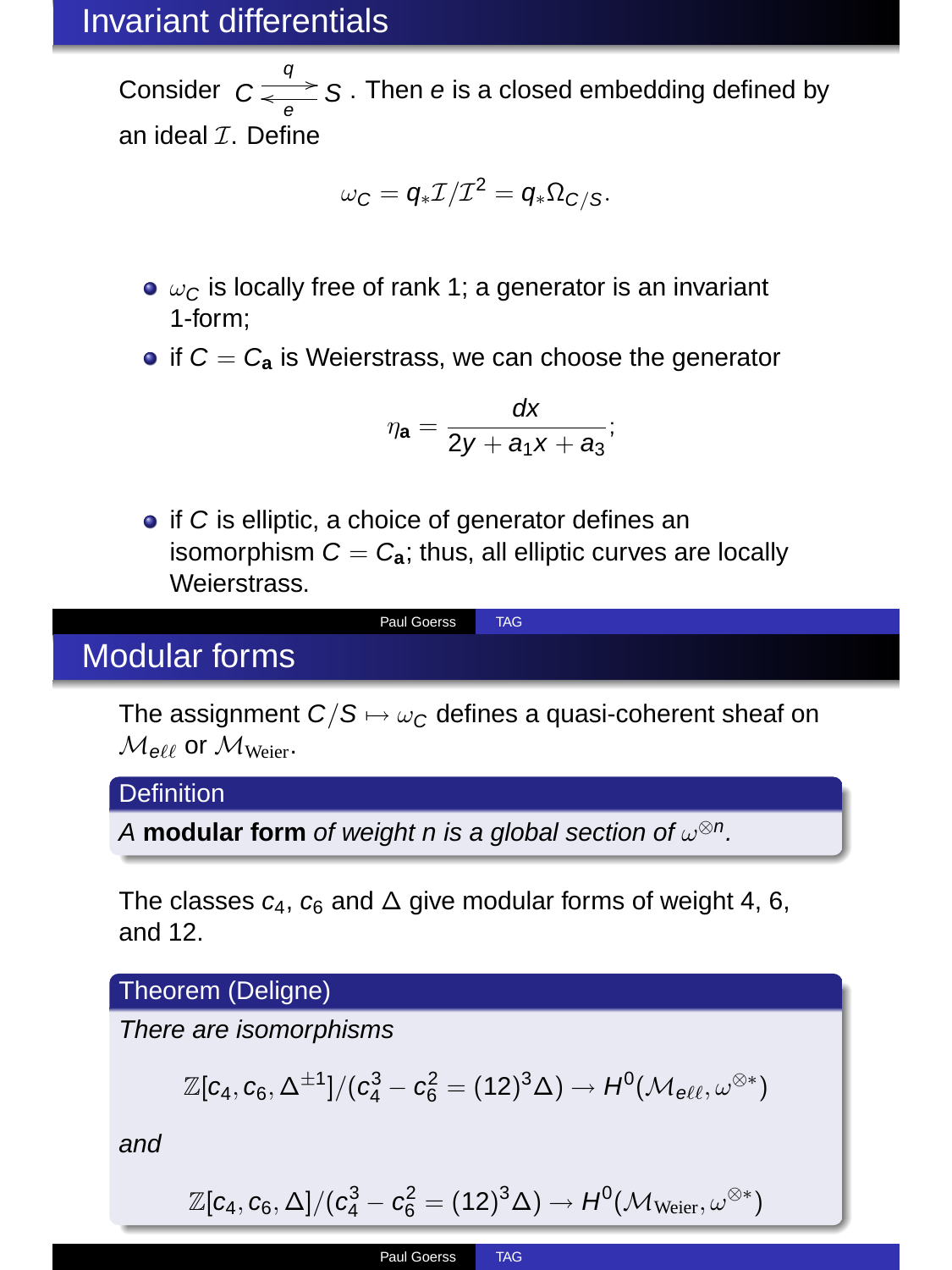We have inclusions

$$
\mathcal{M}_{\text{ell}} \subseteq \bar{\mathcal{M}}_{\text{ell}} \subseteq \mathcal{M}_{\text{Weier}}
$$

where

- $\bullet$   $M_{\text{eff}}$  classifies elliptic curves: those Weierstrass curves with  $\Delta$  invertible:
- $\bar{\mathcal{M}}_{\theta\ell\ell}$  classifies those Weierstrass curves with a unit in  $(c_4^3, c_6^2, \Delta).$

#### Theorem

The algebraic stacks  $\mathcal{M}_{\theta\ell\ell}$  and  $\bar{\mathcal{M}}_{\theta\ell\ell}$  are Deligne-Mumford stacks.

Paul Goerss TAG

# Topological modular forms

Theorem (Hopkins-Miller-Lurie)

There is a derived Deligne-Mumford stack  $(\bar{\cal M}_{\theta\ell\ell}, {\cal O}^{\rm top})$  whose underlying ordinary stack is  $\bar{\mathcal{M}}_{\theta \ell \ell}$ .

Define the spectrum of topological modular forms **tmf** to be the global sections of  $\mathcal{O}^{\text{top}}$ .

There is a spectral sequence

$$
H^s(\bar{\mathcal{M}}_{\text{eff}},\omega^{\otimes t})\Longrightarrow \pi_{2t-s}\text{tmf}.
$$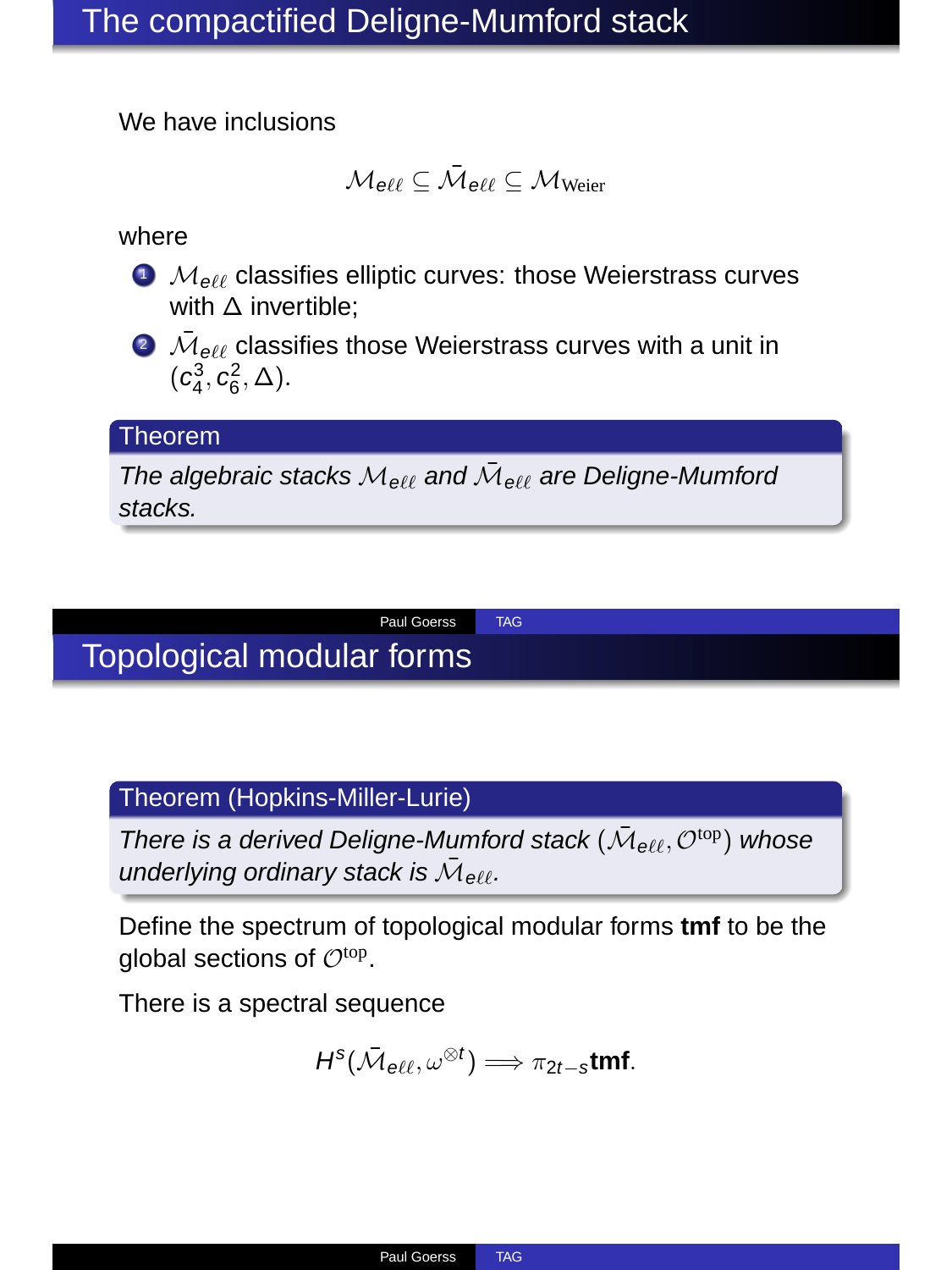1. Calculate the values of  $c_4$  and  $\Delta$  for the Legendre, Deuring, and Tate curves. Decide when the Tate curve is singular.

2. Show that the invariant differential  $\eta_a$  of a Weierstrass curve is indeed invariant; that is, if  $\phi$  :  $C_{\bf a} \rightarrow \overline{C}_{{\bf a}'}$  is a projective transformation from one curve to another, then  $\phi^* \eta_{\mathbf{a}'} = \mu \eta_{\mathbf{a}}$ .

3. The *j*-invariant  $\bar{\mathcal{M}}_{\theta\ell\ell}\to \mathbb{P}^1$  sends an elliptic curve C to the class of the pair  $(c_4^3, \tilde{\Delta})$ . Show this classifies the line bundle  $\omega^{\otimes 12}$ .

Remark: The <sup>j</sup>-invariant classifies isomorphisms; that, the induced map of sheaves  $\pi_0 \overline{\mathcal{M}}_{\theta \ell \ell} \to \mathbb{P}^1$  is an isomorphism.

## Paul Goerss TAG Lecture 6: The moduli stack of formal groups

We introduce the moduli stack of smooth one-dimensional formal groups, whose geometry governs the chromatic viewpoint of stable homotopy theory. We include

- **•** periodic homology theories:
- a brief discussion of formal schemes;
- **•** the height filtrations; and
- **o** the Landweber exact functor theorem.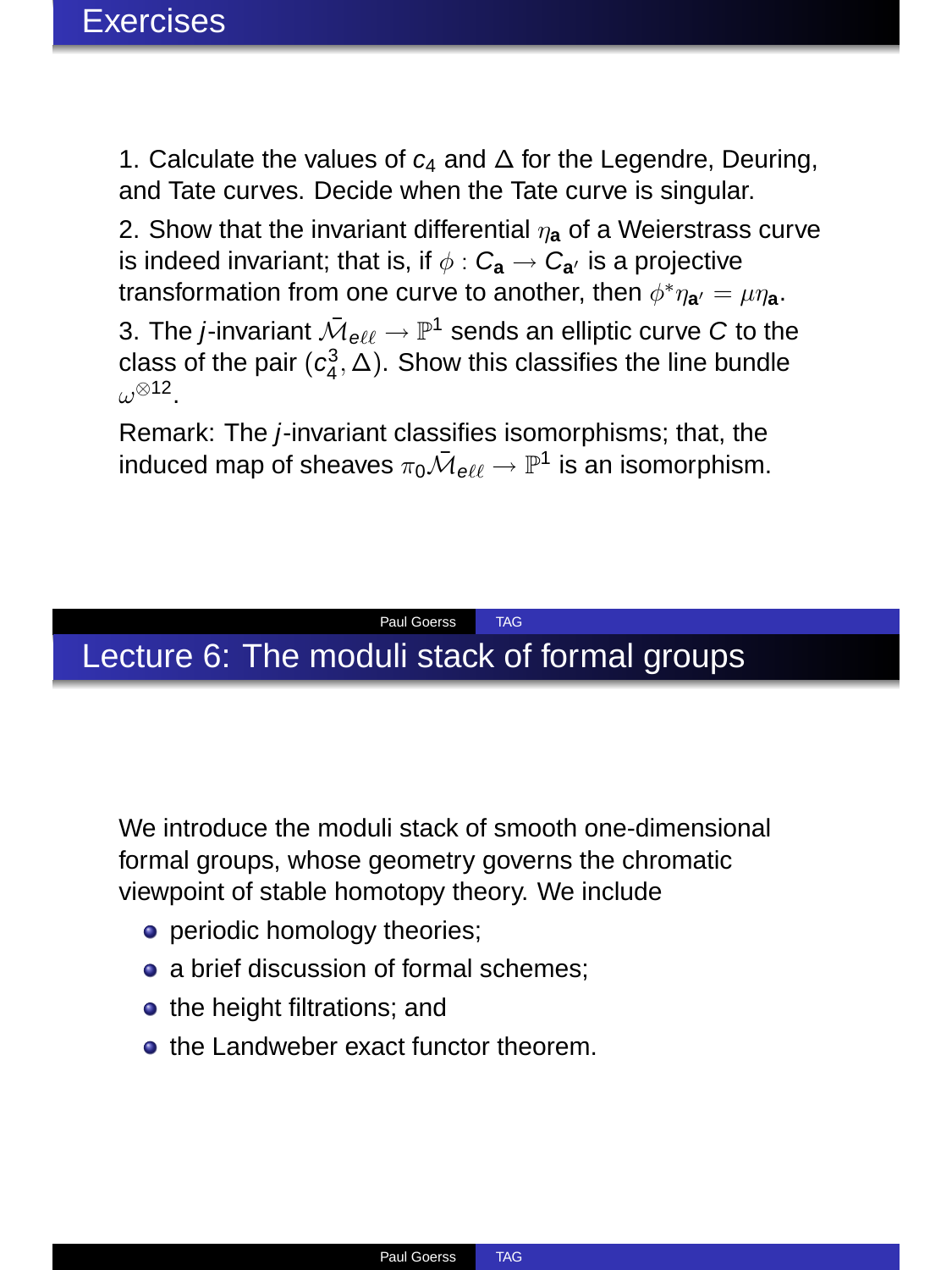## **Definition**

Let  $E^*$  be a multiplicative cohomology theory and let

$$
\omega_E=\tilde{E^0}S^2=E_2.
$$

Then E is **periodic** if

•  $E_{2k+1} = 0$  for all k;

 $\bullet$   $\omega$ <sub>F</sub> is locally free of rank 1;

 $\bullet \omega_E \otimes_{E_0} E_{2n} \rightarrow E_{2n+2}$  is an isomorphism for all n.

A choice of generator  $u \in \omega_F$  is an **orientation**; then

$$
E_* = E_0[u^{\pm 1}].
$$

The primordial example: complex <sup>K</sup>-theory.

# Formal schemes

If X is a scheme and  $\mathcal{I} \subseteq \mathcal{O}$  is a sheaf of ideals defining a closed scheme <sup>Z</sup>. The <sup>n</sup>th-**infinitesimal neighborhood** is

Paul Goerss TAG

$$
Z_n(R)=\{f\in X(R)\mid f^*{\mathcal{I}}^n=0\,\}.
$$

The associated formal scheme:

$$
\widehat{Z}=\operatorname{colim} Z_n.
$$

If  $X = \text{Spec}(A)$  and  $\mathcal I$  defined by  $I \subseteq A$ , then

$$
\widehat{Z} \stackrel{\text{def}}{=} \operatorname{Spf}(\widehat{A}_I).
$$

For example

 $Spf(\mathbb{Z}[[x]])(R)$  = the nilpotents of R.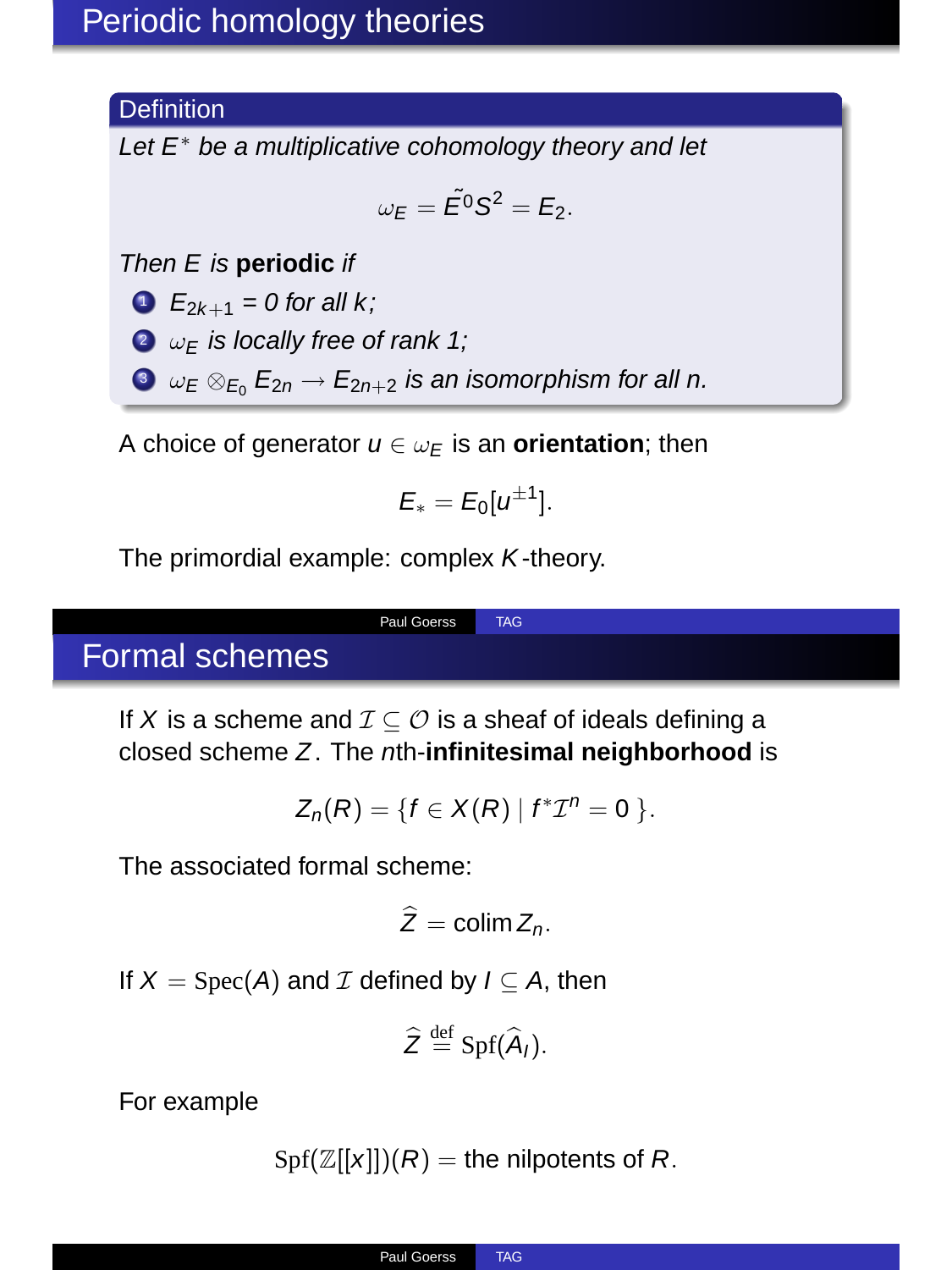If  $E^*$  is periodic, then

$$
G=\mathrm{Spf}(E^0\mathbb{C}P^\infty)
$$

is a group object in the category of formal schemes – a commutative one-dimensional **formal group**.

If  $E^*$  is oriented,  $E^0\mathbb{C}P^\infty\cong E^0[[x]]$  and the group structure is determined by

$$
E^0[[x]] \cong E^0\mathbb{C}P^\infty \to E^0(\mathbb{C}P^\infty \times \mathbb{C}P^\infty) \cong E^0[[x,y]]
$$
  

$$
x \mapsto F(x,y) = x +_F y.
$$

The power series is a **formal group law**; the element  $x$  is a **coordinate**.

Paul Goerss TAG

## Example: elliptic spectra

Let  $C$  :  $\operatorname{Spec}(R) \to \bar{\mathcal{M}}_{\theta \ell \ell}$  be étale and classify a generalized elliptic curve <sup>C</sup>. Hopkins-Miller implies that there is a periodic homology theory  $E(R, C)$  so that

\n- $$
E(R, C)_0 \cong R
$$
;
\n- $E(R, C)_2 \cong \omega_C$ ;
\n

$$
\bullet \ \ G_{E(R,C)} \cong \widehat{C}_e.
$$

Hopkins-Miller says a lot more: the assignment

$$
\{ \operatorname{Spec}(R) \xrightarrow[\text{\'etale}]{C} \bar{\mathcal{M}}_{\text{\'et}} \} \mapsto E(R, C)
$$

is a sheaf of  $E_{\infty}$ -ring spectra.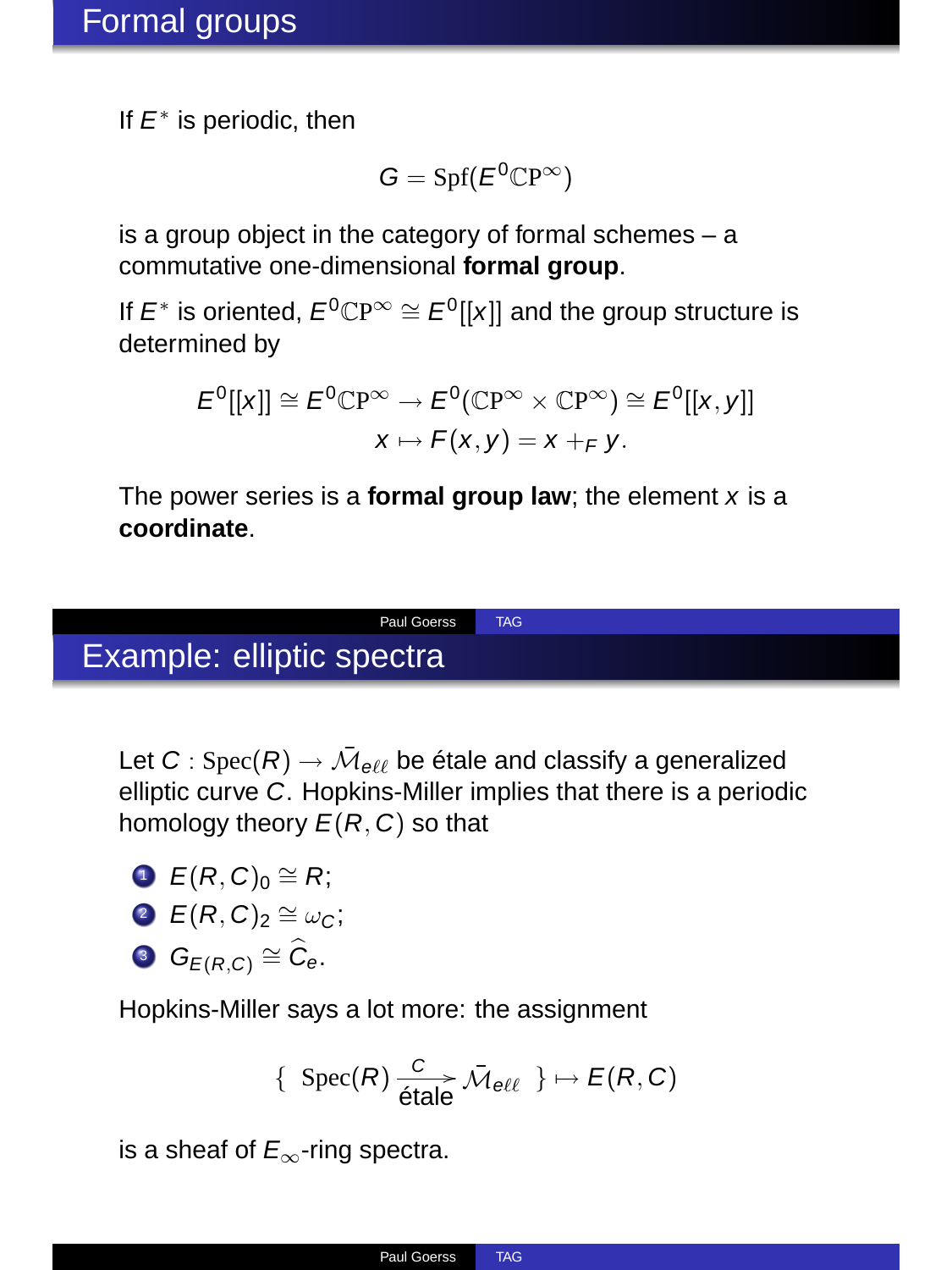An Isomorphism of formal groups over a ring <sup>R</sup>

$$
\phi:G_1\to G_2
$$

is an isomorphisms of group objects over  $R$ . Define  $M_{\text{fa}}$  to be the moduli stack of formal groups.

If  $G_1$  and  $G_2$  have coordinates, then  $\phi$  is determined by an invertible power series  $\phi(x) = a_0x + a_1x^2 + \cdots$ .

#### Theorem

There is an equivalence of stacks

$$
\operatorname{Spec}(L) \times_{\Lambda} E \Lambda \simeq \mathcal{M}_{fg}
$$

where L is the Lazard ring and Λ is the group scheme of invertible power series.

#### Paul Goerss TAG

## Invariant differentials

Let  $G \frac{q}{\epsilon}$  S be a formal group. Then e identifies S with the

1st infinitesimal neighborhood defined the ideal of definition  $I$ of <sup>G</sup>. Define

$$
\omega_G=q_*\mathcal{I}/\mathcal{I}^2=q_*\Omega_{G/S}.
$$

This gives an invertible quasi-coherent sheaf  $\omega$  on  $\mathcal{M}_{\text{fa}}$ :

- $\bullet$   $\omega_G$  is locally free of rank 1, a generator is an invariant 1-form;
- if  $S = \text{Spec}(R)$  and G has a coordinate x, we can choose generator

$$
\eta_G = \frac{dx}{F_x(0,x)} \in R[[x]]dx \cong \Omega_{G/S};
$$

if E is periodic, then  $\omega_{G_E} \cong E_2 \cong \omega_E$ .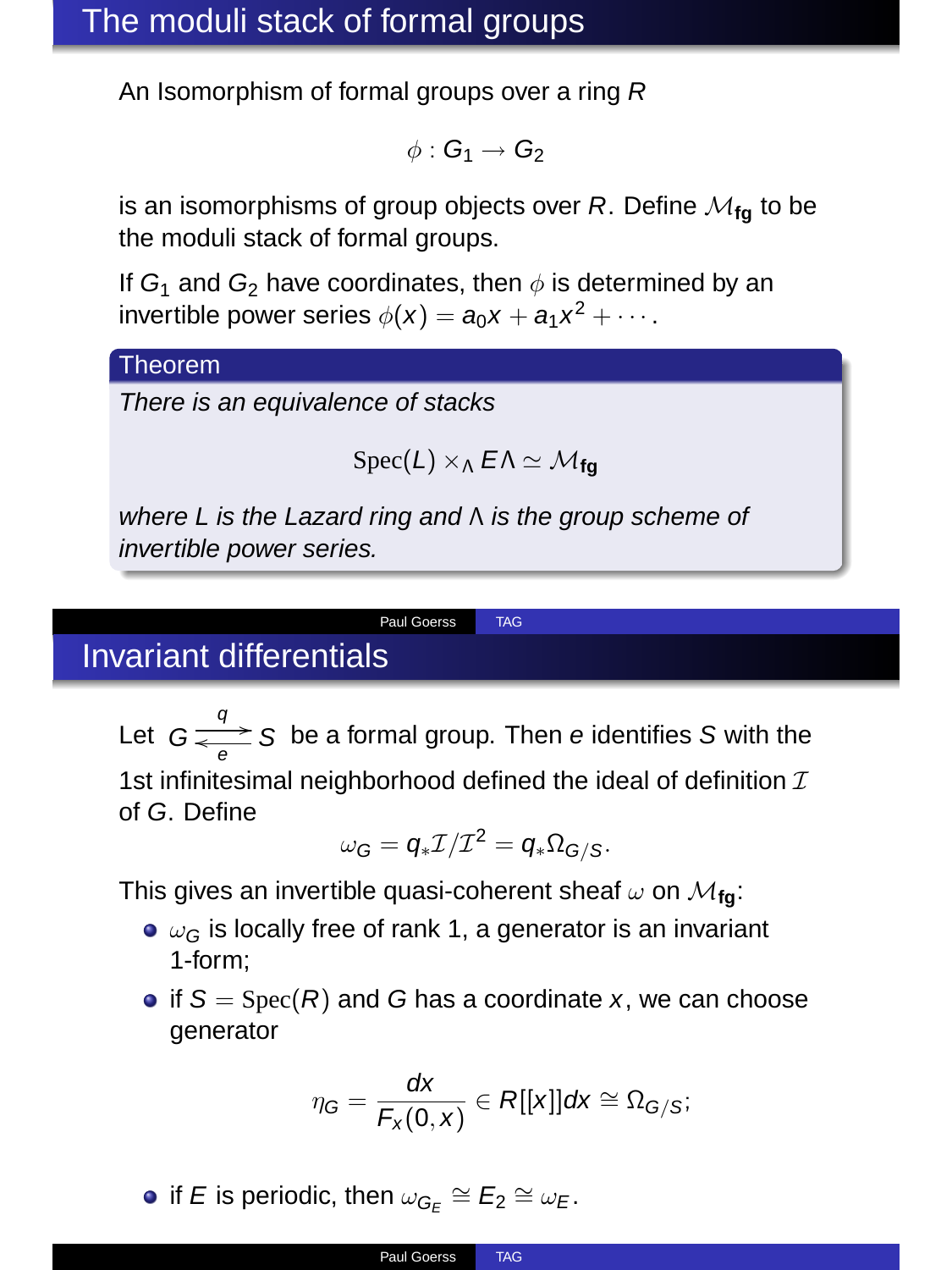Let G be a formal group over a scheme S over  $\mathbb{F}_p$ . There are recursively defined global sections

$$
v_k\in H^0(S,\omega_G^{p^k-1})
$$

so that we have a factoring



if and only if  $v_1 = v_2 = \cdots = v_{n-1} = 0$ . Here F is the relative Frobenius.

Then <sup>G</sup> has **height** greater than or equal to <sup>n</sup>.

# The height filtration

We get a descending chain of closed substacks over  $\mathbb{Z}_{(p)}$ 

Paul Goerss TAG

$$
\mathcal{M}_{fg} \stackrel{p=0}{\longleftarrow} \mathcal{M}(1) \stackrel{v_1=0}{\longleftarrow} \mathcal{M}(2) \stackrel{v_2=0}{\longleftarrow} \mathcal{M}(3) \longleftarrow \cdots \longleftarrow \mathcal{M}(\infty)
$$

and the complementary ascending chain of open substacks

$$
\mathcal{U}(0) \subseteq \mathcal{U}(1) \subseteq \mathcal{U}(2) \subseteq \cdots \subseteq \mathcal{M}_{fg}.
$$

Over  $\mathbb{Z}_{(p)}$  there is a homotopy Cartesian diagram

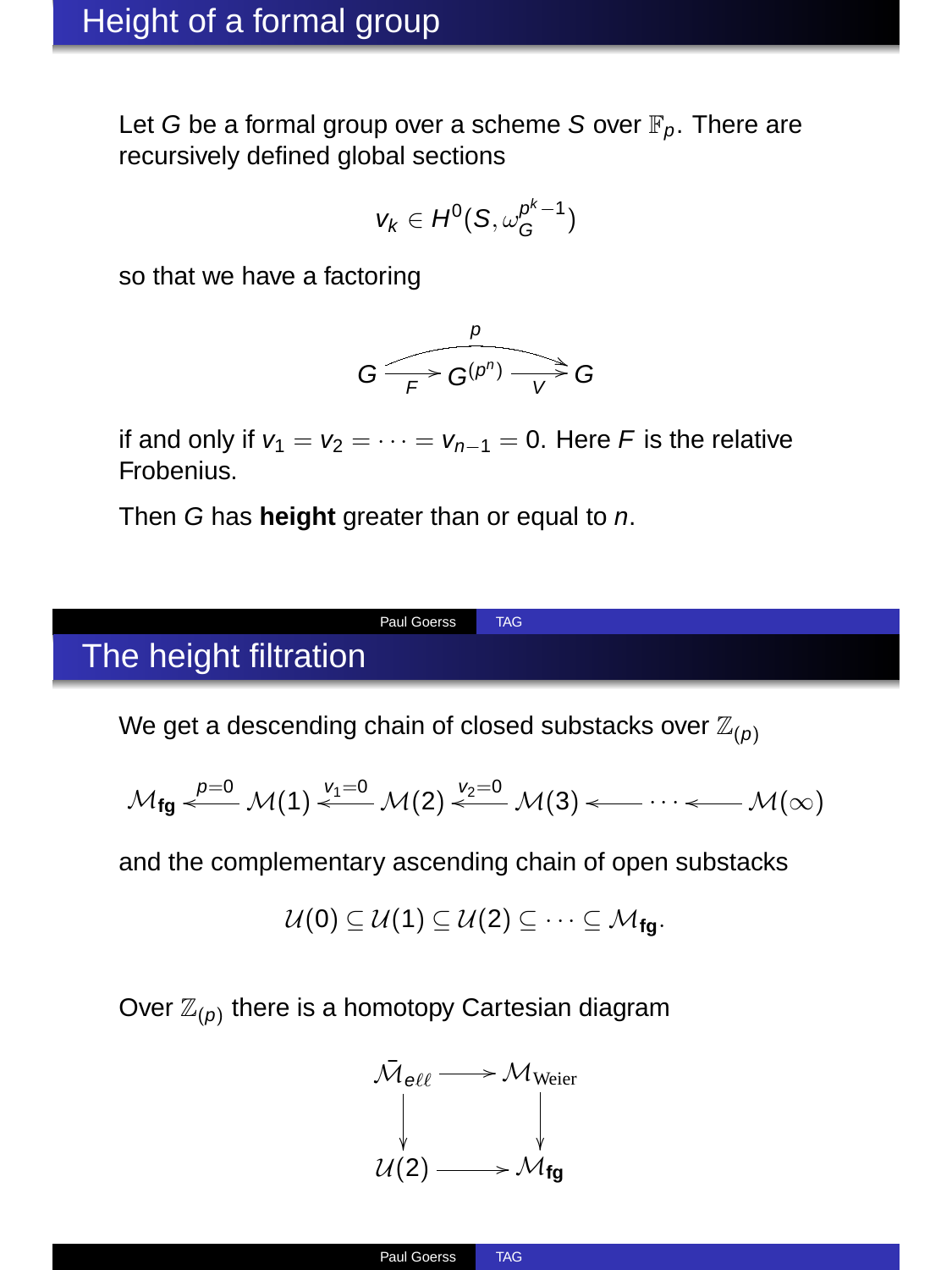We get a descending chain of closed substacks over  $\mathbb{Z}_{(p)}$ 

$$
\mathcal{M}_{fg} \xleftarrow{p=0} \mathcal{M}(1) \xleftarrow{\nu_1=0} \mathcal{M}(2) \xleftarrow{\nu_2=0} \mathcal{M}(3) \xleftarrow{\cdots} \xleftarrow{\cdots} \mathcal{M}(\infty)
$$

and the complementary ascending chain of open substacks

$$
\mathcal{U}(0) \subseteq \mathcal{U}(1) \subseteq \mathcal{U}(2) \subseteq \cdots \subseteq \mathcal{M}_{fg}.
$$

Over  $\mathbb{Z}_{(p)}$  there is a homotopy Cartesian diagram

$$
\begin{array}{c}\n\bar{\mathcal{M}}_{\text{O\&}} \longrightarrow \mathcal{M}_{\text{Weier}} \\
\uparrow \text{flat} \\
\downarrow \qquad \qquad \downarrow \text{not flat} \\
\mathcal{U}(2) \longrightarrow \mathcal{M}_{\text{fg}}\n\end{array}
$$

# Flat morphisms (LEFT)

Suppose  $G: Spec(R) \to \mathcal{M}_{fa}$  is flat. Then there is an associated homology theory  $E(R, G)$ .

More generally: take a "flat" morphism  $\mathcal{N} \rightarrow \mathcal{M}_{\mathbf{f} \mathbf{a}}$  and get a family of homology theories.

Paul Goerss TAG

#### Theorem (Landweber)

A representable and quasi-compact morphism  $N \rightarrow M_{\text{fn}}$  of stacks is flat if and only if  $v_n$  acts as a regular sequence; that is, for all n, the map

$$
v_n: f_*\mathcal{O}/\mathcal{I}_n \to f_*\mathcal{O}/\mathcal{I}_n \otimes \omega^{p^n-1}
$$

is an injection.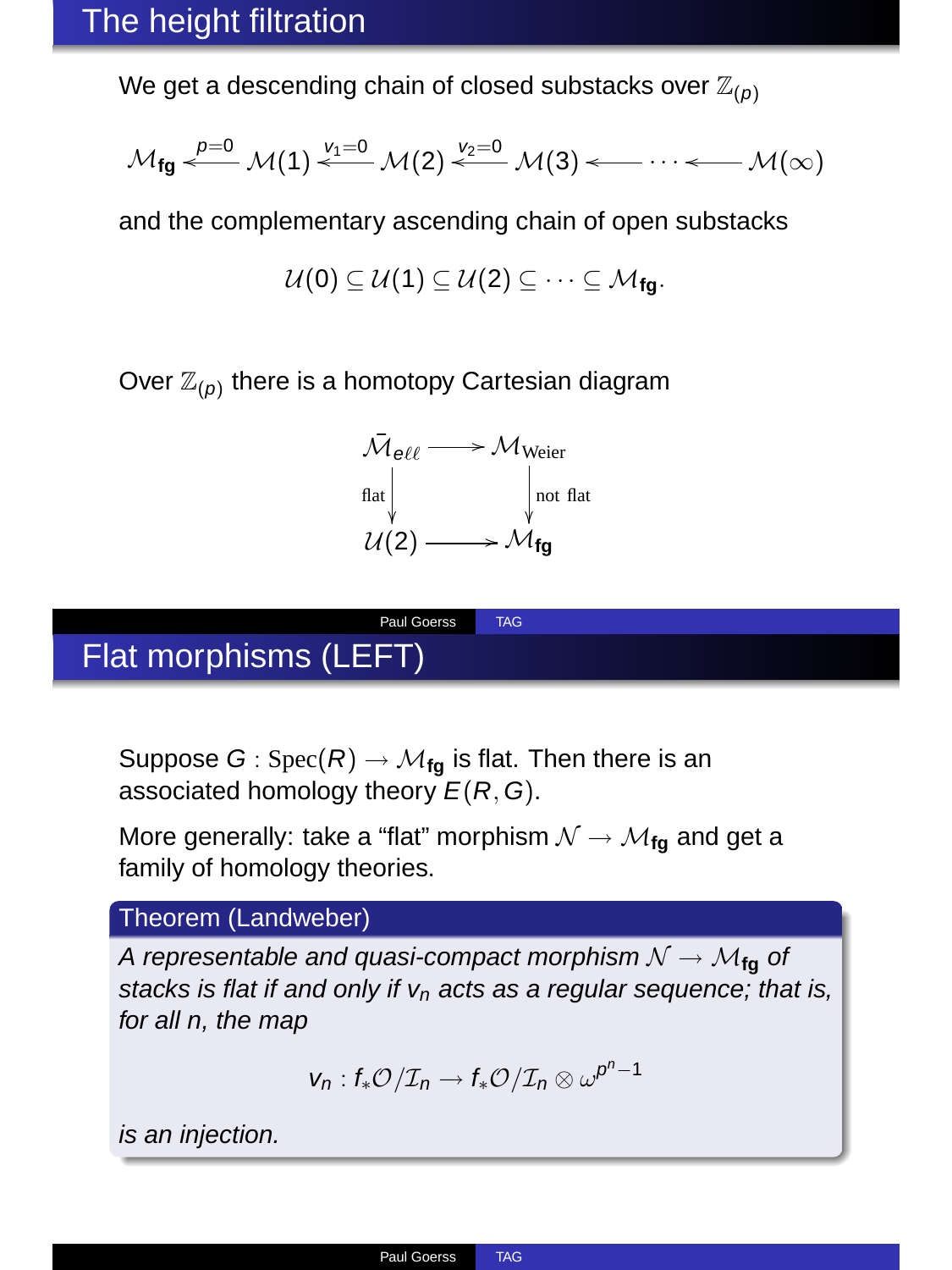Suppose  $N$  is a Deligne-Mumford stack and

 $f: \mathcal{N} \rightarrow \mathcal{M}_{\mathbf{fn}}$ 

is a flat morphism. Then the graded structure sheaf on

$$
(\mathcal{O}_{\mathcal{N}})_*=\{\omega_{\mathcal{N}}^{\otimes *}\}
$$

can be realized as a diagram of spectra in the homotopy category.

#### Problem

Can the graded structure sheaf be lifted to a sheaf of  $E_{\infty}$ -ring spectra? That is, can  $\mathcal N$  be realized as a derived Deligne-Mumford stack? If so, what is the homotopy type of the space of all such realizations?

# Exercises

These exercises are intended to make the notion of height more concrete.

Paul Goerss TAG

1. Let  $f : F \to G$  be a homomorphism of formal group laws over a ring R of characteristic p. Show that if  $f'(0) = 0$ , then  $f(x) = g(x^p)$  for some power series g. To do this, consider the effect of <sup>f</sup> in the invariant differential.

2. Let F be a formal group law of F and  $p(x) = x + F \cdots + F x$ (the sum taken  $p$  times) by the  $p$ -series. Show that either  $p(x) = 0$  or there in an  $n > 0$  so that

$$
p(x) = u_n x^{p^n} + \cdots
$$

3. Discuss the invariance of  $u<sub>n</sub>$  under isomorphism and use your calculation to define the section  $v_n$  of  $\omega^{\otimes p^n-1}$ .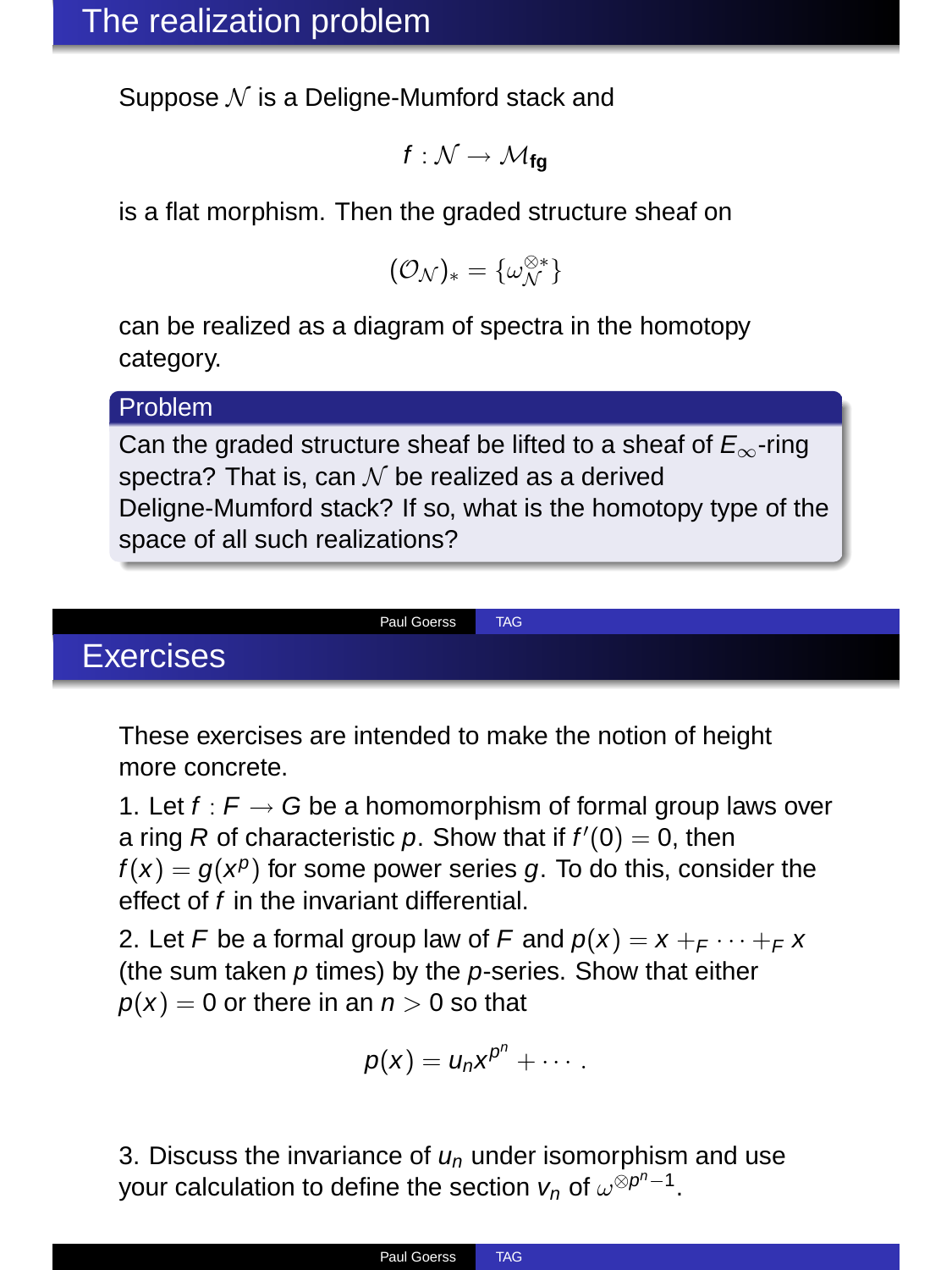4. One direction of LEFT is fairly formal: show that  $G: Spec(R) \rightarrow \mathcal{M}_{\text{fa}}$  is flat that then the  $v_i$  form a regular sequence.

The other direction is a theorem and it depends, ultimately, on Lazard's calculation that there is an unique isomorphism class of formal groups of height n over algebraically closed fields.

## Paul Goerss TAG Lecture 7: Derived global sections

In this lecture and the next we outline an argument for calculating the homotopy groups of **tmf**. Here we introduce:

- **c** coherent cohomology and derived pushforward;
- cohomology versus comodule Ext;
- how to calculate the cohomology of projective space.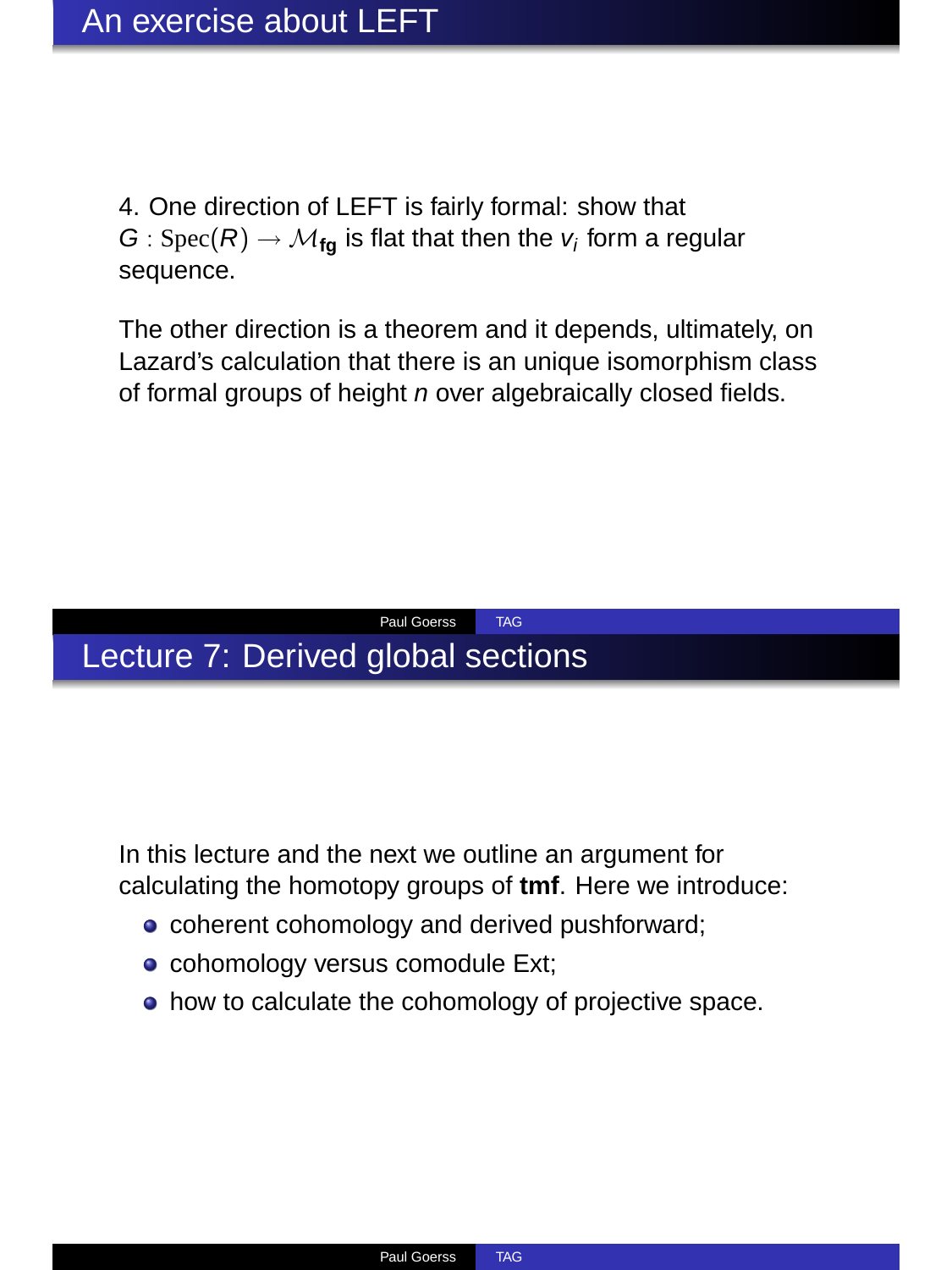## **Definition**

Let X be an algebraic stack and  $F$  a quasi-coherent sheaf on X. The **coherent cohomology** of  $F$  is the right derived functors of global sections:

 $H^{s}(X,\mathcal{F})=H^{s}R\Gamma(\mathcal{F}).$ 

**Warning:** I may need hypotheses on <sup>X</sup>, but I will be vague about this.

If <sup>X</sup> is derived Deligne-Mumford stack, we have a **descent spectral sequence**

$$
H^{s}(X, \pi_{t}\mathcal{O}_{X}) \Longrightarrow \pi_{t-s}R\Gamma(\mathcal{O}_{X}).
$$

# Čech complexes

Suppose  $X \rightarrow Y$  is faithfully flat. We have the simplicial bar construction

Paul Goerss TAG

$$
\epsilon : X_\bullet {\longrightarrow} Y.
$$

We get a spectral sequence

$$
\pi^s H^t(X_{\bullet}, \epsilon^* \mathcal{F}) \Longrightarrow H^{s+t}(Y, \mathcal{F}).
$$

If U is affine,  $H^{s}(U,\mathcal{F})=0$  for  $s>0$ .

If  $X = \Box U_i$  is where  $\mathcal{U} = \{U_i\}$  is a finite affine cover of Y separated, we get an isomorphism with coherent cohomology and Čech cohomology

$$
H^s(Y,{\mathcal F})\cong \check{H}({\mathcal U},{\mathcal F}).
$$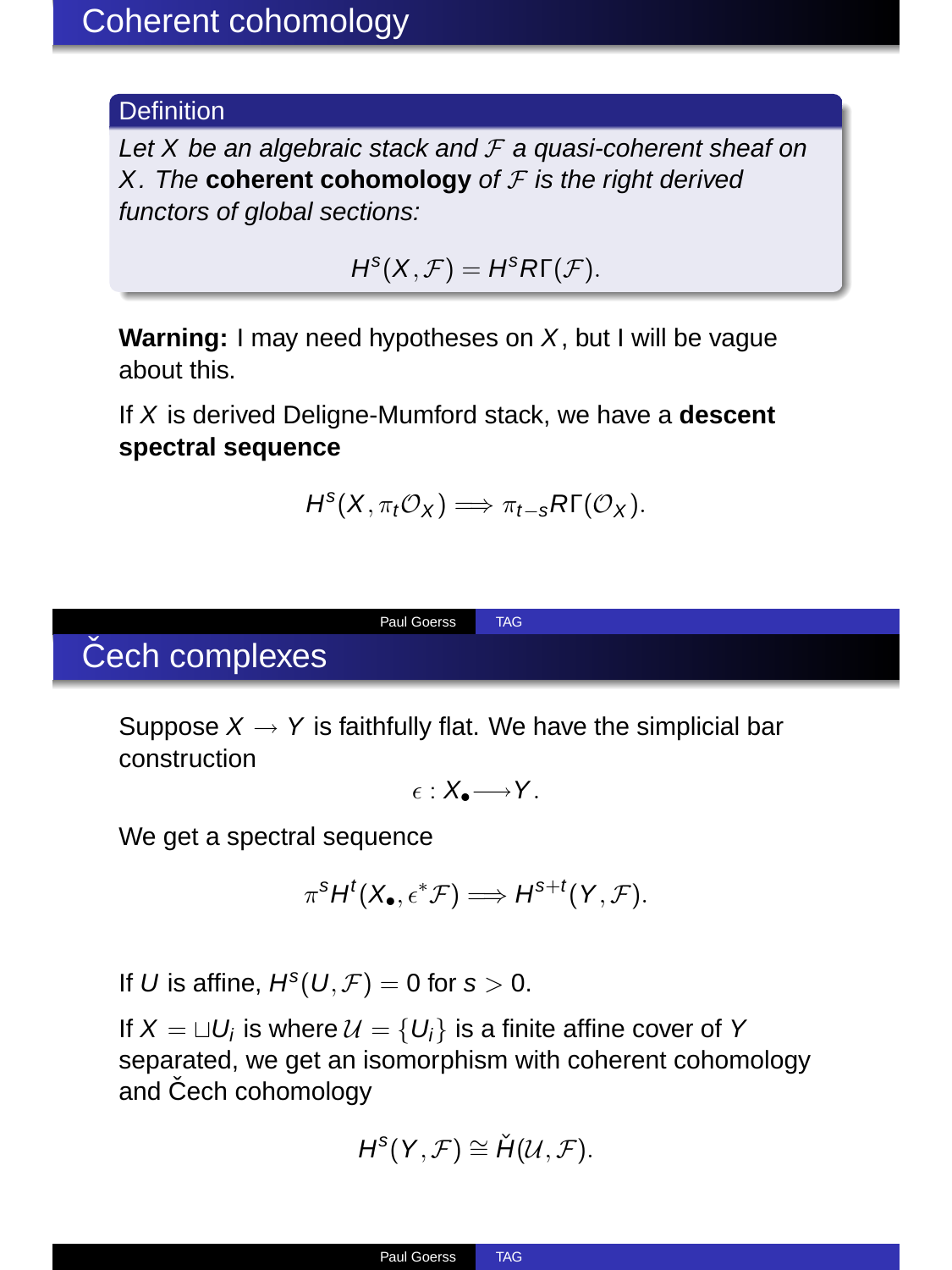Let M be a stack and suppose  $Spec(A) \rightarrow M$  is a flat presentation with the property that

$$
Spec(A) \times_{\mathcal{M}} Spec(A) \cong Spec(\Lambda).
$$

Then (A, Γ) is a Hopf algebroid and we have

$$
H^s(X, \mathcal{F}) \cong \operatorname{Ext}^s_\Lambda(A, M)
$$

where  $M = \epsilon^* \mathcal{F}$  is the comodule obtained from  $\mathcal{F}$ .

**Example:**  $M = X \times_G EG$  with  $X = Spec(A)$  and  $G = Spec(A)$ . Here  $Γ = A \otimes Λ$ .

## Paul Goerss TAG Example: the Adams-Novikov  $E_2$ -term

Let  $G: Spec(L) \rightarrow \mathcal{M}_{fa}$  classify the formal group of the universal formal group law. Then  $E(L, G) = MUP$  is periodic complex cobordism. We have

$$
Spec(L) \times_{\mathcal{M}_{fg}} Spec(L) = Spec(W) = Spec(MUP_0MUP)
$$

where

$$
W=L[a_0^{\pm 1},a_1,a_2,\ldots].
$$

Then

$$
\begin{aligned} H^s(\mathcal{M}_{\text{fg}}, \omega^{\otimes t}) &\cong \operatorname{Ext}^s_{\text{W}}(L, \text{MUP}_{2t}) \\ &\cong \operatorname{Ext}^s_{\text{MUP}* \text{MUP}}(\Sigma^{2t}\text{MUP}_*, \text{MUP}_*). \end{aligned}
$$

This is not really the  $E_2$ -term of the ANSS so we must talk about: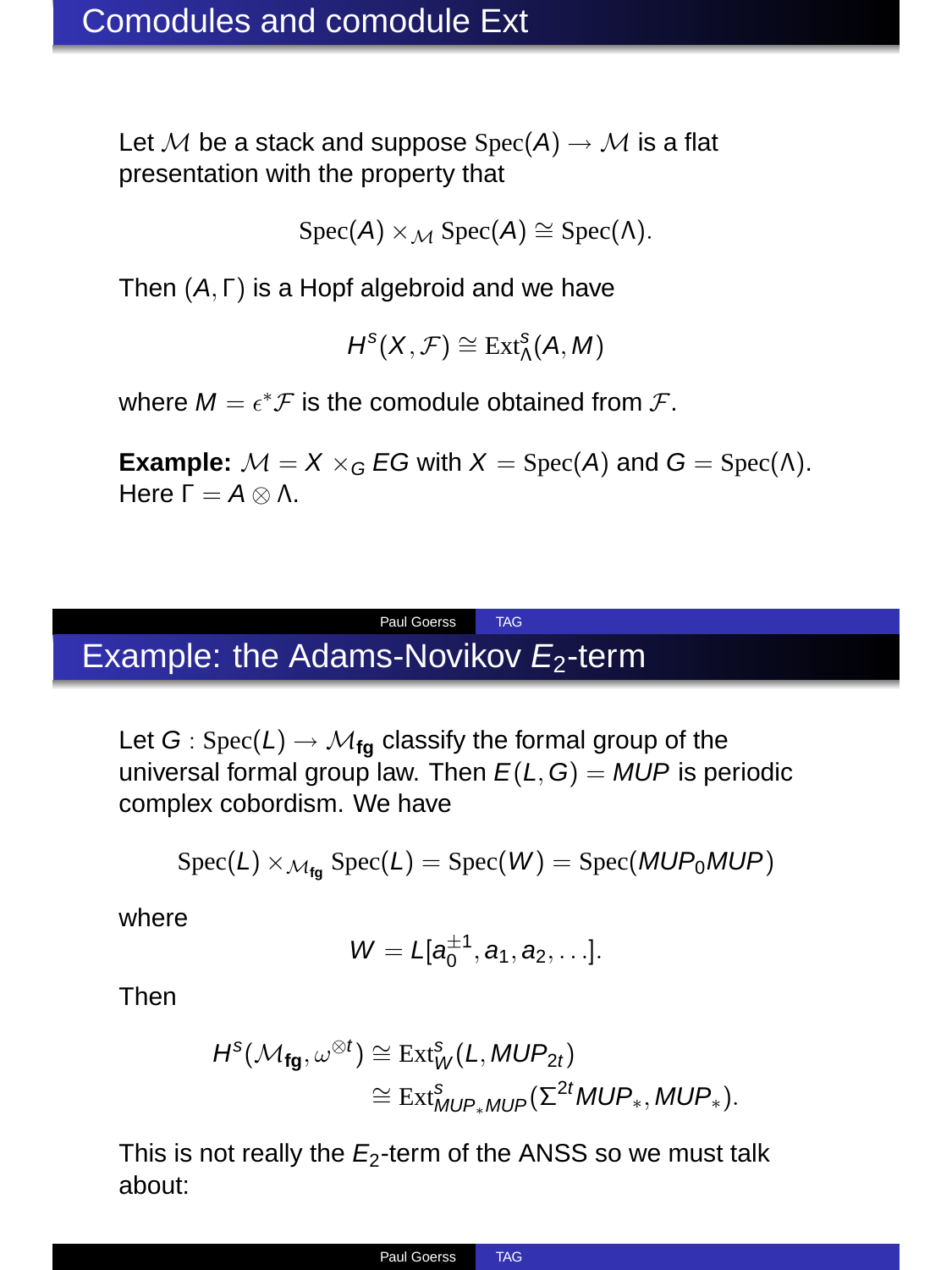- A graded  $R$ -module is a  $R[\mu^{\pm 1}]$ -comodule;
- $\bullet$  A graded ring gives an affine  $\mathbb{G}_m$ -scheme.



# Gradings and cohomology

Let  $H = \text{Spec}(\Lambda)$  be an affine group scheme with an action of  $\mathbb{G}_m$  and let

Paul Goerss TAG

$$
G = H \rtimes \mathbb{G}_m = \mathrm{Spec}(\Lambda[\mu^{\pm 1}])
$$

be the semi-direct product. Let  $X = \text{Spec}(A)$  be an affine right G-scheme. Then  $(A_*, \Gamma_* = A_* \otimes \Lambda_*)$  is a graded Hopf algebroid.

 $H^{s}(X\times_{G}EG,\mathcal{F})=\mathrm{Ext}^{s}_{\Gamma_{*}}(A_{*},M_{*}).$ 

where  $M_* = \mathcal{F}(\text{Spec}(A) \to X \times_G EG)$ .

**1**  $H^s(\mathcal{M}_{fg}, \omega^{\otimes t}) \cong Ext^s_{MU_*MU}(\Sigma^{2t} MU_*, MU_*);$ **2**  $H^s(\mathcal{M}_{\text{Weier}}, \omega^{\otimes t}) \cong \text{Ext}^s_{\Lambda_*}(\Sigma^{2t}A_*, A_*).$ **3**  $H^*(\mathbb{A}^{n+1} \times_{\mathbb{G}_m} E\mathbb{G}_m, \mathcal{F}) = M_0.$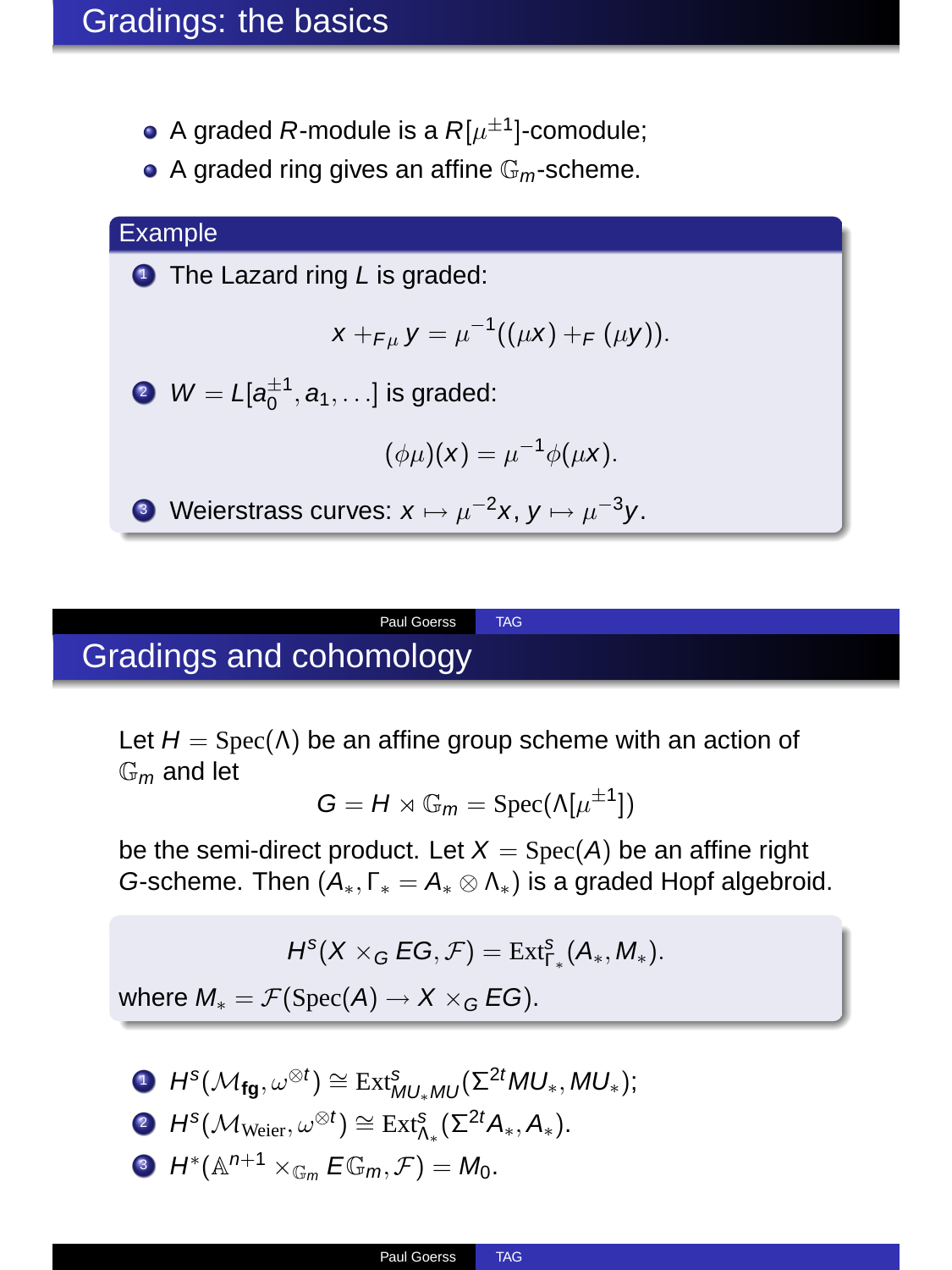Given  $f: X \to Y$  and a sheaf  $\mathcal F$  on X, then  $f_*\mathcal F$  is the sheaf on <sup>Y</sup> associated to

 $U \mapsto H^0(U \times_Y X, \mathcal{F}).$ 

If  $\mathcal F$  is quasi-coherent and f is quasi-compact,  $f_*\mathcal F$  is quasi-coherent.

There is a composite functor spectral sequence

$$
H^s(Y, R^t f_* \mathcal{F}) \Longrightarrow H^{s+t}(X, \mathcal{F}).
$$

If higher cohomology on <sup>Y</sup> is zero:

$$
H^0(Y, R^t f_* \mathcal{F}) \cong H^t(X, \mathcal{F}).
$$

Paul Goerss TAG

# Example: projective space

Let  $S_* = \mathbb{Z}[x_0, \ldots, x_n]$  with  $|x_i| = 1$ .

Theorem

$$
H^t(\mathbb{P}^n, \mathcal{O}(*) ) \cong \left\{ \begin{array}{ll} S_* & t = 0; \\ & \\ S_*/(x_0^{\infty}, \ldots, x_n^{\infty}) & t = n. \end{array} \right.
$$

We examine the diagram

$$
\mathbb{A}^{n+1} - \{0\} \xrightarrow{j} \mathbb{A}^{n+1}
$$
\n
$$
\downarrow \qquad \qquad \downarrow
$$
\n
$$
\mathbb{P}^n \xrightarrow{j} \mathbb{A}^{n+1} \times \mathbb{G}_m E \mathbb{G}_m.
$$

We must calculate (the global sections) of

$$
Rj_*j^* \mathcal{O}_{\mathbb{A}^{n+1}} \stackrel{\scriptscriptstyle\alpha}{=}^{\!n} Rj_*j^* S_*.
$$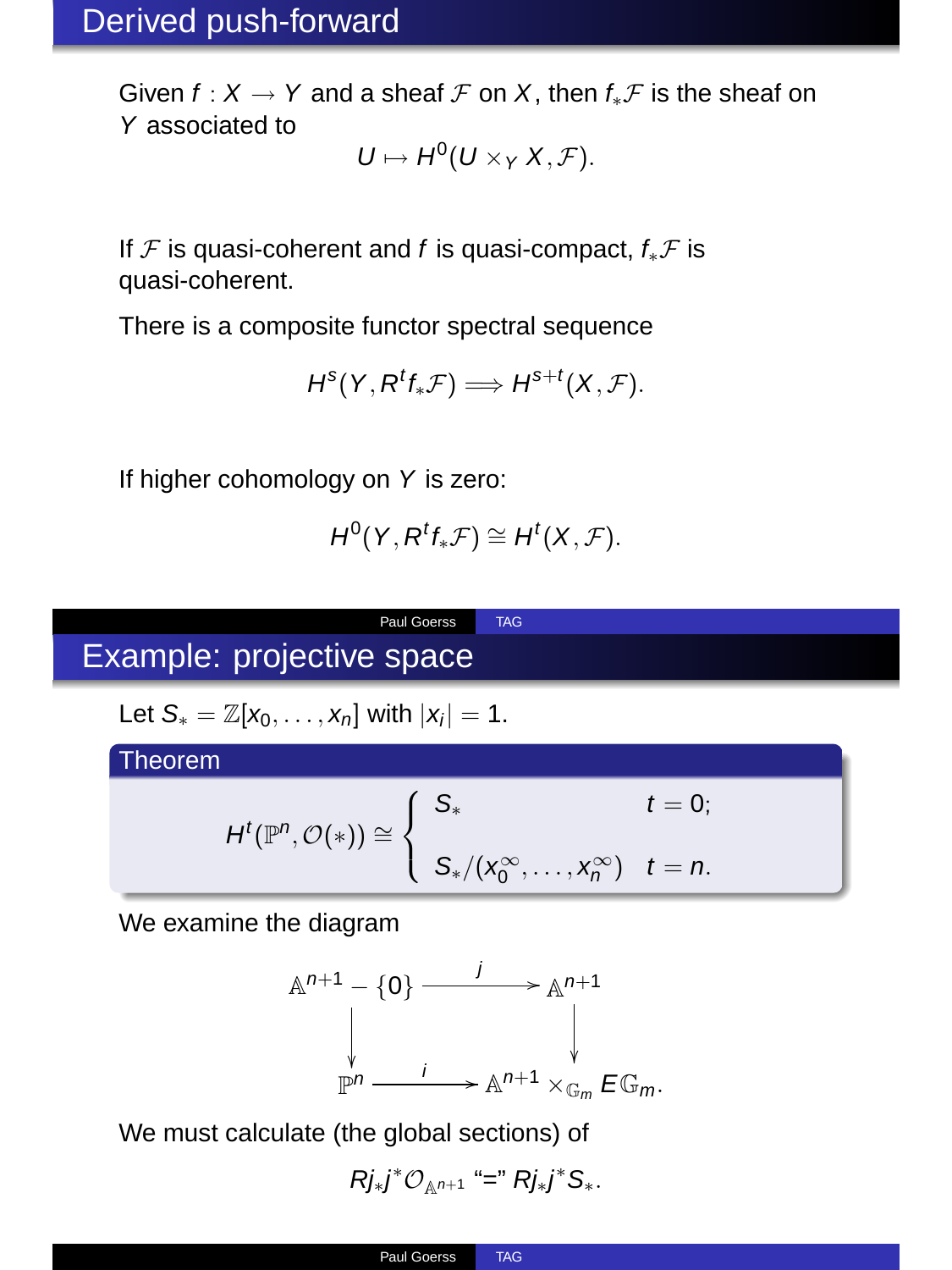Let  $X = \text{Spec}(R)$  and  $j: U \rightarrow X$  the open defined by an ideal  $I = (a_1, \ldots, a_n)$ . If  $\mathcal F$  is defined by the module M, then  $j_*j^*\mathcal F$  is defined by  $K$  where there is an exact sequence

$$
0 \to K \to \prod_s M[\frac{1}{a_s}] \to \prod_{s < t} M[\frac{1}{a_s a_t}].
$$

There is also an exact sequence

$$
0\to \Gamma_I M\to M\to K\to 0
$$

where

$$
\Gamma_1M=\{x\in M\mid I^nx=0 \text{ for some } n\}.
$$

Local cohomology

If  $i: U \rightarrow Y$  is the open complement of a closed sub-stack  $Z \subseteq Y$  define local cohomology by the fiber sequence

Paul Goerss TAG

$$
R\Gamma_Z\mathcal{F}\to\mathcal{F}\to Ri_*i^*\mathcal{F}.
$$

If  $X = \text{Spec}(A)$  and Z is define by  $I = (a_1, \ldots, a_k)$  local cohomology can be computed by the **Koszul complex**

$$
M \to \prod_s M[\frac{1}{a_s}] \to \prod_{s
$$

Since  $x_0, \ldots, x_n \in S_*$  is a regular sequence:

$$
R^{n+1}\Gamma_{\{0\}}S_*=S_*/(x_0^\infty,\ldots,x_n^\infty)
$$

and  $R^t\Gamma_{\{0\}}S_* = 0, t \neq n + 1.$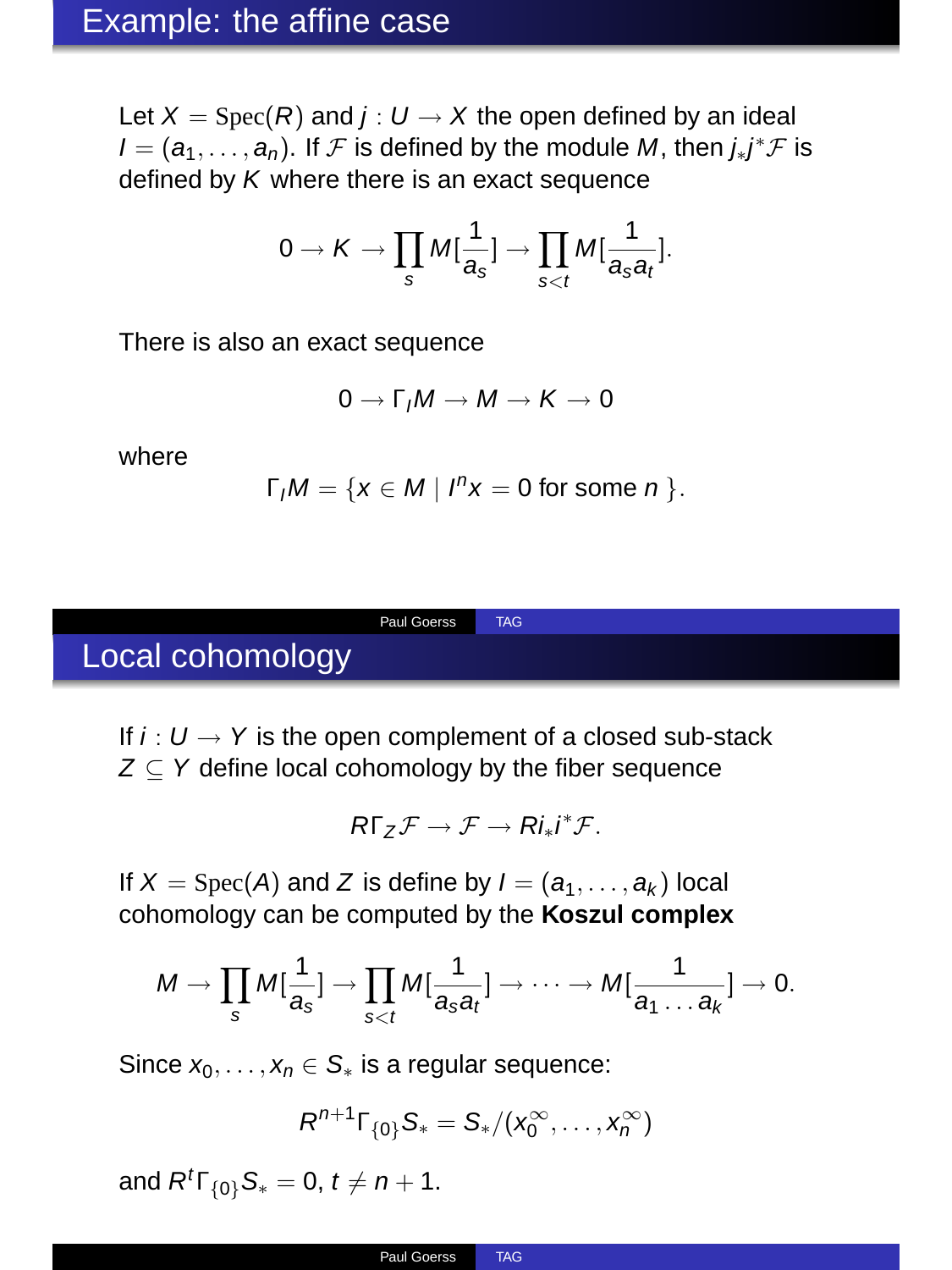This lecture computes the homotopy groups of **tmf** via the descent spectral sequence, emphasizing the role of Weierstrass curves and Serre duality.

# The spectral sequence

**Compute** 

$$
H^s(\bar{\mathcal{M}}_{\text{ell}}, \omega^{\otimes t}) \Longrightarrow \pi_{t-s} \text{tmf}
$$

Paul Goerss TAG

when 2 is inverted. Can do  $p = 2$  as well, but harder. We have a Cartesian diagram



where  $U$  is the open defined by the comodule ideal

$$
\mathit{I}=(c_4^3,\Delta).
$$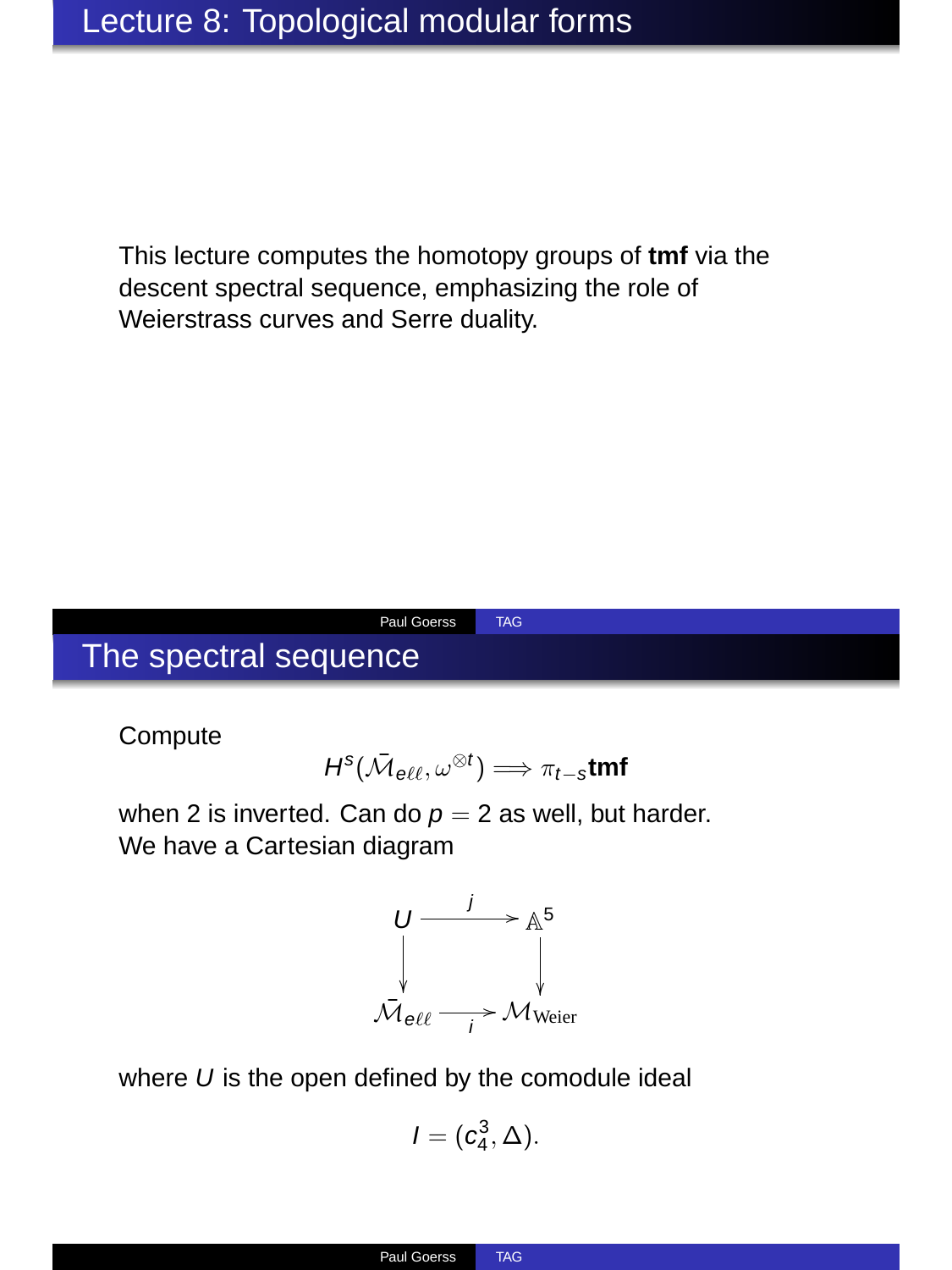Any Weierstrass curve is isomorphic to a curve of the form

$$
y^2 = x^3 - (1/48) c_4 x - (1/216) c_6 \\
$$

and the only remaining projective transformations are

$$
(x,y)\mapsto \bigl(\mu^{-2}x,\mu^{-3}y\bigr).
$$

Then

$$
\mathrm{Spec}(\mathbb{Z}_{(p)}[c_4,c_6])\rightarrow \mathcal{M}_{\mathrm{Weier}}
$$

is a presentation. There is no higher cohomology and

$$
H^0(\mathcal{M}_{\mathrm{Weier}}, \omega^{\otimes *}) \cong \mathbb{Z}_{(p)}[c_4, c_6]
$$

with  $|c_4| = 8$  and  $|c_6| = 12$ . Note  $\Delta = (1/(12)^3)(c_4^3 - c_6^2)$ .

# Cohomology of  $\mathcal{M}_{\text{Weier}}$ ,  $p = 3$ .

Any Weierstrass curve is isomorphic to a curve of the form

Paul Goerss TAG

$$
y^2 = x^3 + (1/4)b_2 + (1/2)b_2 + (1/4)b_6
$$

and the remaining projective transformations are

$$
(x,y)\mapsto (\mu^{-2}x+r,\mu^{-3}y).
$$

Then

$$
\text{Spec}(\mathbb{Z}_{(3)}[b_2,b_4,b_6]) \to \mathcal{M}_{\text{Weier}}
$$

is a presentation and

$$
H^s(\mathcal{M}_{Weier},\omega^t)=\text{Ext}^s_\Gamma(\Sigma^{2t}A_*,A_*)
$$

with

$$
A_* = \mathbb{Z}_{(p)}[b_2,b_4,b_6] \qquad \text{and} \qquad \Gamma_* = A_*[r]
$$

with appropriate degrees.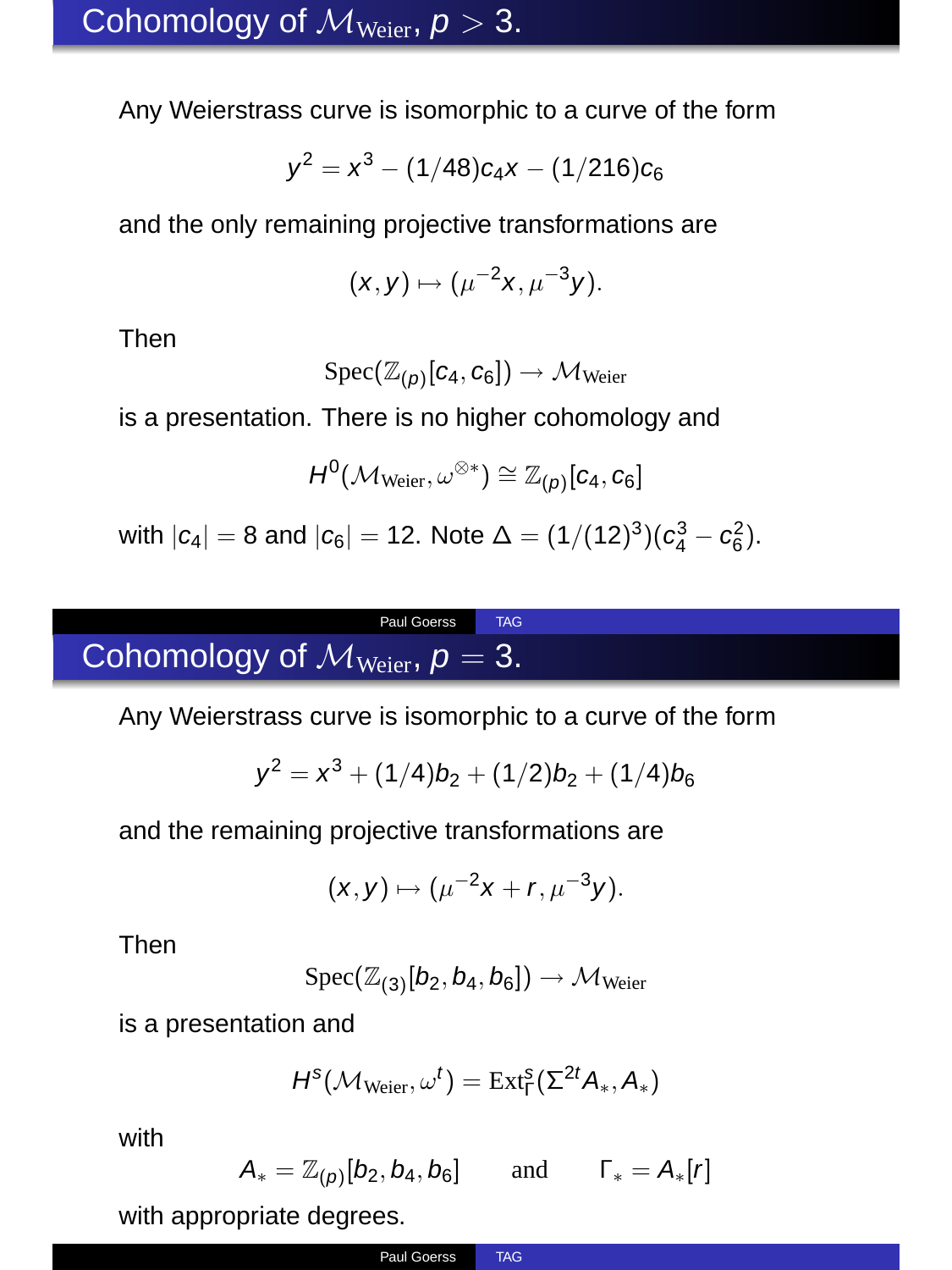In the Hopf algebroid  $(A_*, \Gamma_*)$ , we have

$$
\eta_R(b_2)=b_2+12r
$$

so there is higher cohomology:

$$
H^*(\mathcal{M}_{Weier},\omega^{\otimes *})=\mathbb{Z}_{(3)}[c_4,c_6,\Delta][\alpha,\beta]/\textit{I}
$$

where  $|\alpha| = (1, 4)$  and  $|\beta| = (2, 12)$ . Here *I* is the relations:

$$
c_4^3 - c_6^2 = (12)^3 \Delta
$$
  
\n
$$
3\alpha = 3\beta = 0
$$
  
\n
$$
c_i \alpha = c_i \beta = 0.
$$

Note: <sup>∆</sup> acts "periodically".

## Paul Goerss TAG A property of local cohomology

To compute

$$
H^s(\mathcal{M}_{\mathrm{Weier}}, R^t i_* \omega^*) \Longrightarrow H^{s+t}(\bar{\mathcal{M}}_{e\ell\ell}, \omega^*)
$$

we compute  $R\Gamma_{I}A_{*}$  where  $I=(c_4^3,\Delta).$ **Note:** if  $\sqrt{I} = \sqrt{J}$  then  $R\Gamma_I = R\Gamma_J$ . For  $p > 3$  we take  $I = (c_4^3, \Delta)$  and  $J = (c_4, c_6)$ .

$$
R^2\Gamma_I A_* = \mathbb{Z}_{(p)}[c_4, c_6]/(c_4^\infty, c_6^\infty).
$$

and

$$
H^s(\bar{\mathcal{M}}_{\theta\ell\ell},\omega^*)\cong \left\{\begin{array}{ll} \mathbb{Z}_{(p)}[c_4,c_6], & s=0; \\ \\ \mathbb{Z}_{(p)}[c_4,c_6]/(c_4^\infty,c_6^\infty), & s=1. \end{array}\right.
$$

Note the duality. The homotopy spectral sequence collapses.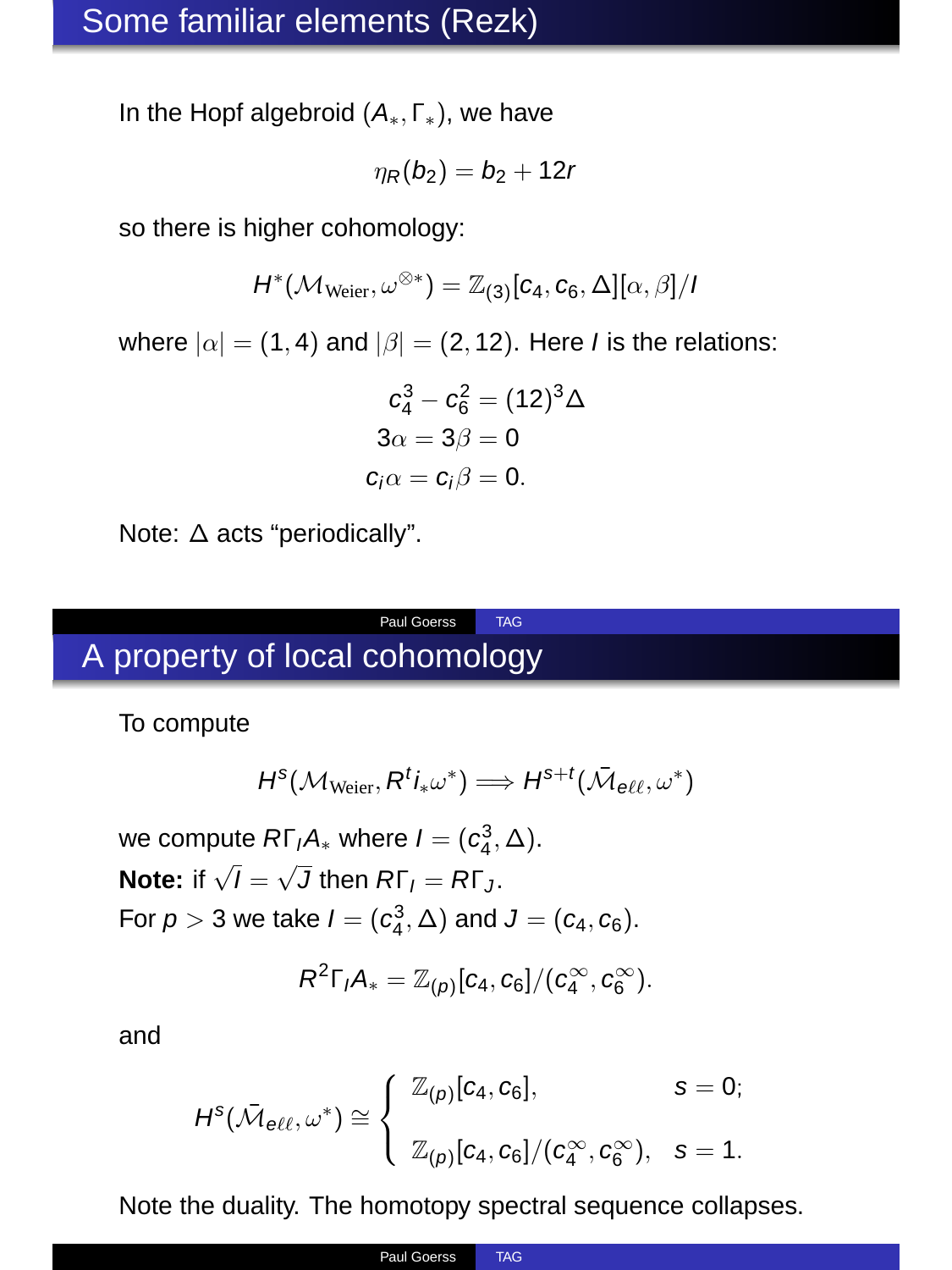At  $p = 3$  there are inclusions of ideals

$$
(c_4^3,\Delta)\subseteq (c_4,\Delta)\subseteq (c_4,e_6,\Delta)=J=\sqrt{J}
$$

where

$$
e_6^2=12\Delta.\\
$$

Since <sup>J</sup> is **not** generated by a regular sequence we must use: if  $J = (I, x)$  there is a fiber sequence

$$
R\Gamma_J M \to R\Gamma_J M \to R\Gamma_J M[1/x].
$$

We take  $I = (c_4, e_6)$  and  $J = (c_4, e_6, \Delta)$ .

Duality at 3

Paul Goerss TAG

Let 
$$
A_* = \mathbb{Z}_{(3)}[b_2, b_4, b_6]
$$
.

**Proposition** 

 $R_J^s A_* = 0$  if  $s \neq 2$  and  $R_J^2 A_*$  is the  $\Delta$ -torsion in  $A_*/(c_4^\infty, e_6^\infty)$ .

## Corollary (Duality)

 $R^2\Gamma_J\omega^{-10}\cong \mathbb{Z}_{(3)}$  with generator corresponding to 12/ $c_4e_6$  and there is non-degenerate pairing

$$
R^2\Gamma_J \omega^{-t-10} \otimes \omega^t \to R^1\Gamma_J \omega^{-10} \cong \mathbb{Z}_{(3)}
$$

We now can calculate  $\pi_*$ **tmf**, at least it  $p = 2$ .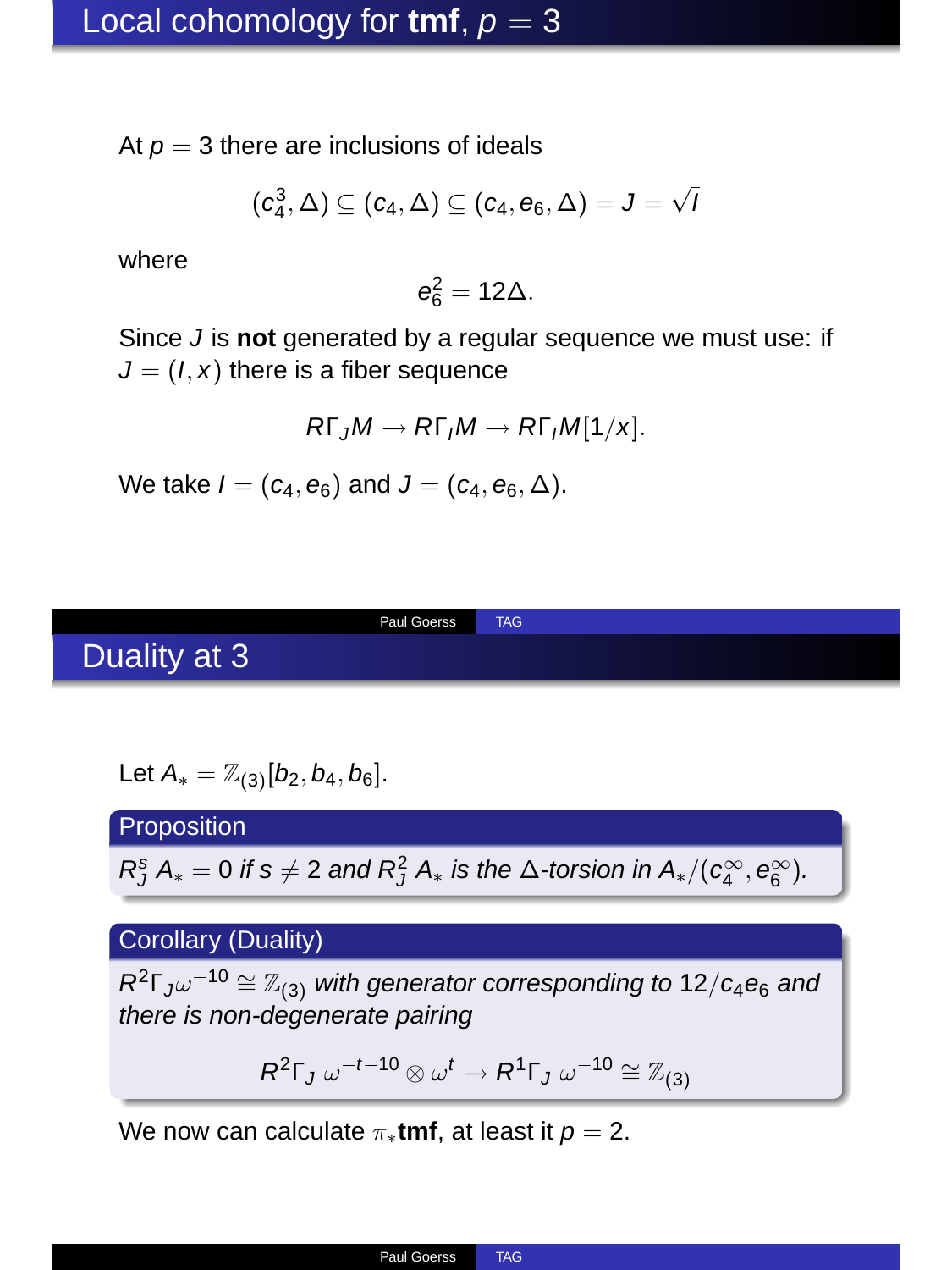The crucial differentials are classical:

$$
d_5\Delta = \alpha\beta^2
$$
 (Toda)  

$$
d_9\Delta\alpha = \beta^4
$$
 (Nishida)

There is also an exotic extension in the multiplication: if  $z$  is the homotopy class detected by  $\Delta\alpha$ , then:

$$
\alpha z = \beta^3.
$$

In fact,  $z = \langle \alpha, \alpha, \beta^2 \rangle$  so

$$
\alpha \mathbf{z} = \alpha \langle \alpha, \alpha, \beta^2 \rangle = \langle \alpha, \alpha, \alpha \rangle \beta^2 = \beta^3.
$$

## Paul Goerss TAG Lectures 9 and 10: Lurie's realization result

This final (longer) lecture discusses

- *p*-divisible groups;
- how they arise in homotopy theory;
- **A** Lurie's realization result;
- the impact of the Serre-Tate theorem; and
- **.** gives a brief glimpse of the Behrens-Lawson generalizations of **tmf**.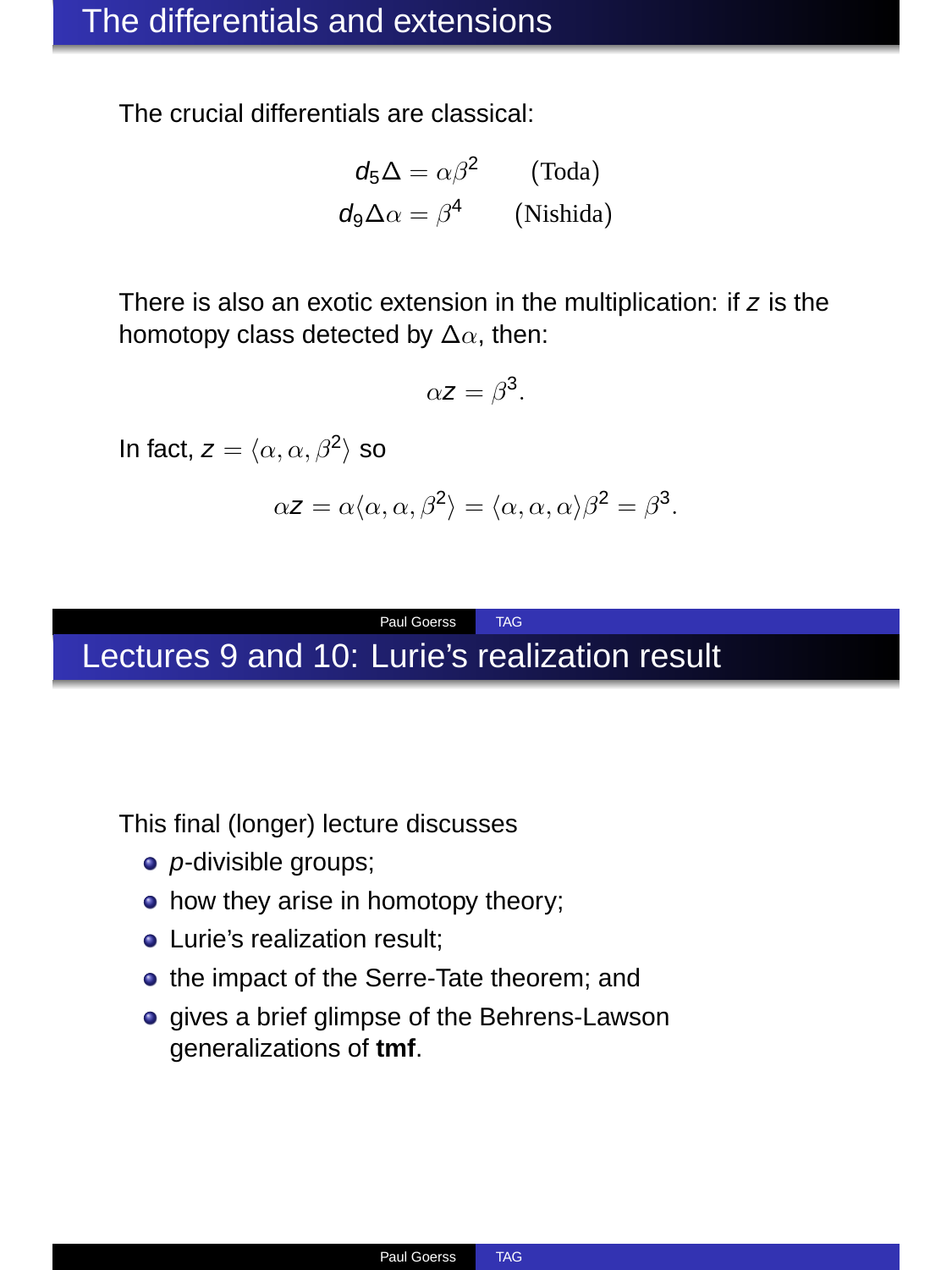Pick a prime p and work over  $Spf(\mathbb{Z}_p)$ ; that is, p is implicitly nilpotent in all rings. This has the implication that we will be working with <sup>p</sup>-complete spectra.

#### **Definition**

Let R be a ring and G a sheaf of abelian groups on R-algebras. Then G is a p-**divisible group** of **height** n if

- **1**  $p^k$  :  $G \rightarrow G$  is surjective for all k;
- $\bullet \ \mathsf{G}(p^k) = \mathrm{Ker}(p^k : \mathsf{G} \to \mathsf{G})$  is a finite and flat group scheme over  $R$  of rank  $p^{kn}$ ;
- **3** colim  $G(p^k) \cong G$ .

This definition is valid when R is an  $E_{\infty}$ -ring spectrum.

Paul Goerss TAG

# Examples of <sup>p</sup>-divisible groups

Formal Example: A formal group over a field or complete local ring is <sup>p</sup>-divisible.

**Warning:** A formal group over an arbitrary ring may not be <sup>p</sup>-divisible as the height may vary "fiber-by-fiber".

Étale Example:  $\mathbb{Z}/p^{\infty} = \mathop{\sf colim}\nolimits \mathbb{Z}/p^k$  with

$$
\mathbb{Z}/p^k = \operatorname{Spec}(\operatorname{map}(\mathbb{Z}/p^n, R)).
$$

Fundamental Example: if <sup>C</sup> is a (smooth) elliptic curve then

$$
C(p^{\infty}) \stackrel{\text{def}}{=} C(p^n)
$$

is <sup>p</sup>-divisible of height 2.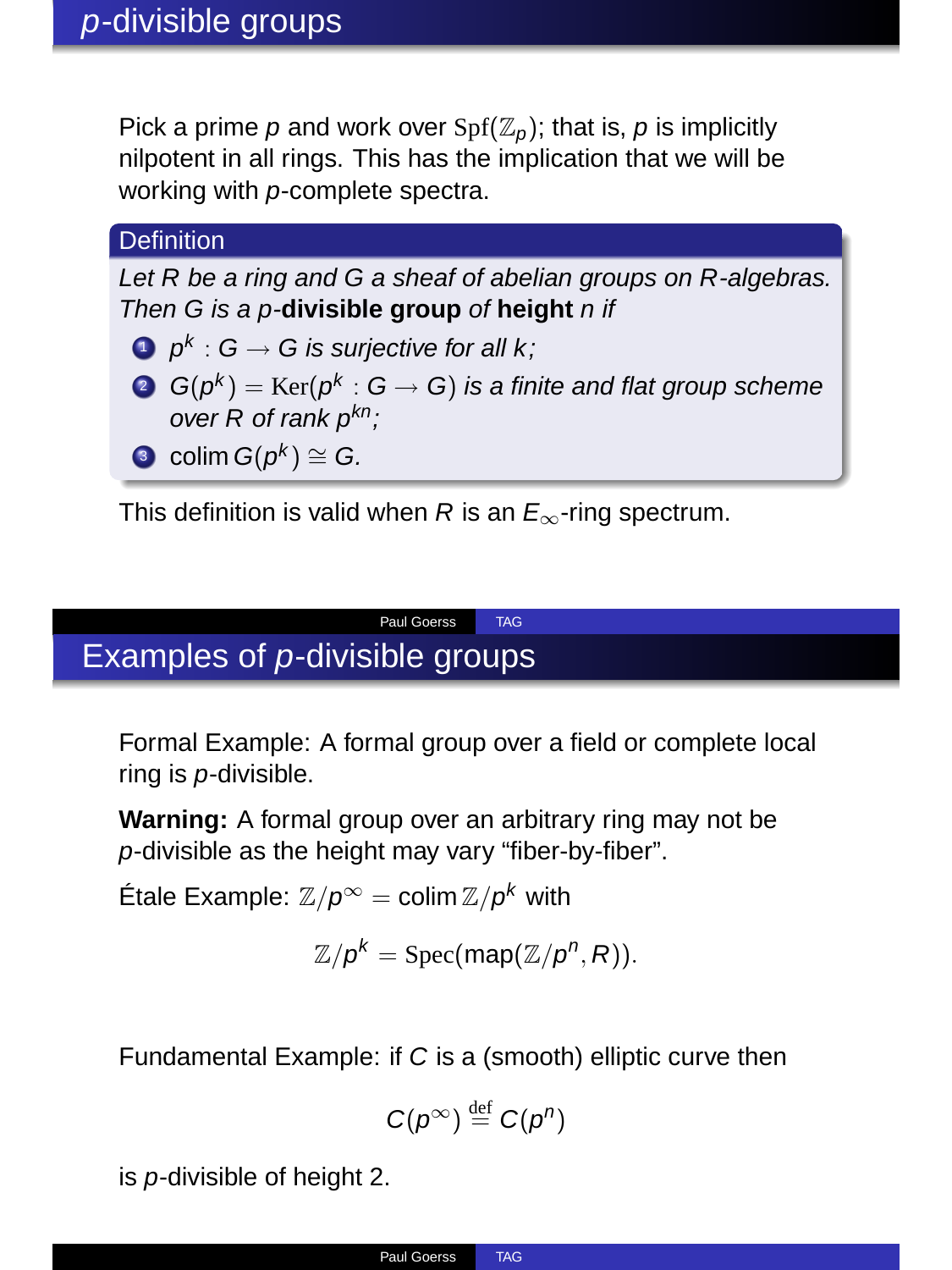Let G be  $p$ -divisible and  $G<sub>for</sub>$  be the completion at e. Then  $G/G<sub>for</sub>$  is étale ; we get a natural short exact sequence

$$
0\to G_{for}\to G\to G_{et}\to 0
$$

split over fields, but not in general.

**Assumption:** We will always have G<sub>for</sub> of dimension 1.

**Classification:** Over a field  $\mathbb{F} = \mathbb{F}$  a *p*-divisible group of height <sup>n</sup> is isomorphic to one of

$$
\Gamma_k \times (\mathbb{Z}/p^\infty)^{n-k}
$$

where  $\Gamma_k$  is the unique formal group of height k. Also

$$
Aut(G) \cong Aut(\Gamma_k) \times Gl_{n-k}(\mathbb{Z}_p).
$$

Paul Goerss TAG Ordinary vs supersingular elliptic curves

Over F, char(F) = p, an elliptic curve C is **ordinary** if  $C_{\text{for}}(p^{\infty})$ has height 1. If it has height 2, <sup>C</sup> is **supersingular**.

#### Theorem

Over an algebraically closed field, there are only finitely many isomorphism classes of supersingular curves and they are all smooth.

If  $p > 3$ , there is a modular form of A of weight  $p - 1$  so that C is supersingular if and only if  $A(C) = 0$ .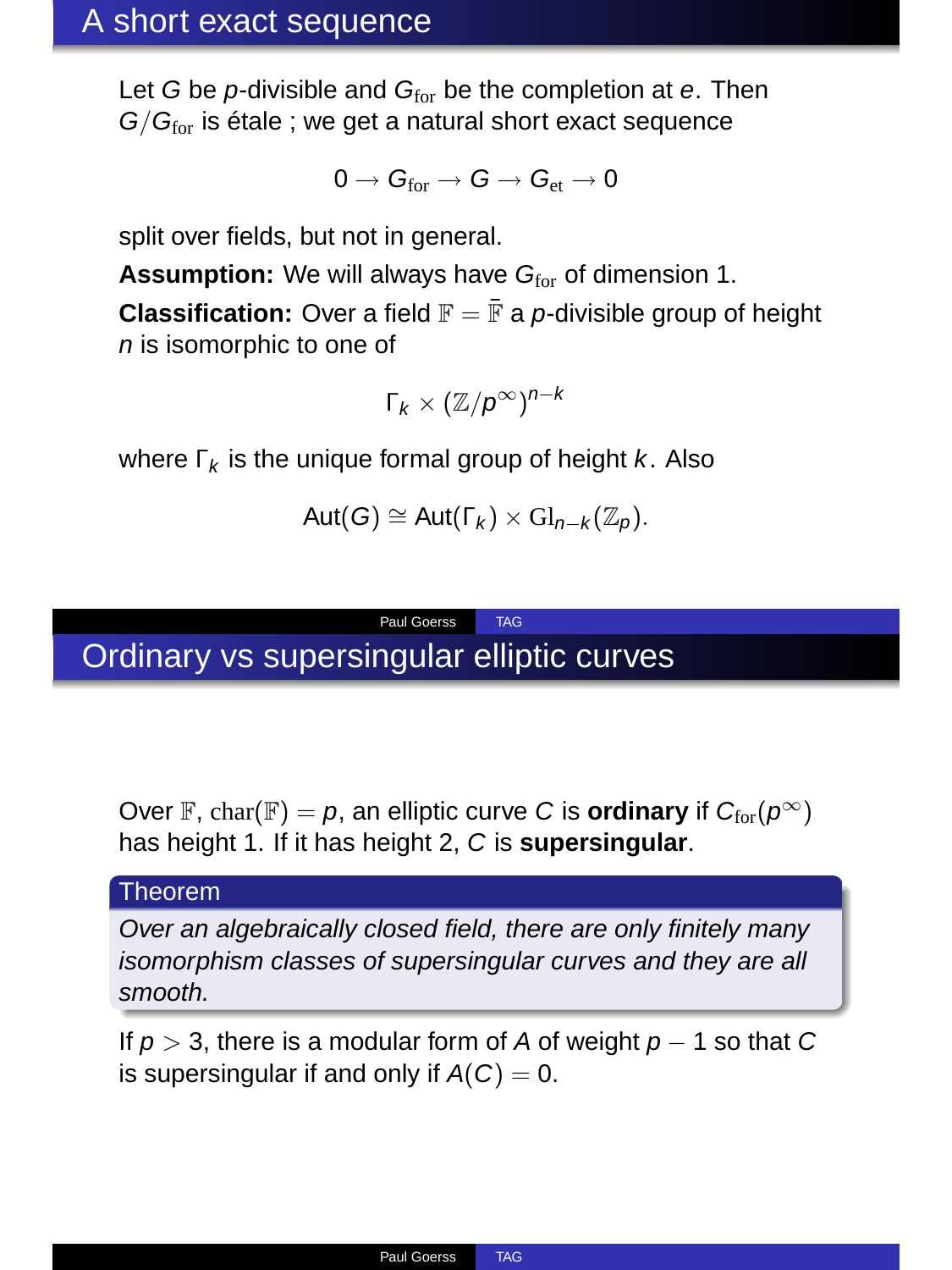Let  $E$  be a  $K(n)$ -local periodic homology theory with associated formal group

$$
\text{Spf}(E^0\mathbb{C} P^\infty))=\text{Spf}(\pi_0 \mathcal{F}(\mathbb{C} P^\infty,E)).
$$

We have

$$
\mathsf{F}(\mathbb{C}P^\infty, C) \cong \lim \mathsf{F}(BC_{p^n}, E).
$$

Then

$$
G = \text{colim Spec}(\pi_0 L_{K(n-1)} F(BC_{p^n}, E))
$$

is a <sup>p</sup>-divisible group with formal part

$$
G_{\text{for}} = \text{Spf}(\pi_0 F(\mathbb{C}P^{\infty}, L_{K(n-1)}E)).
$$

## Moduli stacks

Define  $M_p(n)$  to be the moduli stack of p-divisible groups

Paul Goerss TAG

 $\bullet$  of height n and

2 with dim  $G<sub>for</sub> = 1$ .

There is a morphism

$$
\begin{array}{c} \mathcal{M}_{\rho}(n) {\longrightarrow} \mathcal{M}_{\text{fg}} \\ G \mapsto G_{\text{for}} \end{array}
$$

## Remark

- **1** The stack  $M_p(n)$  is not algebraic, just as  $M_{fa}$  is not. Both are "pro-algebraic".
- **2** Indeed, since we are working over  $\mathbb{Z}_p$  we have to take some care about what we mean by an algebraic stack at all.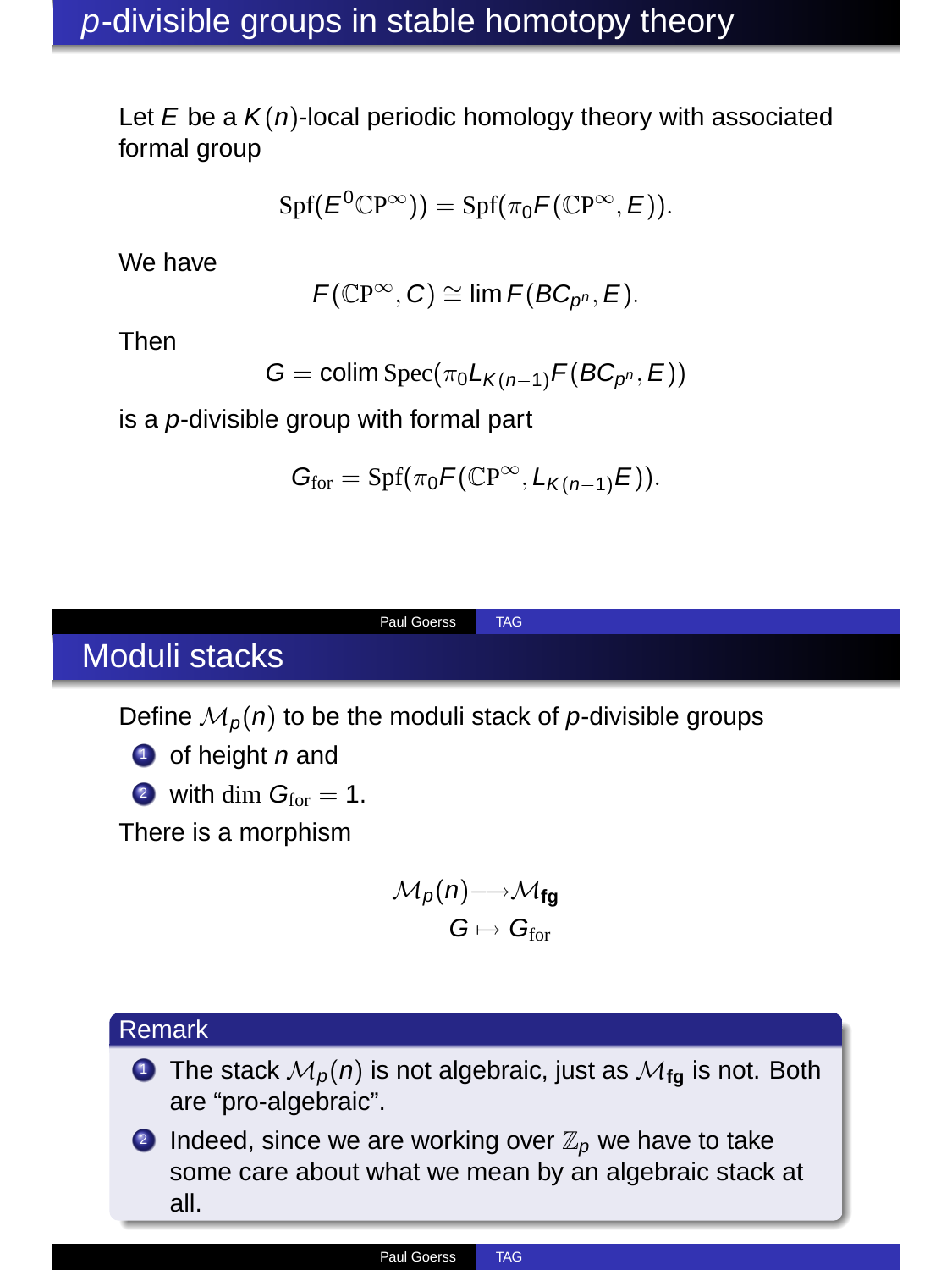## Some geometry

Let  $V(k) \subseteq M_p(n)$  be the open substack of p-divisible groups with formal part of height  $k$ . We have a diagram

$$
\begin{array}{ccc}\n\mathcal{V}(k-1) & \longrightarrow & \mathcal{V}(k) \longrightarrow & \mathcal{M}_p(n) \\
\downarrow & \downarrow & \downarrow & \downarrow \\
\mathcal{U}(k-1) & \longrightarrow & \mathcal{U}(k) \longrightarrow & \mathcal{M}(n) \longrightarrow & \mathcal{M}_{fg}\n\end{array}
$$

- $\bullet$  the squares are pull backs;
- 2  $V(k) V(k-1)$  and  $U(k) U(k-1)$  each have one geometric point;

Paul Goerss TAG

**3** in fact, these differences are respectively

$$
B \operatorname{Aut}(\Gamma_k) \times B \operatorname{Gl}_{n-k}(\mathbb{Z}_p) \text{ and } B \operatorname{Aut}(\Gamma_k).
$$

# Lurie's Theorem

#### Theorem (Lurie)

Let M be a Deligne-Mumford stack of abelian group schemes. Suppose  $G \mapsto G(p^{\infty})$  gives a representable and formally étale morphism

$$
\mathcal{M}\longrightarrow \mathcal{M}_p(n).
$$

Then the realization problem for the composition

$$
\mathcal{M} \longrightarrow \mathcal{M}_p(n) \longrightarrow \mathcal{M}_{fg}
$$

has a canonical solution. In particular,  $M$  is the underlying algebraic stack of derived stack.

**Remark:** This is an application of a more general representability result, also due to Lurie.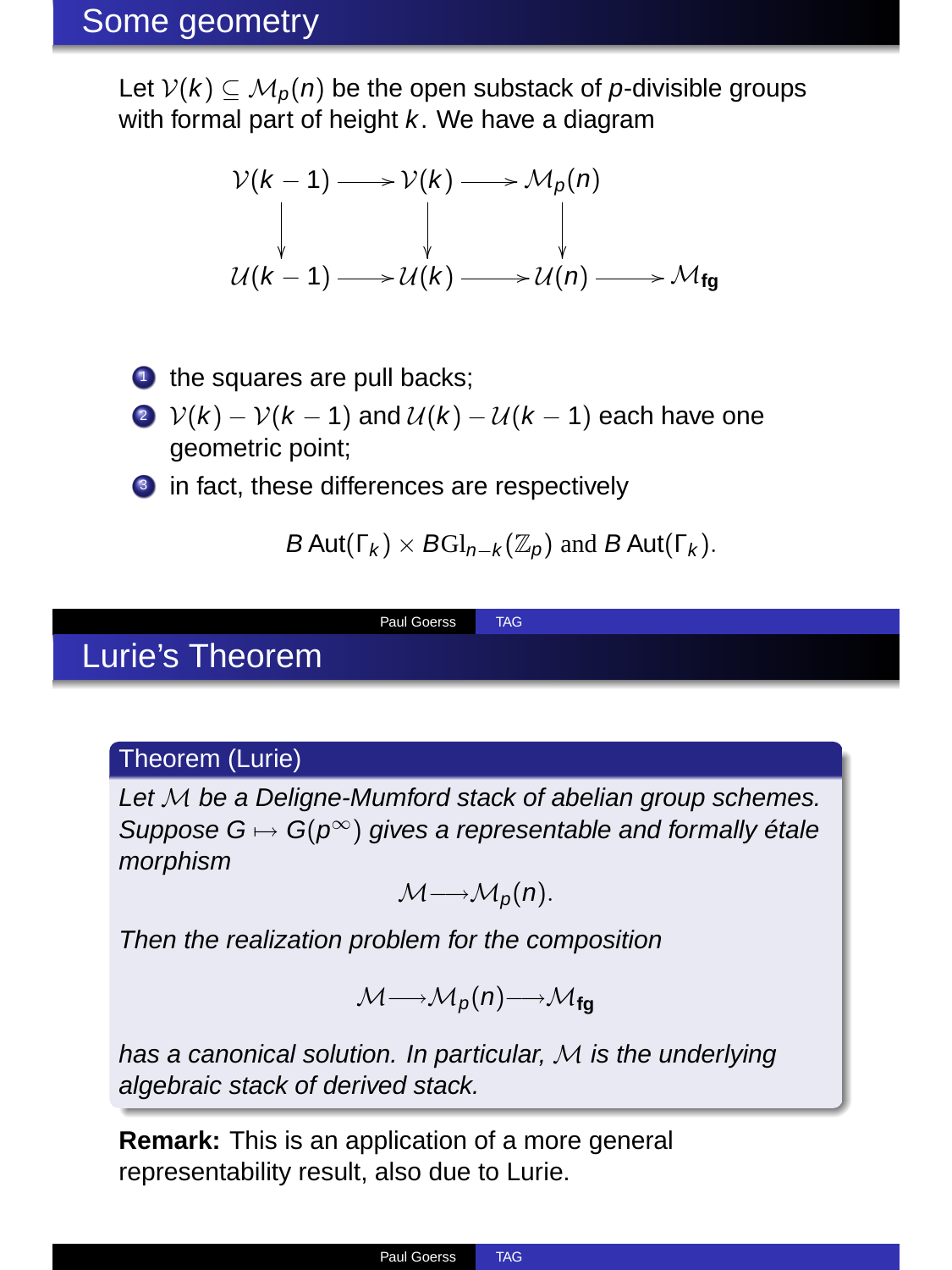Let  $\mathcal{M}_{\text{eff}}$  be the moduli stack of elliptic curves. Then

$$
\mathcal{M}_{\text{eff}} {\longrightarrow} \mathcal{M}_p(2) \qquad C \mapsto C(p^\infty)
$$

is formally étale by the Serre-Tate theorem.

Let  $C_0$  be an M-object over a field  $\mathbb{F}$ , with char( $\mathbb{F}$ ) = p. Let  $q: A \rightarrow \mathbb{F}$  be a ring homomorphism with nilpotent kernel. A **deformation** of  $C_0$  to R is an M-object over A and an isomorphism  $C_0 \stackrel{\circ}{\rightarrow} q^*C$ . Deformations form a category  $\text{Def}_{M}(\mathbb{F}, C_0)$ .

Theorem (Serre-Tate)

We have an equivalence:

$$
\text{Def}_{e\ell\ell}(\mathbb{F},C_0)\to \text{Def}_{\mathcal{M}_\rho(2)}(\mathbb{F},C_0(\rho^\infty))
$$

Paul Goerss TAG

# Topological modular forms

If C is a singular elliptic curve, then  $C_{\rm sm} \cong \mathbb{G}_m$  or

 $C_{\rm cm}(p^{\infty})$  = multiplicative formal group

which has height 1, not 2. Thus

$$
\mathcal{M}_{\text{eff}} \longrightarrow \mathcal{M}_p(2)
$$

doesn't extend over  $\bar{\mathcal{M}}_{\theta\ell\ell}$ ; that is, the approach just outlined constructs **tmf**[∆−<sup>1</sup> ] rather than **tmf**.

To complete the construction we could



- $\bullet$  handle the singular locus separately: "Tate K-theory is  $E_{\infty}$ "; and
- 2 glue the two pieces together.